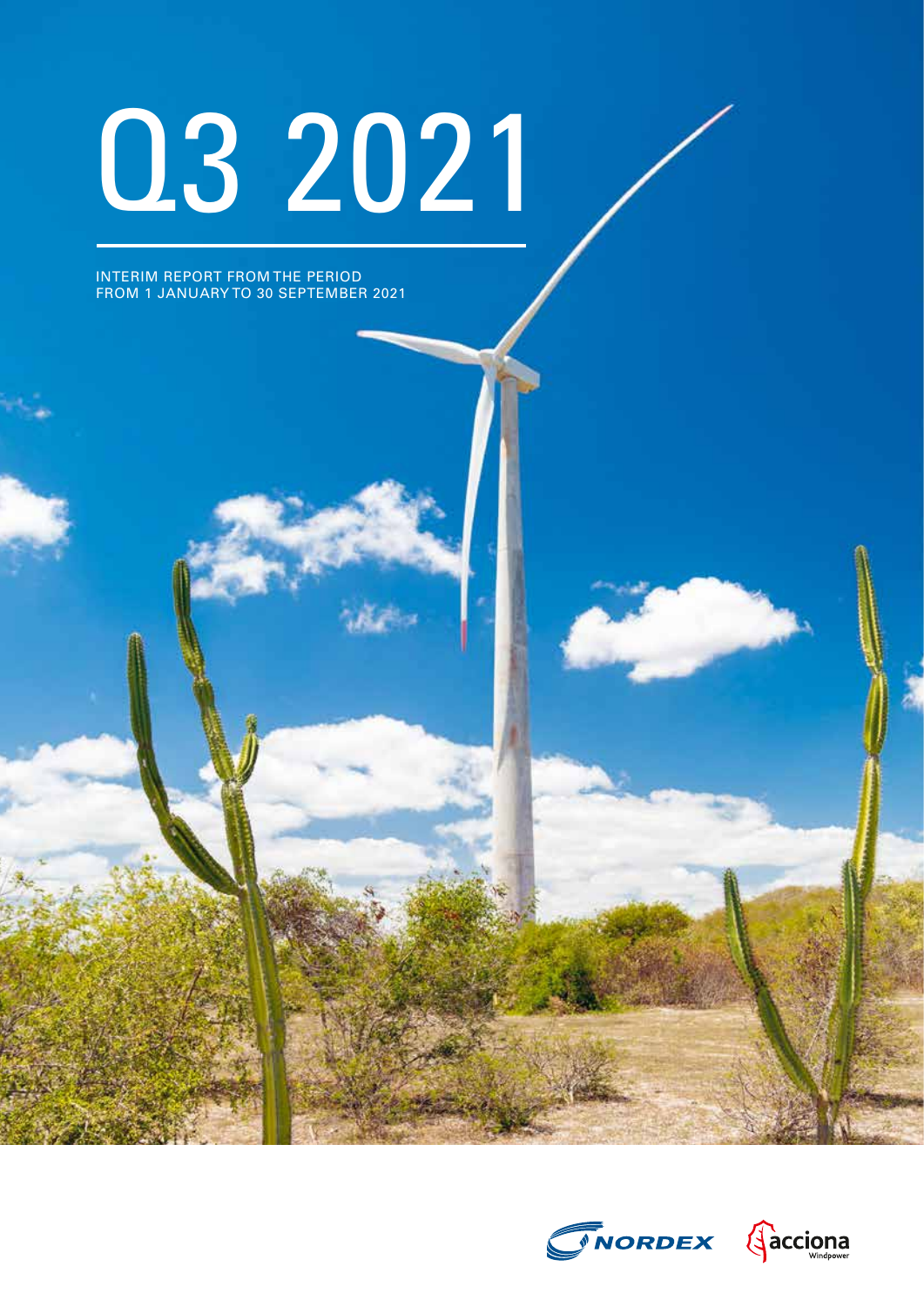# KEY FIGURES AT A GLANCE

#### **Nordex Group key figures**

| 3,956.2  | 3,167.4                                                                                                                                                                                                                                                                                      | 24.9%     |
|----------|----------------------------------------------------------------------------------------------------------------------------------------------------------------------------------------------------------------------------------------------------------------------------------------------|-----------|
| 3,584.9  | 3,107.6                                                                                                                                                                                                                                                                                      | 15.4%     |
| 100.7    | 70.8                                                                                                                                                                                                                                                                                         | 42.2%     |
| $-9.6$   | $-43.9$                                                                                                                                                                                                                                                                                      | n/a       |
| 23.2     | $-378.2$                                                                                                                                                                                                                                                                                     | n/a       |
| 112.2    | 108.6                                                                                                                                                                                                                                                                                        | 3.3%      |
| $-103.7$ | $-107.5$                                                                                                                                                                                                                                                                                     | n/a       |
| $-0.79$  | $-1.01$                                                                                                                                                                                                                                                                                      | n/a       |
| 2.5      | 2.2                                                                                                                                                                                                                                                                                          | $+0.3$ PP |
| $-7.7$   | $-5.7$                                                                                                                                                                                                                                                                                       | $-2.0$ PP |
|          |                                                                                                                                                                                                                                                                                              |           |
| 4,263.8  | 4,410.1                                                                                                                                                                                                                                                                                      | $-3.3%$   |
| 1,217.2  | 773.5                                                                                                                                                                                                                                                                                        | 57.4%     |
| 28.5     | 17.5                                                                                                                                                                                                                                                                                         | 11.0 PP   |
|          |                                                                                                                                                                                                                                                                                              |           |
| 8,795    | 8,469                                                                                                                                                                                                                                                                                        | 3.8%      |
| 348.2    | 313.7                                                                                                                                                                                                                                                                                        | 11.0%     |
| 8.8      | 9.9                                                                                                                                                                                                                                                                                          | $-1.1$ PP |
|          |                                                                                                                                                                                                                                                                                              |           |
| 3,218.8  | 2,641.7                                                                                                                                                                                                                                                                                      | 21.8%     |
| 4,858.0  | 3,319.2 <sup>2</sup>                                                                                                                                                                                                                                                                         | 46.4%     |
|          | <b>EUR</b> million<br>EUR million<br><b>EUR</b> million<br><b>EUR</b> million<br><b>EUR</b> million<br><b>EUR</b> million<br><b>EUR</b> million<br><b>EUR</b><br>$\%$<br>%<br><b>EUR</b> million<br><b>EUR</b> million<br>$\%$<br><b>EUR</b> million<br>%<br><b>EUR</b> million<br><b>MW</b> |           |

<sup>1</sup> Earnings per share = based on a weighted average of 131.885 million shares (previous year: 106.681 million shares)

<sup>2</sup> Previous year's figure adjusted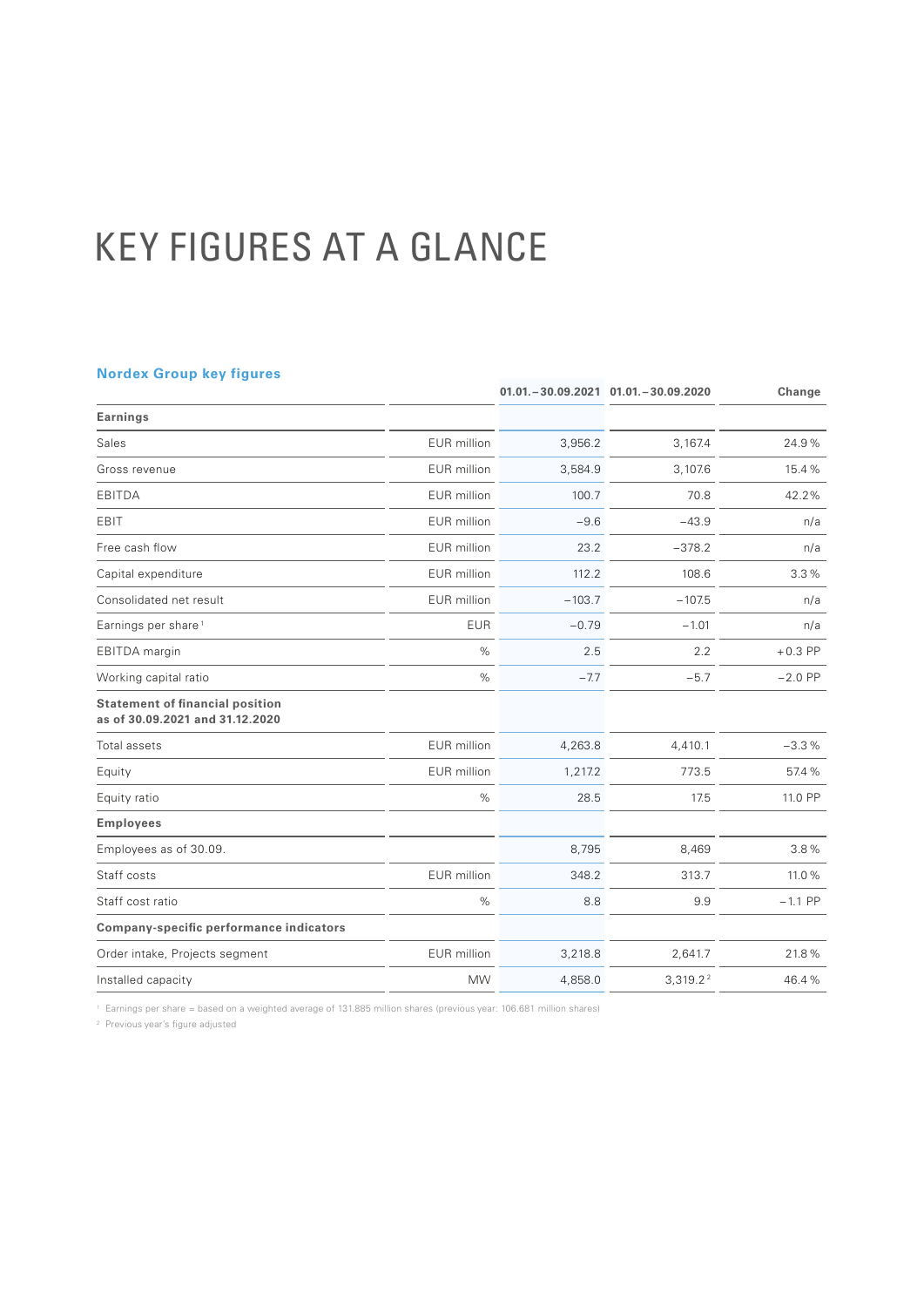# CONTENT



01 Content 02 [Letter to the Shareholders](#page-3-0)

### **To our shareholders Group Interim Management Report**



[04 Group Interim Management Report](#page-5-0) 

# **Interim Consolidated Financial Statements**



- 10 [Consolidated statement of financial position](#page-11-0)
- 12 [Consolidated income statement](#page-13-0)
- 13 [Consolidated statement of comprehensive income](#page-14-0)
- 14 [Consolidated cash flow statement](#page-15-0)
- 16 [Consolidated statement of changes in equity](#page-17-0)

# **Notes to the Consolidated Financial Statements**



[22 Notes to the consolidated financial statements](#page-21-0)  for the interim period from 1 January to 30 September 2021

# **Other information**

- [44 Responsibility statement](#page-43-0)
- [45 Financial calendar, Publishing](#page-44-0)  [information and contact](#page-44-0)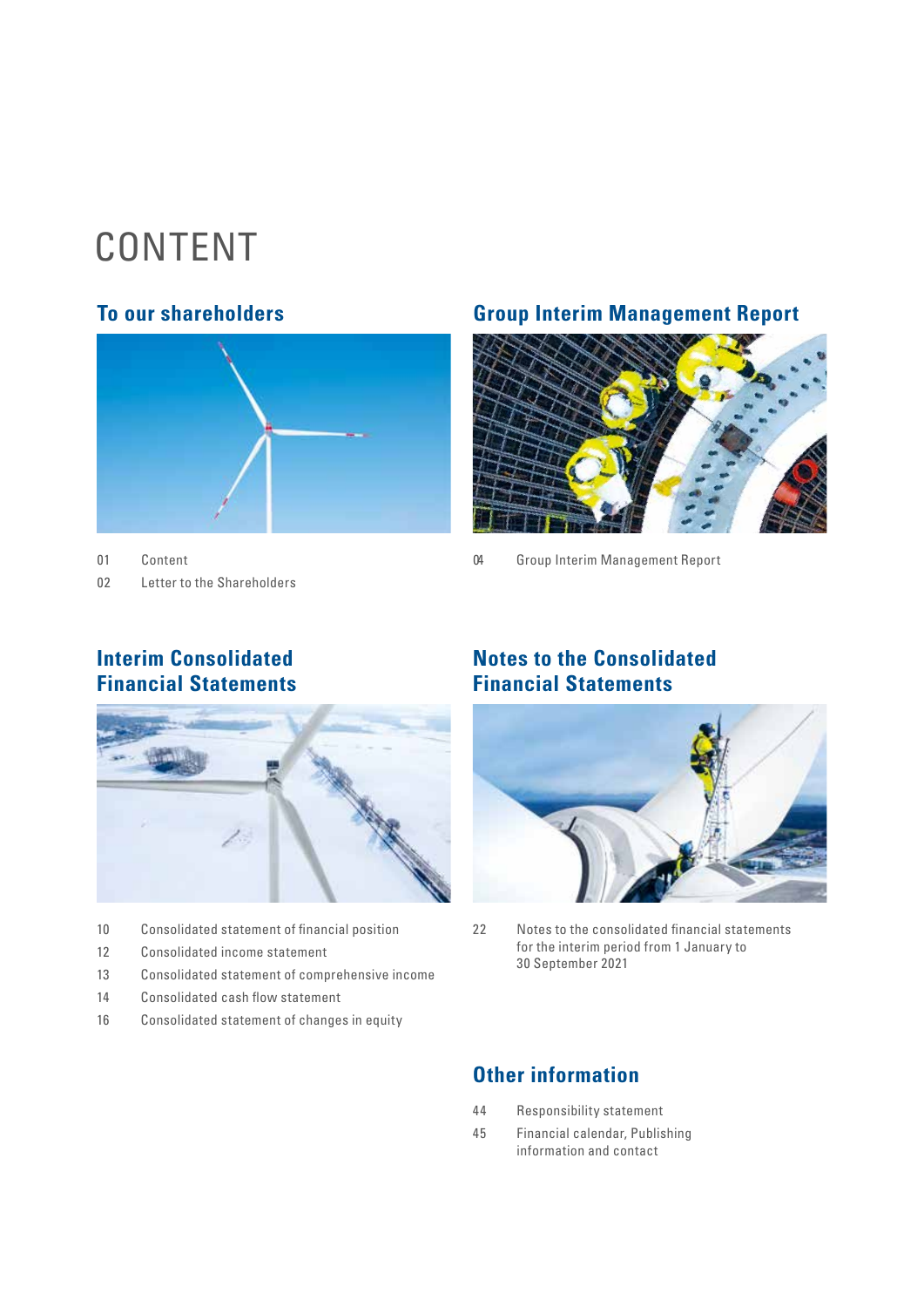# <span id="page-3-0"></span>LETTER TO THE SHAREHOLDERS



**José Luis Blanco** Chief Executive Officer

# Dear Shareholders, Business Partners and Friends of the Company,

Like almost every industry, the global wind sector was increasingly hit by instability in the logistics markets and further knock-on effects of the coronavirus pandemic from the summer of 2021 onwards. Huge increases in commodity prices and logistics costs, particularly for shipping, put a significant strain on businesses especially in the third quarter. The need to manage and absorb the operational and organizational restrictions on our day-to-day business caused by coronavirus, as well as frequent delivery delays, are placing our entire company under particular pressure.

Despite this, the Nordex Group was able to construct a total of 1,216 wind turbines in 22 countries with a total output of 4.9 GW in the first nine months of 2021. This represents an increase of 27.3 percent (in MW) compared to the prior-year period. We were able to increase consolidated sales by almost a quarter year-on-year to just under EUR 4 billion in the first nine months. This is a success. Sales performed better than expected, while our initiatives to improve our operating processes and expand our capacity further were also successful. Yet this was not enough to fully offset rising materials and logistics costs, particularly the increase in shipping costs during the third quarter. Earnings before interest, taxes, depreciation and amortization (EBITDA) reached EUR 100.7 million during the period under review, up from EUR 70.8 million in the same period of 2020. As a result, the operating margin only improved slightly from 2.2 to 2.5 percent.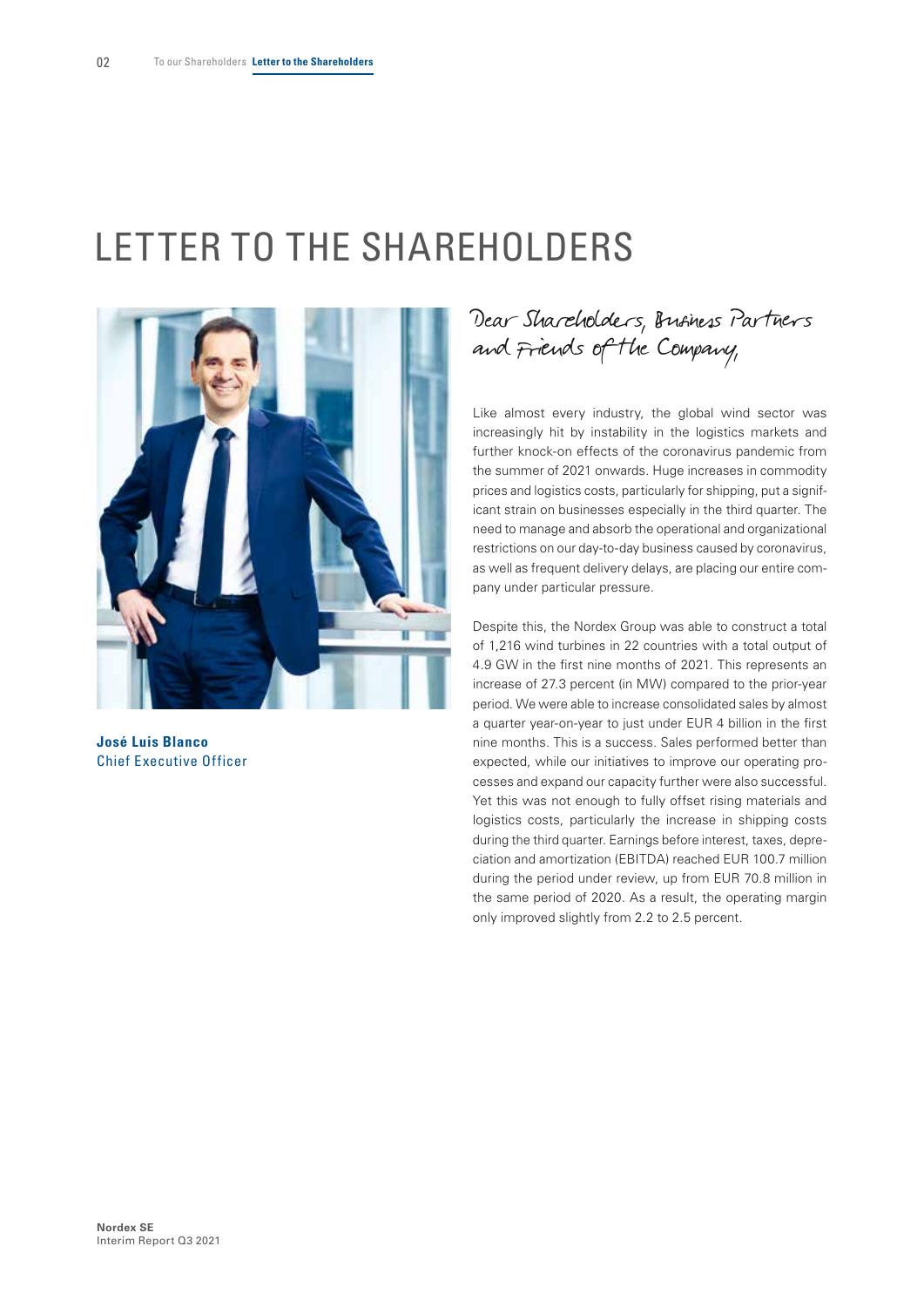We expect the specific pressures detailed above to continue having an adverse impact on results in the fourth quarter of 2021 as well as in 2022. Prices of raw materials and logistics, shipping costs in particular, have continued to increase to unprecedented levels. We have adjusted our guidance for the 2021 financial year to take into account the developments in the third quarter and the outlook for the fourth quarter. Driven by high demand and strong performance in project execution, the Nordex Group now anticipates consolidated sales of EUR 5.0 to 5.2 billion for 2021 and an EBITDA margin of around 1.0 percent.

Although price pressures are currently placing us under significant strain, we expect to benefit from the fundamentals shaping the industry and return to more positive business performance in the medium term. As a result, the Nordex Group continues to be optimistic about future business performance, which will be driven by the global momentum for renewable energy, the very low cost of energy of onshore wind and strong demand for the highly competitive Delta4000-series.

The Nordex Group entered the 6 MW+ class during the third quarter of 2021. This represents another milestone on our strategic path to profitable growth. We want to be one of the top three companies in the global onshore sector, and we remain focused on achieving this goal. We strengthened the Group's balance sheet and significantly improved the Company's flexibility by successfully completing a capital increase in July, making Nordex more crisis-resistant. The confidence our shareholders placed in us by participating in this corporate action is a major source of motivation for the entire Nordex team while at the same time reminding us of our responsibility to lead our company to a successful future. We are doing everything we can to make this a reality, day in and day out. We hope you will continue to place your trust in us.

Kind regards, José Luis Blanco

Chief Executive Officer

**Hamburg, November 2021**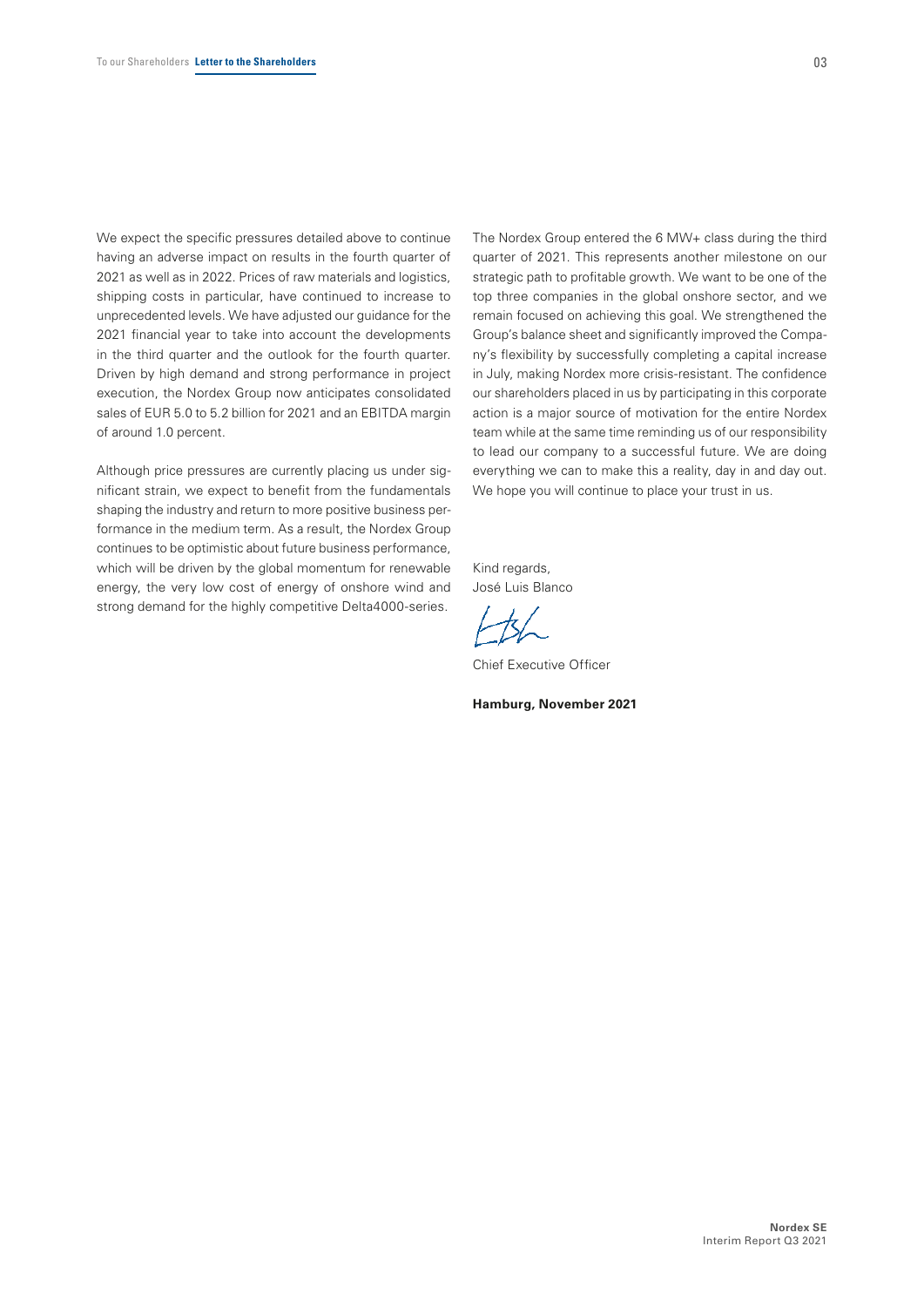# <span id="page-5-0"></span>GROUP INTERIM MANAGEMENT REPORT

For the period ended 30 September 2021

### **BUSINESS PERFORMANCE**

Despite persistently strong demand, the market environment for manufacturers of wind power systems such as the Nordex Group deteriorated very quickly and more sharply than expected in the third quarter of 2021. The growing instability and extreme volatility on the global logistics markets in particular have had a noticeable impact on the international wind industry and its value chain from the summer months onwards. The resulting increases in commodity prices and logistics costs put companies under significant pressure. Shipping costs in particular have exploded. In addition to other after-effects of the coronavirus pandemic, which need to be considered, for example, in processes in the production, transport and installation of wind turbines, delivery delays for raw materials and precursors also had a negative impact in some cases.

Despite this challenging environment, the Nordex Group further cemented its global market positioning in the third quarter – something that can be seen at an operating level in its consistently good order books, for example. The Nordex Group also reached important milestones that will support its growth trajectory in the medium term, both strategically by entering into a new collaboration and technologically by entering the 6 MW+ class.

The Nordex Group thus achieved outstanding market success. In Australia, Nordex secured orders for two wind farms with an aggregate total output of more than 1 GW. For the MacIntyre project alone (over 923 MW), firm orders were placed for 162 N163/5.X wind turbines from Nordex's Delta4000 series. This is the largest single project for this turbine to date.

The Group's entry into the 6 MW+ class is a special technological milestone. By adding the N163 / 6.X turbine to its product portfolio, Nordex is following up its successful approach started with the introduction of the Delta4000 series of offering a flexible power range of wind turbines in the 6 MW+ class. Compared to its sister model in the 5 MW class, the  $N163/6.X$  is able to produce an up to 7% higher annual energy yield thanks to its considerably higher nominal output. The proven logistics and installation processes for the turbines in the Delta4000 series can be utilized as before.

Over and above this, the Nordex Group succeeded in strengthening its balance sheet and increasing its financial flexibility with the capital increase that was successfully completed in July. The total gross volume of the capital increase was over EUR 586 million (cash proceeds of nearly EUR 390 million, non-cash contribution from Acciona of approximately EUR 197 million). Among other things, the capitalization measure gave a substantial boost to the Nordex Group's liquidity and equity, both of which are important prerequisites for supporting its future profitable growth in view of the encouragingly strong order situation and the successful Delta4000 product portfolio. Nordex's falling net leverage will also reduce its interest expenditure.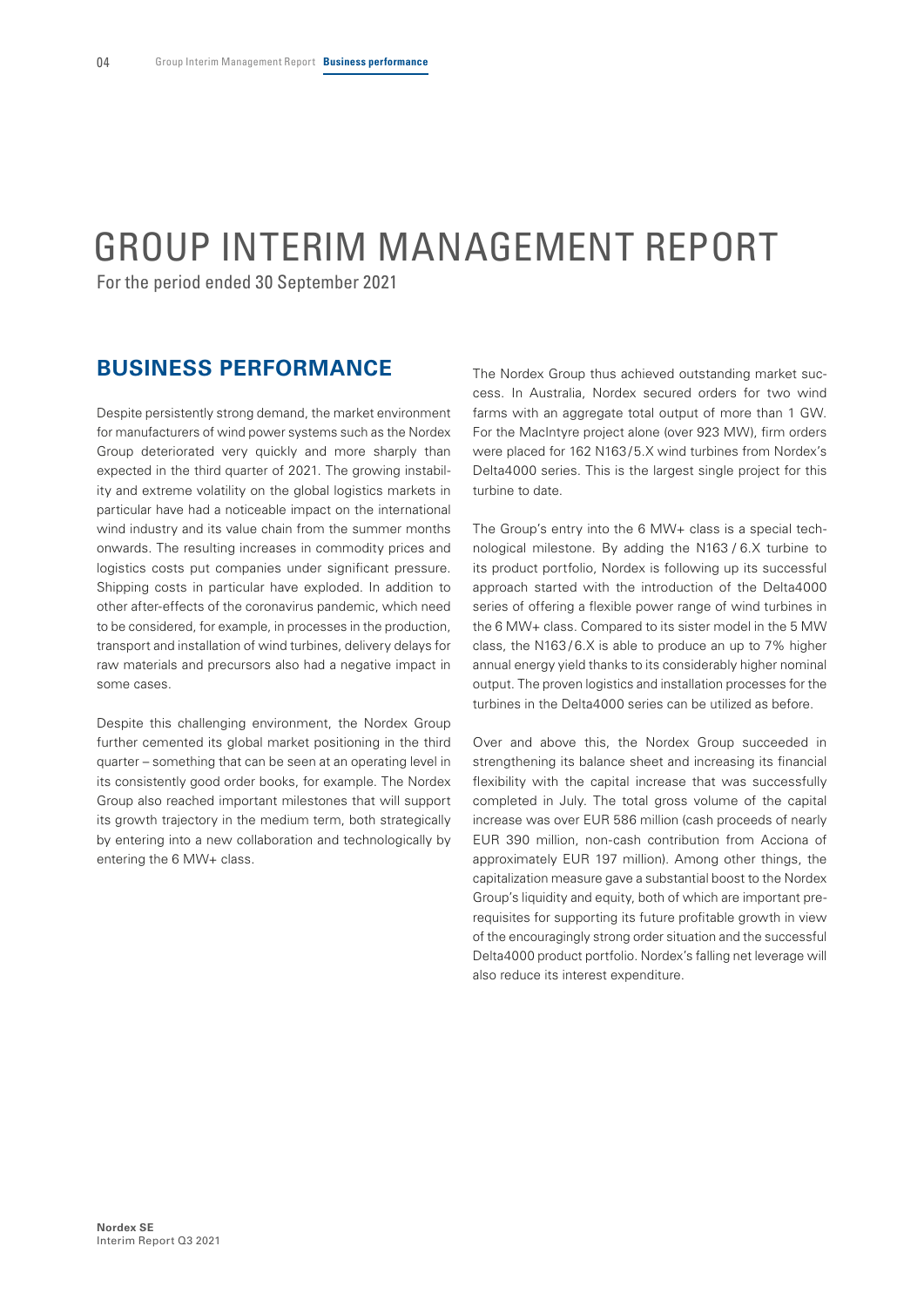### **SEGMENT PERFORMANCE**

#### **Segment performance key data**

|                    | <b>Projects</b><br><b>Service</b> |         | Group   |         |         |         |
|--------------------|-----------------------------------|---------|---------|---------|---------|---------|
| <b>EUR million</b> | 9M 2021                           | 9M 2020 | 9M 2021 | 9M 2020 | 9M 2021 | 9M 2020 |
| Order intake       | 3,219                             | 2,642   | 422     | 477     | 3.641   | 3,119   |
| Order book         | 5,006                             | 5,138   | 2,953   | 2.768   | 7.959   | 7,906   |
| Sales              | 3,632                             | 2,852   | 332     | 318     | 3.956   | 3.167   |
| EBIT               | 107                               | 120     | 55      | 47      | $-10$   | $-44$   |

In segment reporting, sales, income and expenses that cannot be clearly allocated to the "Projects" or "Service" segments are reported separately as "Not allocated." The complete segment reporting can be found in the notes to the financial statements starting on page 26.

### **NEW ORDERS**

In the first nine months of 2021, the Nordex Group in its Projects segment received orders for wind power systems valued at EUR 3,218.8 million (9M 2020: EUR 2,641.7 million) with a nominal output of 4,610.1 MW (9M 2020: 3,758.5 MW). At 62%, the majority of orders came from Europe, with 18% coming from Latin America. Australia ("Rest of the World" region) accounted for 20% of Nordex Group's total order intake over this period (measured in MW) due to a particularly large project. The orders won in the first three quarters of 2021 were spread across a total of 16 countries. The five largest individual markets were Australia, Brazil, Germany, Finland and Spain. The average selling price (ASP) per megawatt of output in euros in the reporting period was EUR 0.70 million/MW, which was on a par with the prior-year period (9M 2020: EUR 0.70 million / MW). With a share of around 80%, the current Delta4000 series continued to dominate the structure of new orders (9M 2020: 81%; each measured in MW).

The order book in the Projects segment as of 30 September 2021 decreased slightly by 2.6% to EUR 5,005.6 million as a result of the high number of installations (30 September 2020: EUR 5,137.5 million). A share of 68% of the order book was attributable to Europe, 19% to Latin America, 3% to North America, and 10% to the Rest of the World.

The book-to-bill ratio (i.e., the ratio of order intake to sales recognized in the Projects segment) stood at 0.89 for the first nine months of 2021 (9M 2020: 0.93).

At EUR 421.8 million, order intake in the Service segment in the first nine months of 2021 was still below the previous year's level (9M 2020: EUR 477.0 million), with an increase recorded in the third quarter. In this context, it should be noted that several significant service contracts were renewed last year. As of 30 September 2020, the service order book increased further by 6.7% to EUR 2,953.1 million (30 September 2020: EUR 2,768.0 million). At the end of September 2021, the Nordex Group supported a total of 9,773 wind turbines in its Service segment with a total output of 26.6 GW (30 September 2020: 8,192 turbines with an output of 21.1 GW).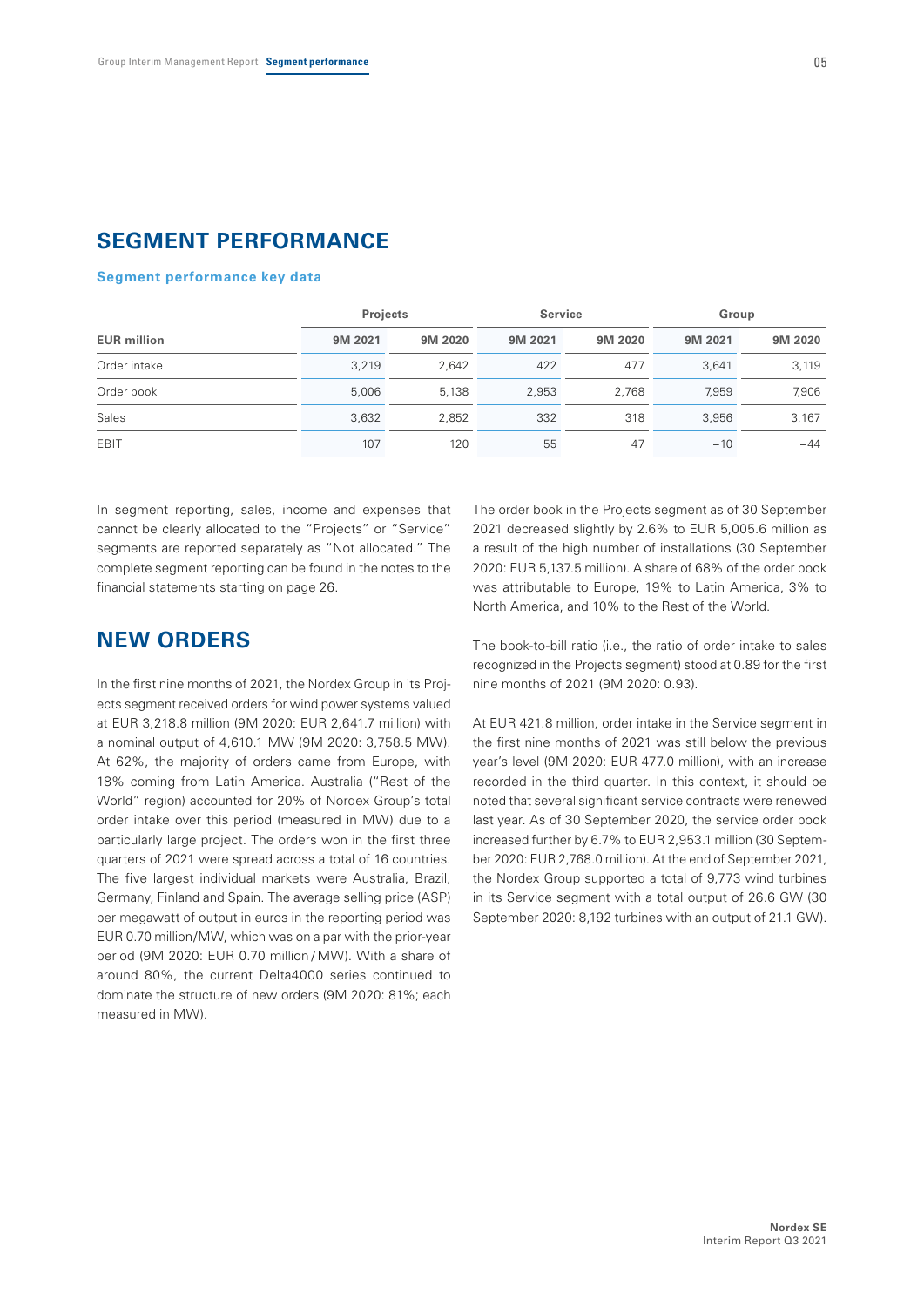# **PRODUCTION AND INSTALLATION**

#### **Production output**

|         |         |               | Rotor blades (units) |  |
|---------|---------|---------------|----------------------|--|
| 9M 2021 | 9M 2020 | 9M 2021       | 9M 2020              |  |
| 2,662.9 | 2,454.6 | 493           | 521                  |  |
| 1,901.4 | 1,206.5 | 301           | 55                   |  |
| 69.3    | 221.8   | n/a           | n/a                  |  |
| 172.9   | 497.3   | 157           | 194                  |  |
| n/a     | n/a     | 291           | 220                  |  |
| 0.0     | 34.7    | n/a           | n/a                  |  |
| 4,806.5 | 4,414.8 | 1,242         | 990                  |  |
|         |         | Turbines (MW) |                      |  |

Although operations continued to be impacted by the coronavirus pandemic and substantial disruptions in supply chains and value-added processes worldwide had a negative effect on almost all sectors of the economy in the third quarter, the Nordex Group was able to increase both production volumes and the number of installations compared to the previous year. The 1,068 turbines produced had a total output of 4,806.5 MW (9M 2020: 1,154 turbines with a total output of 4,414.8 MW). A total of 615 nacelles were produced in Germany, 398 in Spain, 35 in India and 20 in Brazil. The Nordex Group produced a total of 1,242 rotor blades in its own rotor blade plants in Germany, Spain, Mexico and India in the reporting period (9M 2020: 990 rotor blades). External suppliers also manufactured an additional 1,878 rotor blades according to Nordex's designs and specifications in the first nine months of 2021 (9M 2020: 2,065 rotor blades).

#### **Installations**

|               | Installed capacity (MW) |                    |
|---------------|-------------------------|--------------------|
|               | 9M 2021                 | 9M 2020            |
| Europe        | 2,747.9                 | 1,663.4            |
| North America | 916.8                   | 605.61             |
| Latin America | 610.6                   | 870.3 <sup>1</sup> |
| Rest of world | 582.7                   | 180.0              |
| Total         | 4,858.0                 | 3,319.21           |

<sup>1</sup> Previous year's figure adjusted

Installations rose very substantially in all reporting regions except Latin America in the first nine months of 2021. Around two thirds of the absolute growth in MW was achieved in the Europe region. The Nordex Group installed a total of 1,216 wind turbines with a total output of 4,858.0 MW in 22 countries during this period (9M 2020: 952 turbines with 3,319.2 MW). Europe accounted for 56% of the installations (by MW), North America for 19%, Latin America for 13%, and South Africa, Australia and India together for 12% ("Rest of the world" region).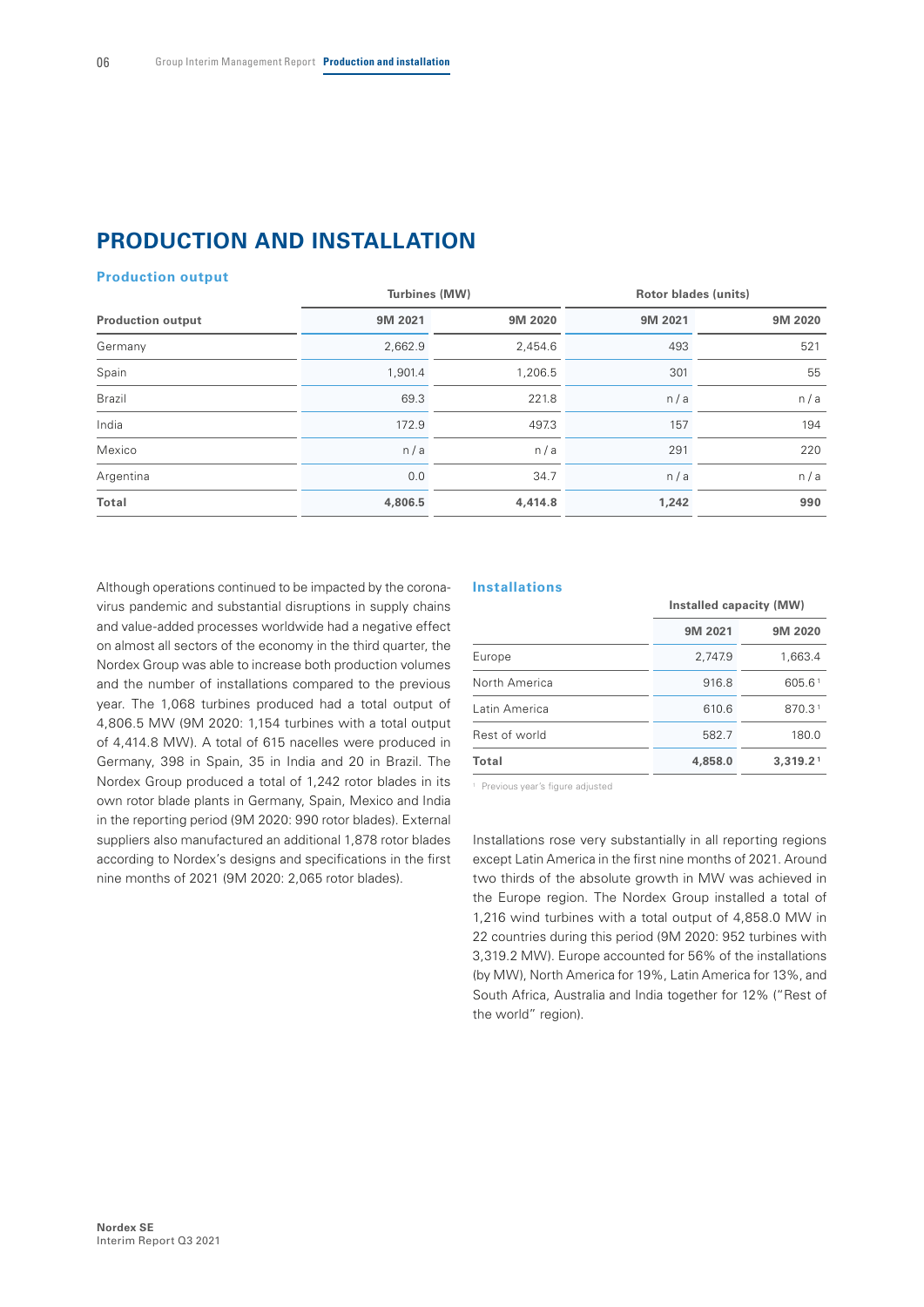## **RESULTS OF OPERATIONS, FINANCIAL POSITION AND NET ASSETS**

#### **Selected key data**

| $01.01 -$<br>30.09.2021 | $01.01 -$<br>30.09.2020 | Change     |
|-------------------------|-------------------------|------------|
| 3,956.2                 | 3,167.4                 | $+24.9%$   |
| 2.5                     | 2.2                     | $+0.3$ PP  |
| $-0.1$                  | $-0.8$                  | $+0.7$ PP  |
| 112.2                   | 108.6                   | 3.3%       |
| $-98.1$                 | $-62.7$                 | n/a        |
| $-103.7$                | $-107.5$                | n/a        |
| $-0.79$                 | $-1.01$                 | n/a        |
| $-7.7$                  | $-5.7$                  | $-2.0$ PP  |
| 23.2                    | $-378.2$                | n/a        |
| 28.5                    | 13.6                    | $+14.9$ PP |
|                         |                         |            |

<sup>1</sup> excluding depreciation and amortization from the purchase price allocation (PPA) for Acciona Windpower

<sup>2</sup> based on a weighted average of 131.885 million shares (previous year: 117.349 million shares)

The Nordex Group's consolidated sales rose by 24.9% year-on-year to EUR 3,956.2 million in the first nine months of 2021 (9M 2020: EUR 3,167.4 million), largely due to the continuously high level of production and installation activity throughout the reporting period. Sales in the Projects segment rose by 27.3% to EUR 3,631.7 million (9M 2020: EUR 2,851.9 million), while sales in the Service segment grew by 4.2% to EUR 331.8 million (9M 2020: EUR 318.3 million). This brought sales in the Service segment to 8.4% of total sales in the first nine months of 2021.

Inventories were reduced primarily in the first half of 2021 in preparation for the sharp rise in installations. Inventories were also scaled back further in the third quarter, though to a lesser extent. Changes in inventories up until the end of September totaled EUR – 371.3 million, lifting gross revenue in the first three quarters by 15.4% to EUR 3,584.9 million (9M 2020: EUR 3,107.6 million). Gross profit (gross revenue less cost of materials) almost doubled to EUR 676.6 million in the reporting period (9M 2020: EUR 343.4 million), also driven by the upward trend in product margins. Structural costs (staff costs and net other operating income/expenses) increased by 111.3% to EUR 575.9 million (9M 2020: EUR 272.5 million).

Here it is important to remember that the prior-year figure had benefited from the extraordinary income generated by the sale of the European project development portfolio to RWE (EUR 300.2 million). Staff costs rose by 11.0% to EUR 348.2 million, mainly due to the significant increase in production and installation activity and the larger workforce, and therefore remained below sales growth.

The Nordex Group's earnings before interest, taxes, depreciation and amortization (EBITDA) increased by a total of 42.2% to EUR 100.7 million (9M 2020: EUR 70.8 million). This improved the EBITDA margin slightly to 2.5%, up from 2.2% in the prior-year period. However, due to the sharp rise in raw material and also shipping costs, EBITDA fell significantly short of expectations. Depreciation and amortization amounted to EUR 110.4 million, down 3.8% on the prior-year period (9M 2020: EUR 114.7 million). This was mainly due to lower depreciation and amortization of EUR 7.5 million arising from the purchase price allocation (PPA) in connection with the acquisition of Acciona Windpower (9M 2020: EUR 18.8 million).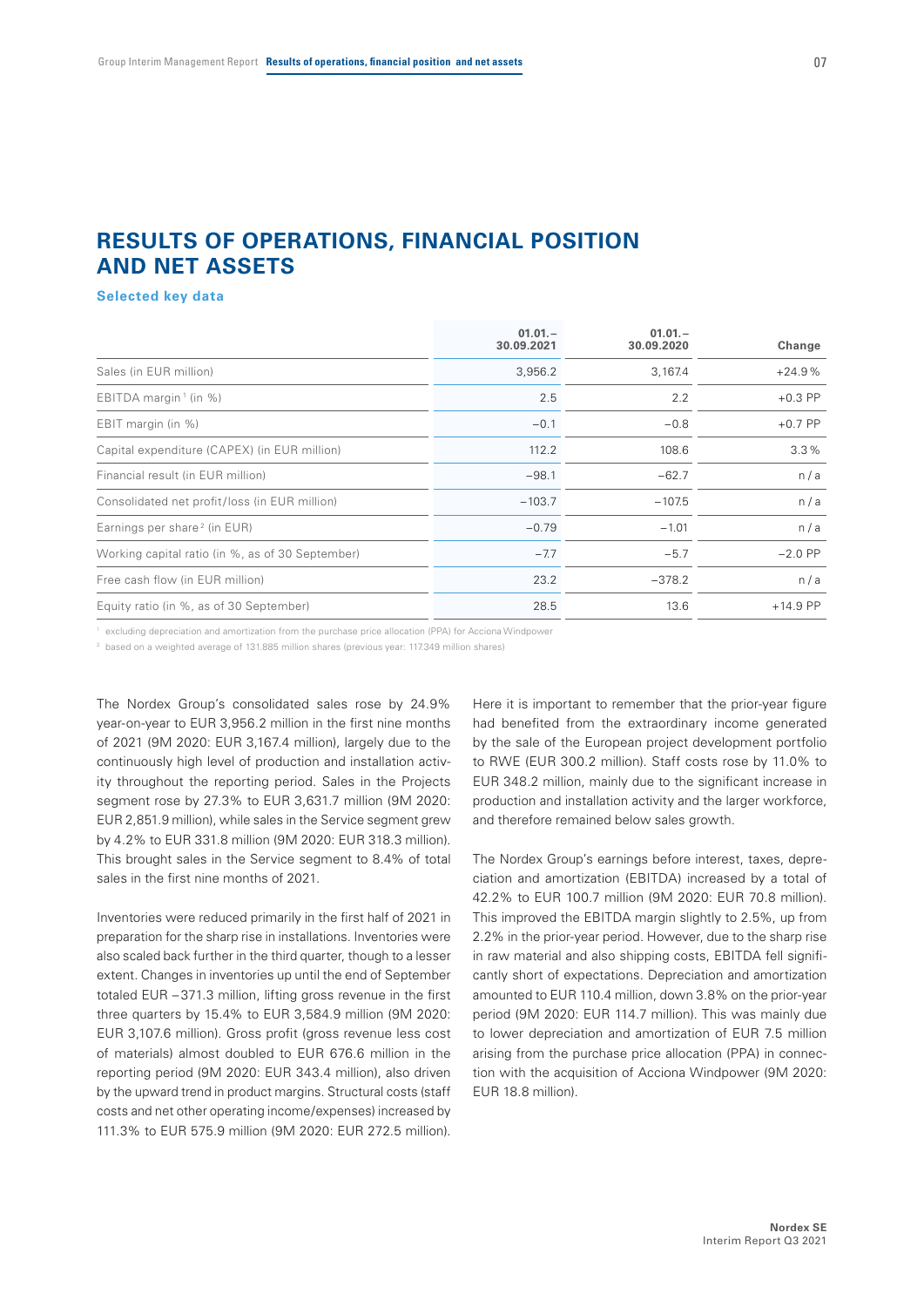Earnings before interest and taxes (EBIT) rose to EUR – 9.6 million in the first nine months of 2021 (9M 2020: EUR – 43.9 million), giving an EBIT margin of – 0.2% (9M 2020: –1.4%). Adjusted for PPA-related depreciation and amortization, the EBIT margin was – 0.1% (9M 2020: – 0.8%). Excluding unallocated income and expenses, EBIT in the Projects segment amounted to EUR 107.5 million in the reporting period (9M 2020: EUR 119.6 million). EBIT in the Service segment increased to EUR 55.4 million during this time (9M 2020: EUR 47.0 million).

The financial result for the first nine months was EUR – 98.1 million, down on the prior-year period (9M 2020: EUR – 62.7 million). This was largely owing to higher interest expense mainly resulting from high utilization of the guarantee facility as well as from expenses in connection with the repayment of the revolving credit facility granted by the German government and the loan from the anchor shareholder. The shareholder loan was converted into equity in July 2021 in connection with the capital increase. Interest expense will thus fall appreciably from 2022 onwards. The income tax result for the reporting period was EUR 4.1 million (9M 2020: EUR – 0.9 million), giving a consolidated loss of EUR 103.7 million (9M 2020: consolidated loss of EUR 107.5 million). Earnings per share in the nine-month period came to EUR – 0.79 (9M 2020: EUR –1.01).

The working capital ratio was improved further to –7.7% as of 30 September 2021 (30 September 2020: – 5.7%) as a consequence of continuous working capital management. Above all, the reduction in receivables in connection with the high level of installation activity had a positive effect. Thus, the Nordex Group significantly increased its operating cash flow in the first nine months to EUR 127.5 million (9M 2020: EUR –281.0 million). Cash flow from investing activities rose slightly to EUR 104.3 million (9M 2020: EUR 97.2 million). With a swing of around EUR 400 million, the Group generated a net positive free cash flow of EUR 23.2 million in the first nine months (9M 2020: EUR – 378.2 million). Financing activities were dominated by substantial repayments of financial debt (bank loans, promissory notes) on the one hand and by cash inflows from the shareholder loan in the first quarter and from the capital increase in the third quarter on the other. Cash flow from financing activities totaled EUR 73.0 million in the first nine months (9M 2020: EUR 298.2 million).

Thanks to the capital increase, the Nordex Group had cash and cash equivalents of EUR 871.2 million as of 30 September 2021 (31 December 2020: EUR 778.4 million). In connection with the reduction of financial debt, the Group had net liquidity (liabilities to banks, and bond, shareholder loan and employee bond less cash and cash equivalents) of EUR 516.1 million as of the 30 September 2021 reporting date (31 December 2020: net debt EUR 40.9 million).

Total assets fell slightly to EUR 4,263.8 million at the reporting date, chiefly due to the cash inflow from the capital increase in July (31 December 2020: EUR 4,410.1 million). On the assets side, the increase in cash and cash equivalents was primarily offset by the growth-related reduction in inventories. The liabilities side saw a significant reduction in liabilities to banks. By contrast, the Nordex Group's equity increased by 57.4% to EUR 1,217.2 million (31 December 2020: EUR 773.5 million) in spite of the consolidated net loss. Due to the sharp rise in equity and the somewhat lower total assets, the equity ratio as of 30 September 2021 improved to 28.5% (31 December 2020: 17.5%).

Capital expenditure (CAPEX) rose marginally by 3.3% to EUR 112.2 million in the first nine months (9M 2020: EUR 108.6 million) due to the ongoing alignment of production to the new turbine and rotor blade types. Investments in property, plant and equipment at EUR 92.4 million (9M 2020: EUR 90.3 million) focused mainly on the establishment and expansion of blade production and the IT department in India, the expansion of rotor blade production facilities in Germany and the procurement of installation and transport equipment in Spain for international projects. Investments in intangible fixed assets came to EUR 19.8 million in the first nine months (9M 2020: EUR 18.3 million).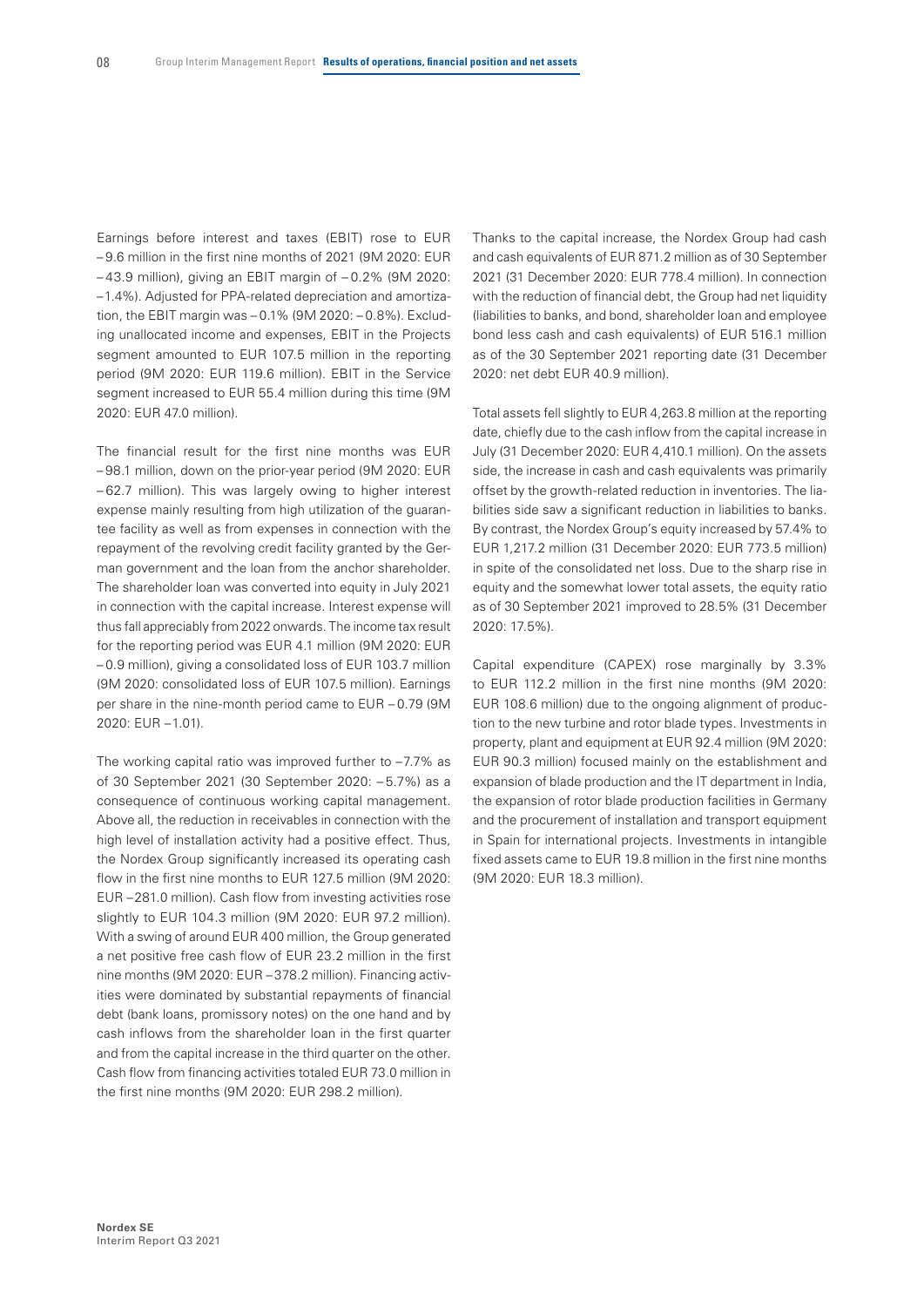### **EMPLOYEES**

As of the 30 September 2021 reporting date, the Nordex Group had a total of 8,795 employees (30 September 2020: 8,469 employees). Following a strong increase in employment figures, the size of the workforce is now at a high level, which enables the Group to efficiently ensure the growth of the Company in production and installation under high safety and quality standards despite the currently challenging operating environment.

# **OPPORTUNITIES AND RISKS**

The negative effects of the coronavirus pandemic, with its varying international degrees of restrictions on ongoing business operations, and, above all, the consequences resulting from this, i.e. the substantial increase in shipping costs and the sometimes massive disruptions along the supply chains, again intensified significantly in the third quarter of 2021. This also applied to the wind industry. This means that the risks to the course of business arising from unplanned project delays or from cost explosions exceeding budgets have recently increased noticeably. From today's assessment, they are likely to remain high for at least the remainder of 2021 and are likely to have an impact in 2022 as well.

Apart from those mentioned above, no opportunities or risks affecting the business performance of the Nordex Group in 2021 arose in the first nine months of 2021 that deviate materially from the opportunities and risks presented in the 2020 Annual Report.

### **REPORT ON EXPECTED DEVELOPMENTS**

The impacts of rising inflationary pressures, especially the current instability in logistics markets, as well as other after-effects of the coronavirus pandemic have been much larger than anticipated in the second half of the year.

The decrease in profitability is primarily a result of the effects of the increasing volatility in commodity and shipping costs, which adversely affected Nordex Group's EBITDA and are expected to further impact results in the fourth quarter of 2021 as well as 2022. Prices of raw materials and logistics, shipping costs in particular, continued to increase to unprecedented levels in recent months.

Against this background, the Nordex Group has revised its guidance for financial year 2021 taking into account developments in the third quarter and the outlook for the fourth quarter: Driven by high demand and strong performance in project execution, the Nordex Group now anticipates consolidated sales of EUR 5.0-5.2 billion (previously: EUR 4.7-5.2 billion) in 2021. Taking into account unexpected cost increases because of the unprecedented volatility in commodity and logistics markets, the expected operating (EBITDA) margin of previously 4.0 – 5.5 percent has been adjusted to around 1 percent. Expectations for capital expenditure (approx. EUR 180 million) and the working capital ratio (below minus 6 percent) remain unchanged.

However, the Group expects to overcome the current challenges and continues to aim for its strategic target of achieving an EBITDA margin of 8% in the medium term.

# **EVENTS AFTER THE END OF THE REPORTING PERIOD**

No significant events after the end of the reporting period are known to the Group.

The present interim report for the first nine months ended 30 September 2021 (Group interim management report and condensed interim consolidated financial statements) were neither audited nor reviewed by an auditor.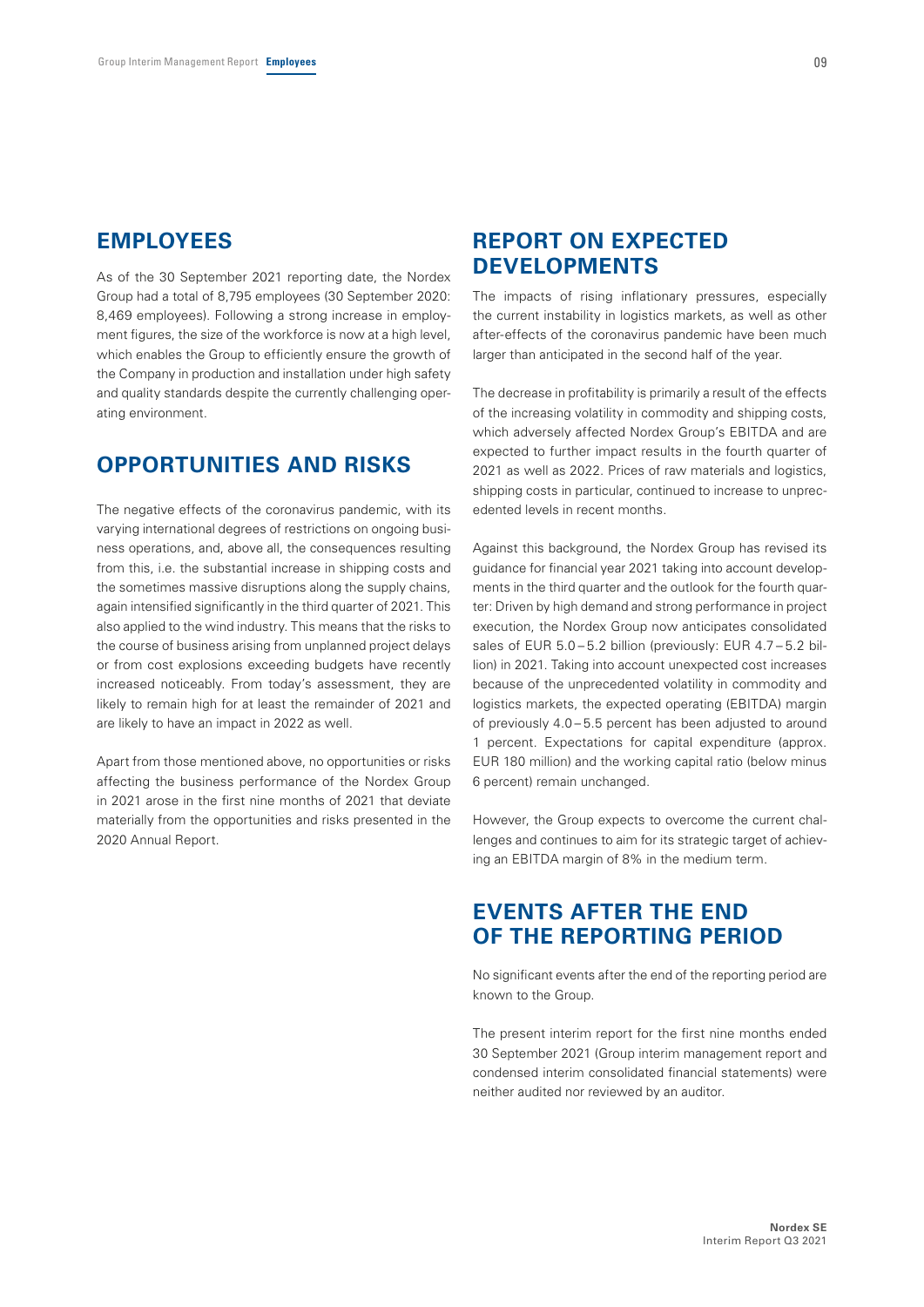# <span id="page-11-0"></span>CONSOLIDATED STATEMENT OF FINANCIAL POSITION

As of 30 September 2021

#### **ASSETS**

| <b>EUR thousand</b>                                 | <b>Note</b> | 30.09.2021 | 31.12.2020 |
|-----------------------------------------------------|-------------|------------|------------|
| Cash and cash equivalents                           | (1)         | 871,216    | 778,357    |
| Trade receivables and contract assets from projects | (2)         | 715,864    | 653,336    |
| Inventories                                         | (3)         | 854,469    | 1,202,207  |
| Income tax receivables                              |             | 12,704     | 14,626     |
| Other current financial assets                      | (4)         | 39,521     | 47,212     |
| Other current non-financial assets                  | (5)         | 197,013    | 188,698    |
| <b>Current assets</b>                               |             | 2,690,787  | 2,884,436  |
| Property, plant and equipment                       | (6)         | 470,506    | 454,159    |
| Goodwill                                            | (7)         | 547,758    | 547,758    |
| Capitalized development expenses                    | (8)         | 156,152    | 166,677    |
| Prepayments made                                    |             | 1,702      | 1,706      |
| Other intangible assets                             |             | 14,828     | 18,240     |
| Financial assets                                    |             | 3,568      | 3,571      |
| Investments in associates                           |             | 6,077      | 6,087      |
| Other non-current financial assets                  | (9)         | 13,057     | 8,589      |
| Other non-current non-financial assets              | (10)        | 49,678     | 68,576     |
| Deferred tax assets                                 | (11)        | 309,671    | 250,251    |
| <b>Non-current assets</b>                           |             | 1,572,997  | 1,525,614  |

| Assets | 4,263,784 | 4,410,050 |
|--------|-----------|-----------|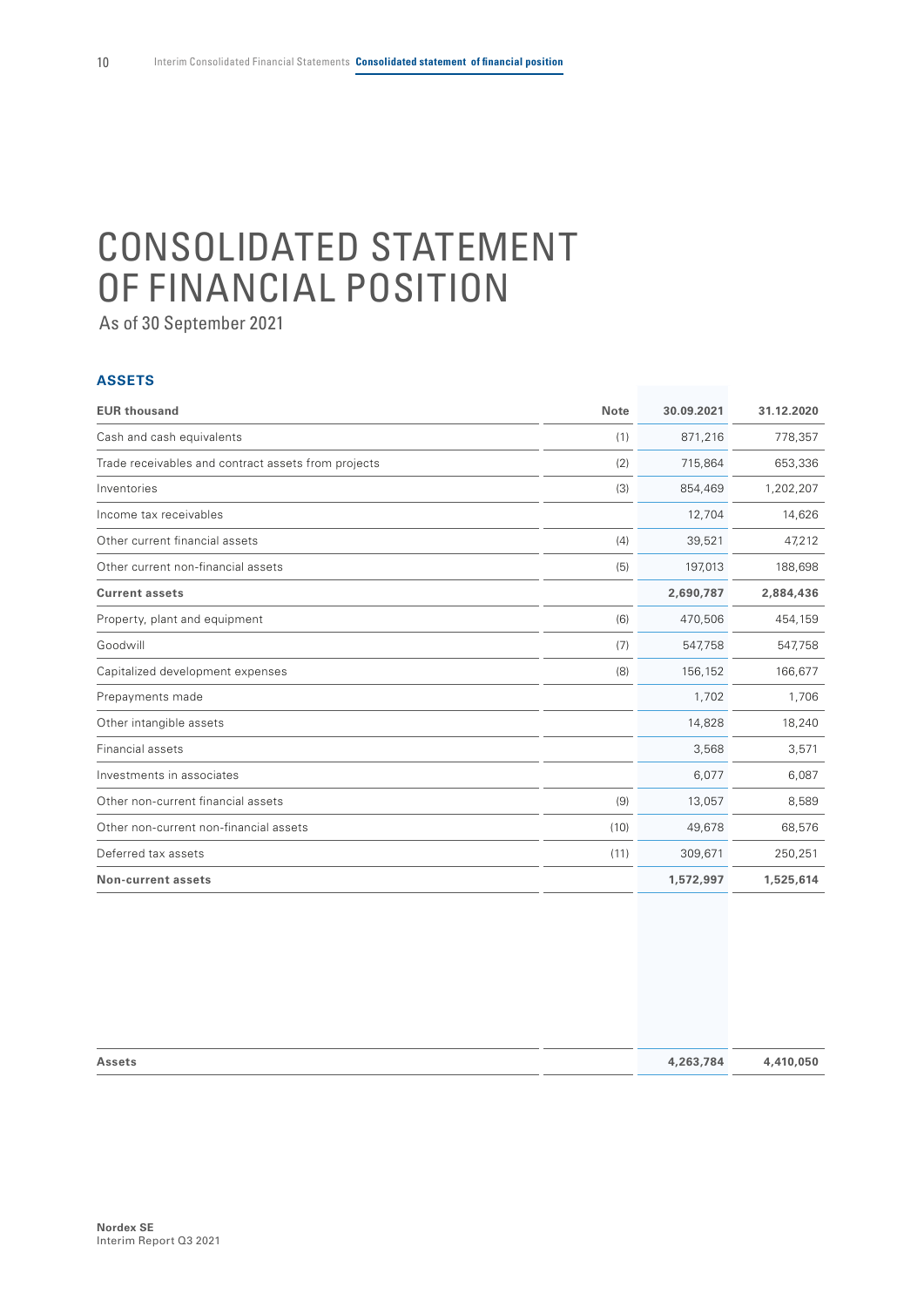#### **EQUITY AND LIABILITIES**

| <b>EUR thousand</b>                                           | <b>Note</b> | 30.09.2021 | 31.12.2020  |
|---------------------------------------------------------------|-------------|------------|-------------|
| Current liabilities to banks                                  | (12)        | 6,974      | 482,439     |
| Trade payables                                                | (13)        | 1,038,709  | 1,095,563   |
| Income tax payables                                           |             | 19,078     | 8,970       |
| Other current provisions                                      | (14)        | 100,676    | 125,298     |
| Other current financial liabilities                           | (15)        | 42,803     | 43,850      |
| Other current non-financial liabilities                       | (16)        | 1,146,075  | 1,227,577   |
| <b>Current liabilities</b>                                    |             | 2,354,315  | 2,983,697   |
| Non-current liabilities to banks                              | (12)        | 25,500     | 53,625      |
| Pensions and similar obligations                              |             | 2,438      | 2,425       |
| Other non-current provisions                                  | (14)        | 20,543     | 22,107      |
| Other non-current financial liabilities                       | (17)        | 395,862    | 358,675     |
| Other non-current non-financial liabilities                   | (18)        | 141,327    | 129,062     |
| Deferred tax liabilities                                      | (11)        | 106,592    | 86,926      |
| <b>Non-current liabilities</b>                                |             | 692,262    | 652,820     |
| Subscribed capital                                            |             | 160,021    | 117,349     |
| Capital reserves                                              |             | 1,328,227  | 795,698     |
| Other retained earnings                                       |             | 50,976     | 50,976      |
| Cash flow hedge reserve                                       |             | 3,505      | 9,341       |
| Reserve for cash flow hedge costs                             |             | 378        | 265         |
| Foreign currency adjustment item                              |             | $-87,682$  | $-65,531$   |
| Consolidated net profit carried forward                       |             | $-134,565$ | $-134,565$  |
| Consolidated net profit/loss                                  |             | $-103,653$ | $\mathbf 0$ |
| Share in equity attributable to parent company's shareholders |             | 1,217,207  | 773,533     |
| Equity                                                        | (19)        | 1,217,207  | 773,533     |
| <b>Equity and liabilities</b>                                 |             | 4,263,784  | 4,410,050   |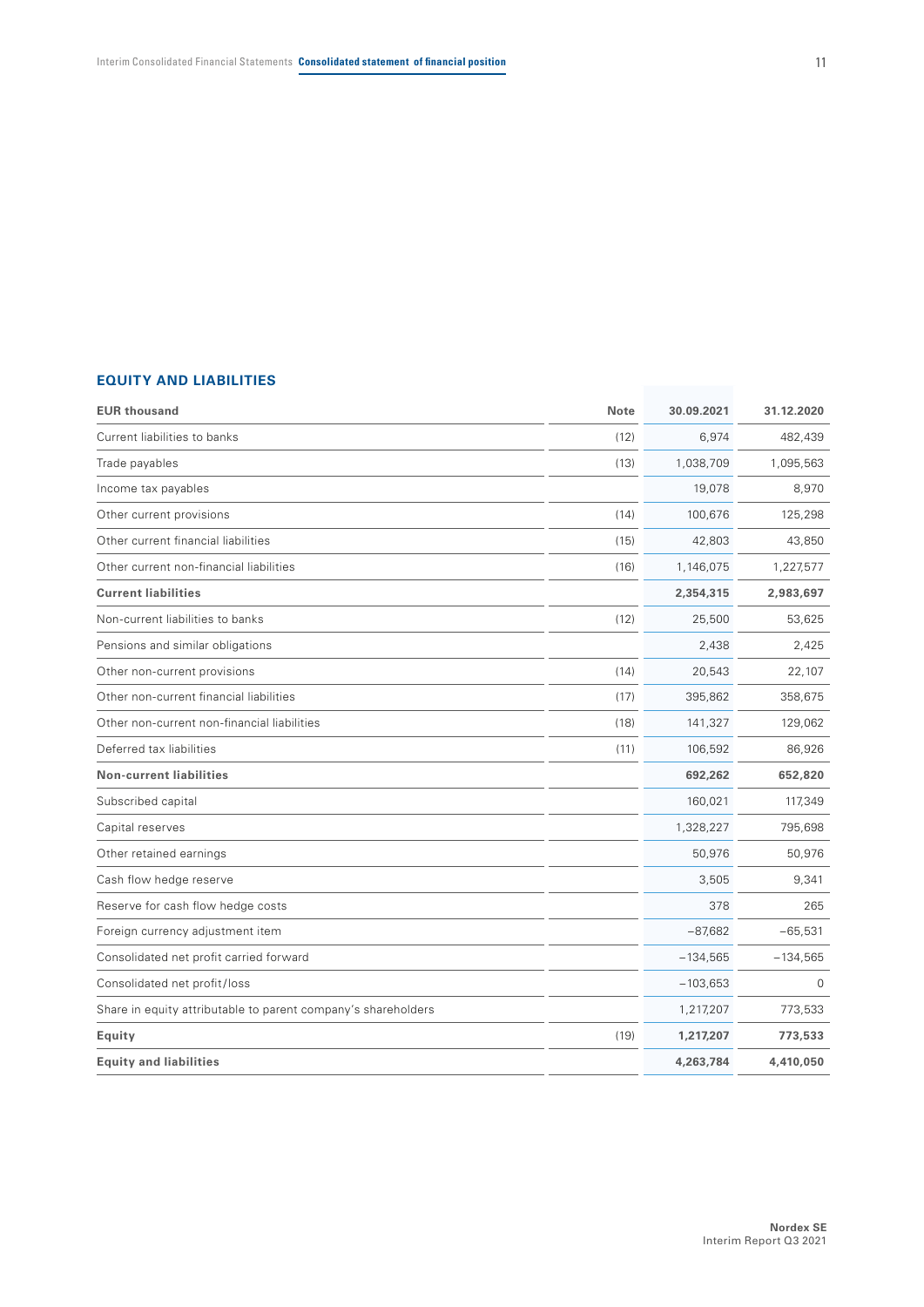# <span id="page-13-0"></span>CONSOLIDATED INCOME STATEMENT

For the period from 1 January to 30 September 2021

| <b>EUR thousand</b>                                                           | <b>Note</b> | $01.01.2021 -$<br>30.09.2021 | $01.01.2020 -$<br>30.09.2020 | $01.072021 -$<br>30.09.2021 | $01.072020 -$<br>30.09.2020 |
|-------------------------------------------------------------------------------|-------------|------------------------------|------------------------------|-----------------------------|-----------------------------|
| Sales                                                                         | (21)        | 3,956,209                    | 3,167,379                    | 1,259,645                   | 1,119,507                   |
| Changes in inventories and<br>other own work capitalized                      | (22)        | $-371,322$                   | $-59,798$                    | 776                         | $-1,880$                    |
| Gross revenue                                                                 |             | 3,584,887                    | 3,107,581                    | 1,260,421                   | 1,117,627                   |
| Cost of materials                                                             | (23)        | $-2,908,261$                 | $-2,764,229$                 | $-1,068,279$                | $-1,061,901$                |
| Gross profit                                                                  |             | 676,626                      | 343,352                      | 192,142                     | 55,726                      |
| Other operating income                                                        | (24)        | 25,209                       | 347,127                      | 2,581                       | 335,172                     |
| Other operating expenses                                                      | (24)        | $-252,930$                   | $-305,954$                   | $-61,234$                   | $-138,757$                  |
| Staff costs                                                                   | (25)        | $-348,194$                   | $-313,680$                   | $-101, 185$                 | $-110,509$                  |
| <b>Structural costs</b>                                                       |             | $-575,915$                   | $-272,507$                   | $-159,838$                  | 85,906                      |
| <b>EBITDA</b>                                                                 |             | 100,711                      | 70,845                       | 32,304                      | 141,632                     |
| Depreciation/amortization                                                     | (26)        | $-110,350$                   | $-114,740$                   | $-36,421$                   | $-39,162$                   |
| <b>Earnings before interest and taxes</b>                                     |             | $-9,639$                     | $-43,895$                    | $-4,117$                    | 102,470                     |
| Profit/loss from equity-accounting method                                     |             | $-10$                        | 495                          | $-214$                      | $-4$                        |
| Impairment of financial assets and securities<br>classified as current assets |             | $\mathbf 0$                  | $-121$                       | 0                           | $-44$                       |
| Other interest and similar income                                             |             | 3,129                        | 3,227                        | 1,331                       | 846                         |
| Interest and similar expenses                                                 |             | $-101,211$                   | $-66,260$                    | $-44,726$                   | $-23,453$                   |
| <b>Financial result</b>                                                       | (27)        | $-98,092$                    | $-62,659$                    | $-43,609$                   | $-22,655$                   |
| Net profit/loss from ordinary activities                                      |             | $-107,731$                   | $-106,554$                   | $-47,726$                   | 79,815                      |
| Income tax                                                                    | (28)        | 4,078                        | $-924$                       | 7,820                       | $-7,267$                    |
| <b>Consolidated net loss</b>                                                  |             | $-103,653$                   | $-107,478$                   | $-39,906$                   | 72,548                      |
| Of which attributable to                                                      |             |                              |                              |                             |                             |
| shareholders of the parent                                                    |             | $-103,653$                   | $-107,478$                   | $-39,906$                   | 72,548                      |
| Earnings per share (in EUR)                                                   | (29)        |                              |                              |                             |                             |
| Basic <sup>1</sup>                                                            |             | $-0.79$                      | $-1.01$                      | $-0.30$                     | 0.68                        |
| Diluted <sup>2</sup>                                                          |             | $-0.79$                      | $-1.01$                      | $-0.30$                     | 0.68                        |

<sup>1</sup> Based on weighted average of 131.885 million shares (previous year: 106.681 million shares)

<sup>2</sup> Based on weighted average of 131.885 million shares (previous year: 106.681 million shares)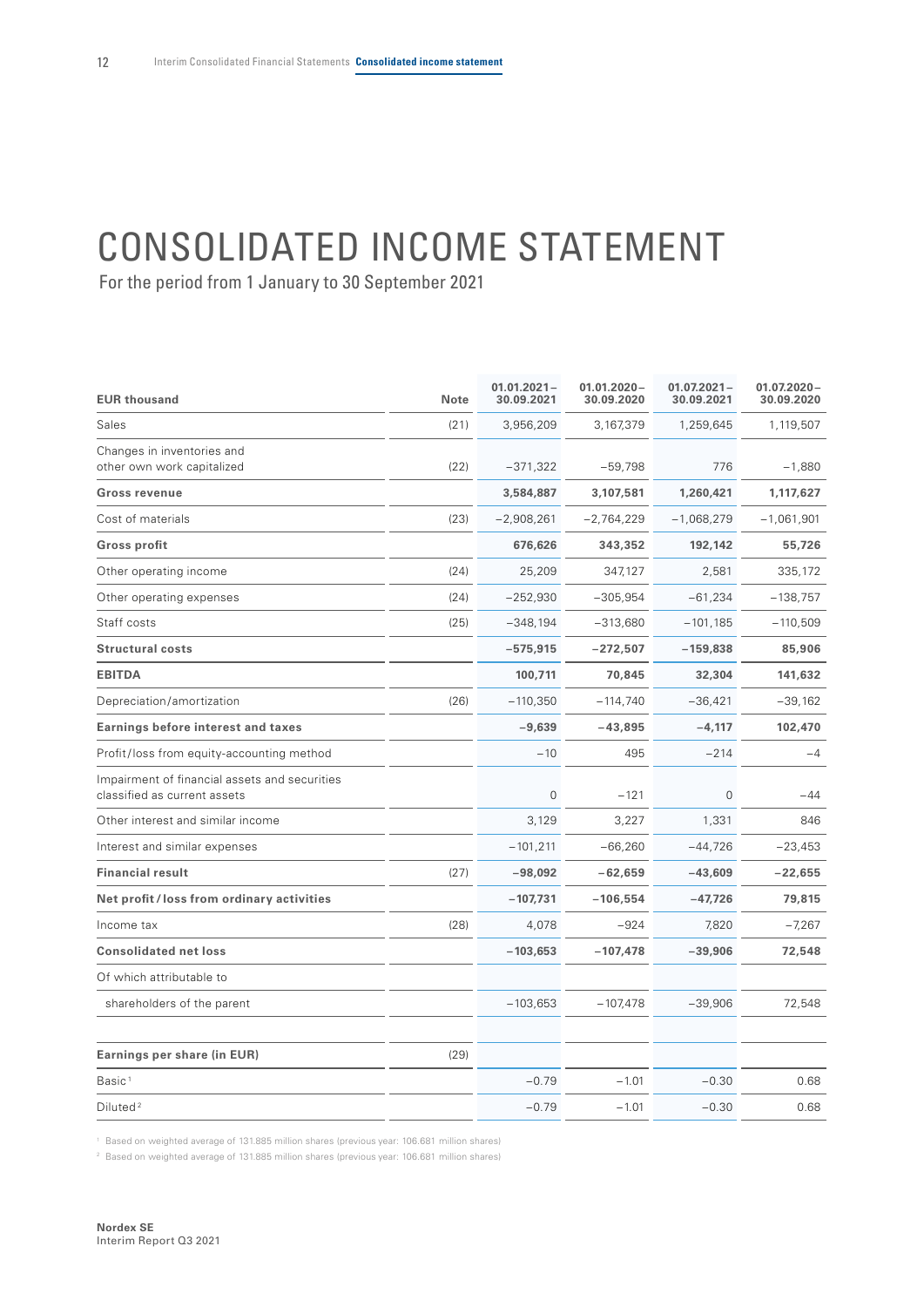# <span id="page-14-0"></span>CONSOLIDATED STATEMENT OF COMPREHENSIVE INCOME

| <b>EUR thousand</b>                              | $01.01.2021 -$<br>30.09.2021 | $01.01.2020 -$<br>30.09.2020 | $01.07.2021 -$<br>30.09.2021 | $01.07.2020 -$<br>30.09.2020 |
|--------------------------------------------------|------------------------------|------------------------------|------------------------------|------------------------------|
| <b>Consolidated net loss</b>                     | $-103,653$                   | $-107,478$                   | $-39,906$                    | 72,548                       |
| Other comprehensive income                       |                              |                              |                              |                              |
| Items that may be reclassified to profit or loss |                              |                              |                              |                              |
| Foreign currency translation difference          | $-22,151$                    | $-4,967$                     | 1,510                        | 3,673                        |
| Cash flow hedges                                 | $-8,582$                     | 1,787                        | 1,290                        | 6,153                        |
| Deferred taxes                                   | 2,746                        | $-572$                       | $-413$                       | $-1,969$                     |
| Cash flow hedge costs                            | 166                          | 1,596                        | 160                          | $-39$                        |
| Deferred taxes                                   | $-53$                        | $-511$                       | $-51$                        | 13                           |
| <b>Consolidated comprehensive income</b>         | $-131,527$                   | $-110,145$                   | $-37,410$                    | 80,379                       |
| Of which attributable to                         |                              |                              |                              |                              |
| shareholders of the parent                       | $-131,527$                   | $-110, 145$                  | $-37,410$                    | 80,379                       |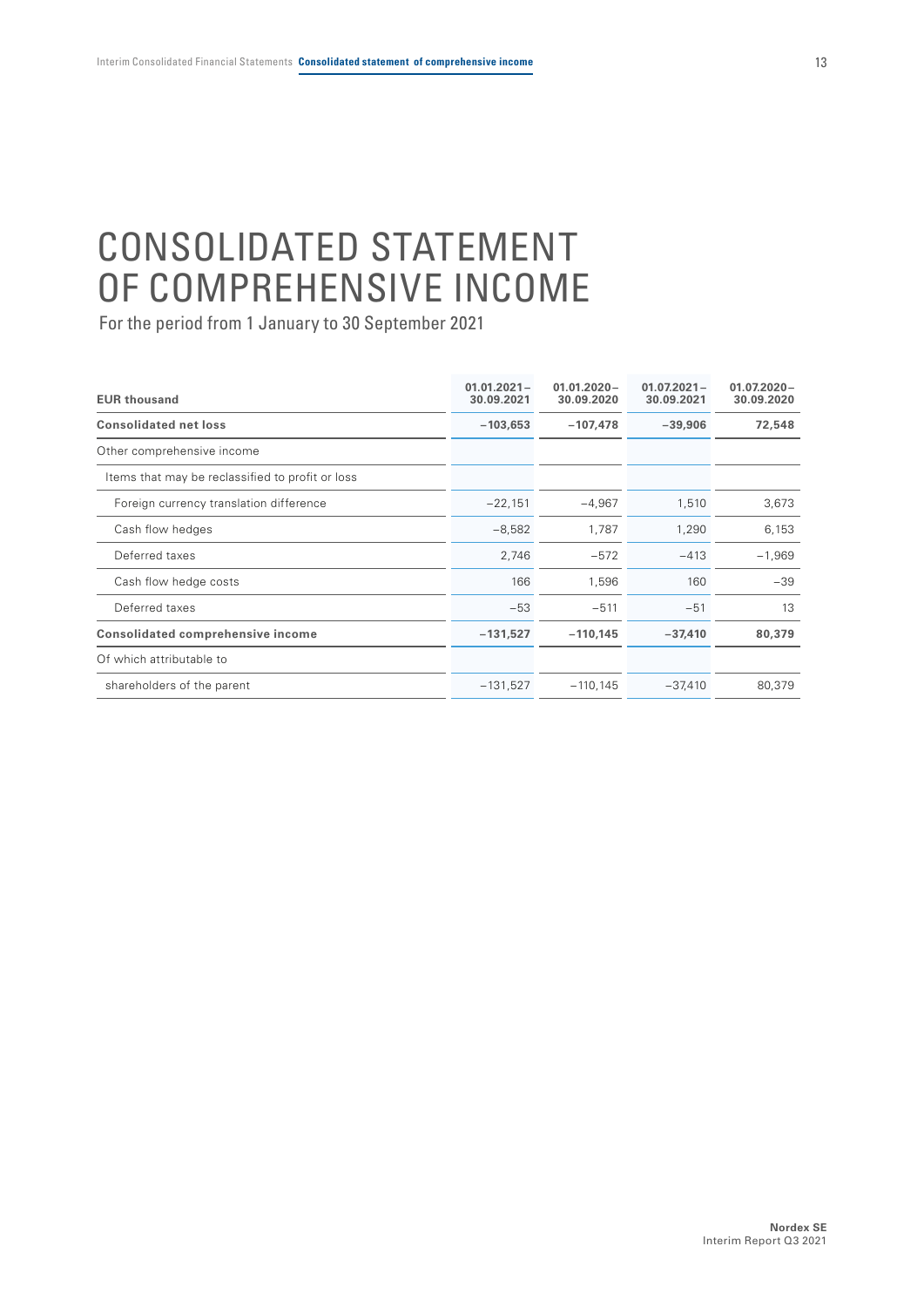# <span id="page-15-0"></span>CONSOLIDATED CASH FLOW STATEMENT

|        | <b>EUR thousand</b>                                                               | $01.01.2021 -$<br>30.09.2021 | $01.01.2020 -$<br>30.09.2020 |
|--------|-----------------------------------------------------------------------------------|------------------------------|------------------------------|
|        | <b>Operating activities</b>                                                       |                              |                              |
|        | Consolidated net loss                                                             | $-103,653$                   | $-107,478$                   |
|        | Depreciation/amortization of non-current assets                                   | 110,350                      | 114,861                      |
|        | Consolidated net loss/profit plus depreciation/amortization                       | 6.697                        | 7,383                        |
| $+/-$  | Decrease/increase in inventories                                                  | 347,738                      | $-98,786$                    |
|        | Increase in trade receivables and contract assets from projects                   | $-62,528$                    | $-339,774$                   |
| $+$    | Increase in trade payables                                                        | $-56,854$                    | 154,078                      |
| $-$ /+ | Decrease/increase in prepayments received                                         | $-103, 126$                  | 241,993                      |
| $=$    | Payments received from changes in working capital                                 | 125,230                      | $-42,489$                    |
|        | Increase in other assets not attributed to investing or financing activities      | $-43,706$                    | $-329,436$                   |
| $+/-$  | Increase/decrease in pensions and similar obligations                             | 13                           | $-108$                       |
| $-$ /+ | Increase/decrease in other provisions                                             | $-26,186$                    | 44,804                       |
|        | Increase in other liabilities not attributed to investing or financing activities | 54,721                       | 26,436                       |
| $+/-$  | Increase/Decrease from the disposal of non-current assets                         | 906                          | $-1,277$                     |
|        | Other interest and similar income                                                 | $-3,129$                     | $-3,227$                     |
| $+$    | Interest received                                                                 | 971                          | 1,057                        |
|        | Interest and similar expenses                                                     | 101,211                      | 66,260                       |
|        | Interest paid                                                                     | $-82,345$                    | $-73,085$                    |
| $+/-$  | Income tax                                                                        | $-4,078$                     | 924                          |
|        | Taxes paid                                                                        | $-6,151$                     | $-155$                       |
|        | Other non-cash expenses/income                                                    | 3,350                        | 21,933                       |
| $=$    | Payments made for other operating activities                                      | $-4.423$                     | $-245,874$                   |
|        | Cash flow from operating activities                                               | 127,504                      | $-280,980$                   |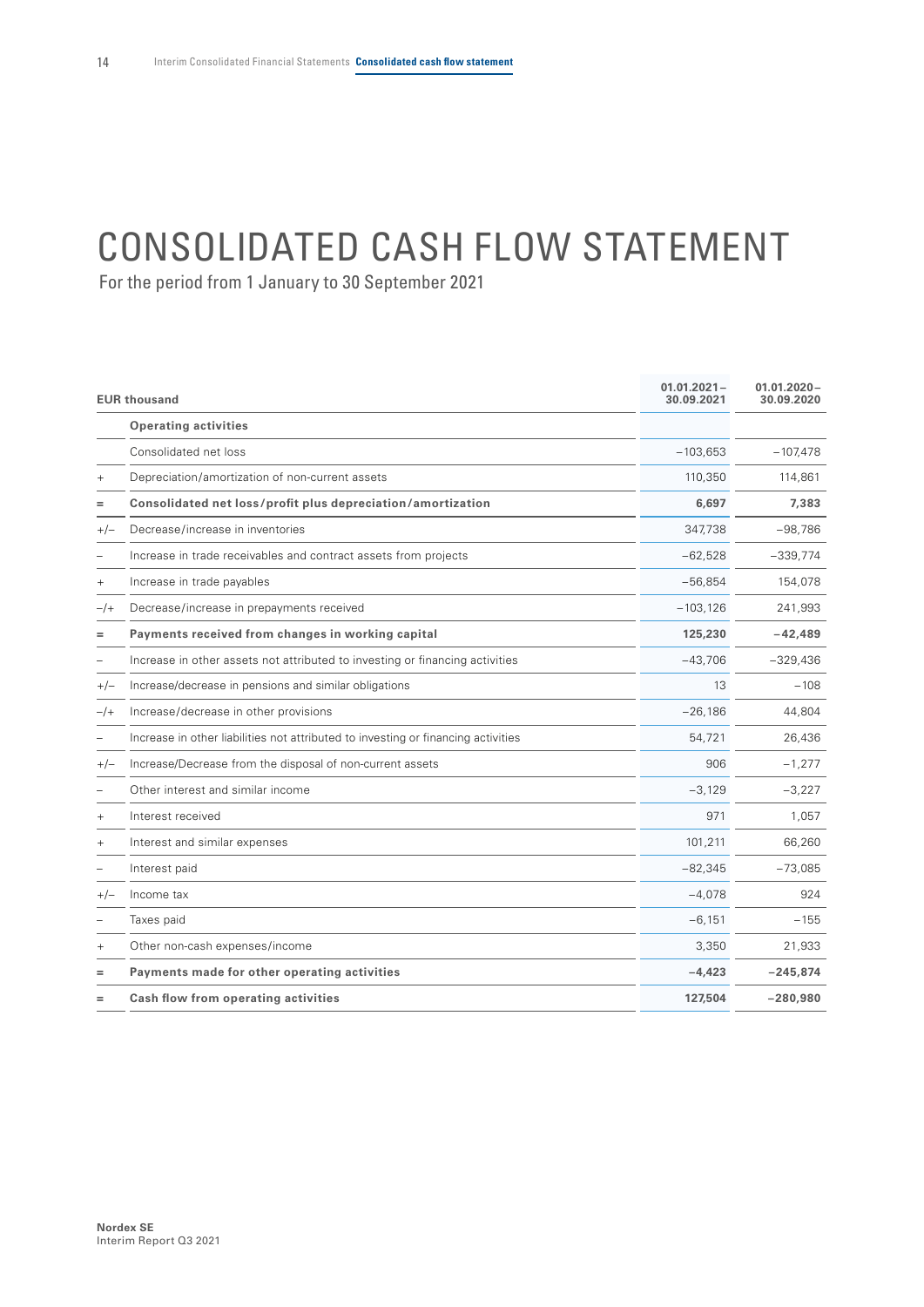|           | <b>EUR thousand</b>                                                                                                                            | $01.01.2021 -$<br>30.09.2021 | $01.01.2020 -$<br>30.09.2020 |
|-----------|------------------------------------------------------------------------------------------------------------------------------------------------|------------------------------|------------------------------|
|           | <b>Investing activities</b>                                                                                                                    |                              |                              |
| $^{+}$    | Payments received from the disposal of property, plant and equipment/intangible assets                                                         | 8,737                        | 14,022                       |
|           | Payments made for investments in property, plant and equipment/intangible assets                                                               | $-112,218$                   | $-108,570$                   |
| $^{+}$    | Payments received from the disposal of long-term financial assets                                                                              | 21                           | 3,029                        |
|           | Payments made for investments in long-term financial assets                                                                                    | $-874$                       | $-5,711$                     |
| $=$       | Cash flow from investing activities                                                                                                            | $-104,334$                   | $-97,230$                    |
|           | <b>Financing activities</b>                                                                                                                    |                              |                              |
| $^{+}$    | Payments received from capital increases                                                                                                       | 373,470                      | 0                            |
| $+$       | Bank loans received                                                                                                                            | 4,596                        | 338,410                      |
|           | Bank loans repaid                                                                                                                              | $-505,625$                   | $-29,586$                    |
| $^{+}$    | Payments received from the issue of bonds                                                                                                      | $\Omega$                     | 3,735                        |
|           | Cash repayments of bonds                                                                                                                       | $-78$                        | 0                            |
| $\ddot{}$ | Shareholder loan received                                                                                                                      | 215,000                      | 0                            |
|           | Lease liabilities repaid                                                                                                                       | $-14,334$                    | $-14,314$                    |
| $=$       | Cash flow from financing activities                                                                                                            | 73,029                       | 298,245                      |
|           | Net change in cash and cash equivalents                                                                                                        | 96,199                       | $-79,965$                    |
| $\ddot{}$ | Cash and cash equivalents at the beginning of the period                                                                                       | 778,357                      | 509,998                      |
|           | Exchange rate-induced change in cash and cash equivalents                                                                                      | $-3,340$                     | $-22,429$                    |
| =         | Cash and cash equivalents at the end of the period (Cash and cash<br>equivalents as shown in the consolidated statement of financial position) | 871.216                      | 407.604                      |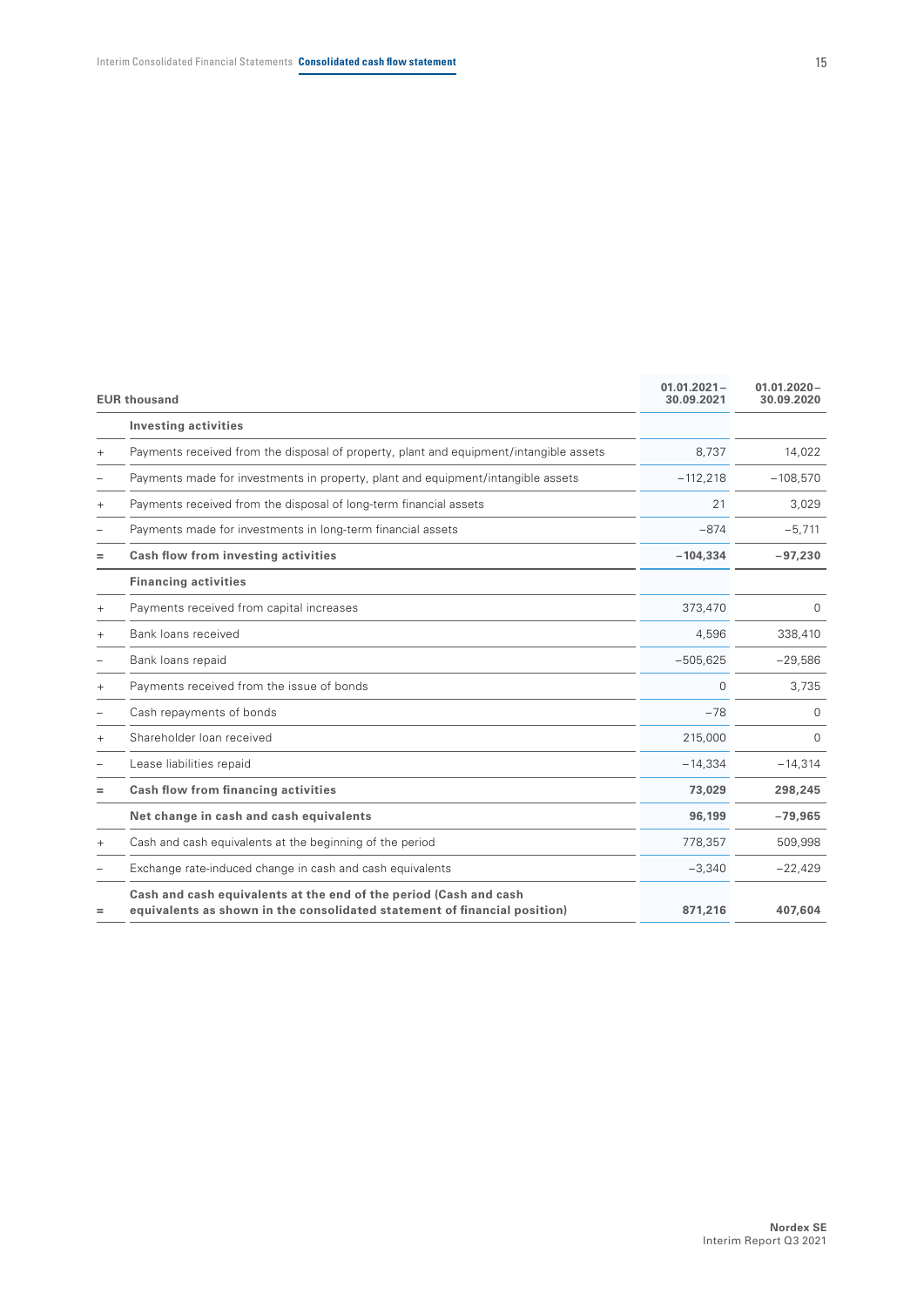# <span id="page-17-0"></span>CONSOLIDATED STATEMENT OF CHANGES IN EQUITY

| <b>EUR thousand</b>                              | Subscribed<br>capital | Capital<br>reserves | Other<br>retained<br>earnings |  |
|--------------------------------------------------|-----------------------|---------------------|-------------------------------|--|
| 01.01.2021                                       | 117,349               | 795,698             | 50,976                        |  |
| Capital increase                                 |                       |                     |                               |  |
| Payments received from capital increase          | 42,672                | 543,474             | $\overline{0}$                |  |
| Costs from capital increase                      | $\overline{0}$        | $-16,096$           | $\overline{0}$                |  |
| Income tax                                       | $\Omega$              | 5,151               | $\Omega$                      |  |
| Consolidated comprehensive income                | $\cap$                | $\Omega$            | $\cap$                        |  |
| Consolidated net loss                            | $\cap$                | $\Omega$            | $\cap$                        |  |
| Other comprehensive income                       |                       |                     |                               |  |
| Items that may be reclassified to profit or loss |                       |                     |                               |  |
| Foreign currency translation difference          |                       | $\mathbf 0$         | $\Omega$                      |  |
| Cash flow hedges                                 |                       | $\Omega$            |                               |  |
| Deferred taxes                                   |                       | $\Omega$            |                               |  |
| Cash flow hedge costs                            |                       | $\Omega$            |                               |  |
| Deferred taxes                                   | $\Omega$              | $\Omega$            | $\Omega$                      |  |
| 30.09.2021                                       | 160,021               | 1,328,227           | 50,976                        |  |
|                                                  |                       |                     |                               |  |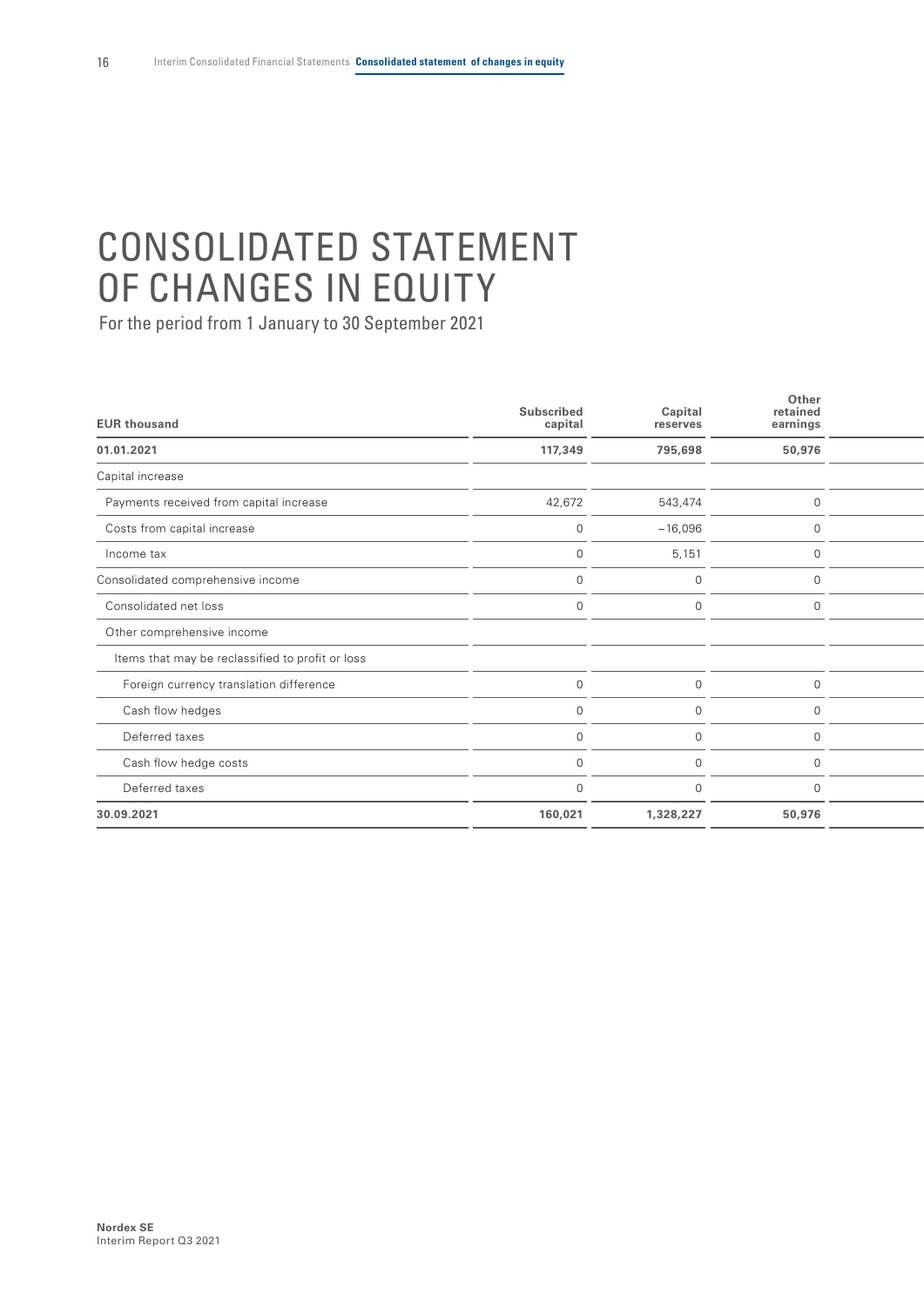| Total      | Share in equity<br>attributable to<br>shareholders<br>of the parent | Consolidated<br>net profit/loss | Consolidated<br>net profit<br>carried forward | Foreign<br>currency<br>adjustment<br>item | Cash flow Reserve for cash<br>hedge reserve flow hedge costs |                |
|------------|---------------------------------------------------------------------|---------------------------------|-----------------------------------------------|-------------------------------------------|--------------------------------------------------------------|----------------|
| 773,533    | 773,533                                                             | $\mathbf{0}$                    | $-134,565$                                    | $-65,531$                                 | 265                                                          | 9,341          |
|            |                                                                     |                                 |                                               |                                           |                                                              |                |
| 586,146    | 586,146                                                             | $\overline{0}$                  | $\overline{0}$                                | $\overline{0}$                            | $\overline{0}$                                               | $\overline{0}$ |
| $-16,096$  | $-16,096$                                                           | $\overline{0}$                  | $\overline{0}$                                | $\overline{0}$                            | $\mathbf 0$                                                  | $\Omega$       |
| 5,151      | 5,151                                                               | $\overline{0}$                  | $\overline{0}$                                | $\overline{0}$                            | $\mathbf 0$                                                  | $\Omega$       |
| $-131,527$ | $-131,527$                                                          | $-103,653$                      | $\overline{0}$                                | $-22,151$                                 | 113                                                          | $-5,836$       |
| $-103,653$ | $-103,653$                                                          | $-103,653$                      | $\overline{0}$                                | $\overline{0}$                            | $\overline{0}$                                               | $\overline{0}$ |
|            |                                                                     |                                 |                                               |                                           |                                                              |                |
|            |                                                                     |                                 |                                               |                                           |                                                              |                |
| $-22,151$  | $-22,151$                                                           | $\Omega$                        | $\overline{0}$                                | $-22,151$                                 | $\overline{0}$                                               | $\cap$         |
| $-8,582$   | $-8,582$                                                            | $\overline{0}$                  | $\overline{0}$                                | $\mathbf 0$                               | $\overline{0}$                                               | $-8,582$       |
| 2,746      | 2,746                                                               | $\overline{0}$                  | $\overline{0}$                                | $\overline{0}$                            | $\mathbf 0$                                                  | 2,746          |
| 166        | 166                                                                 | $\Omega$                        | $\overline{0}$                                | $\overline{0}$                            | 166                                                          | $\overline{0}$ |
| $-53$      | $-53$                                                               | $\Omega$                        | $\overline{0}$                                | $\overline{0}$                            | $-53$                                                        | $\Omega$       |
| 1,217,207  | 1,217,207                                                           | $-103,653$                      | $-134,565$                                    | $-87,682$                                 | 378                                                          | 3,505          |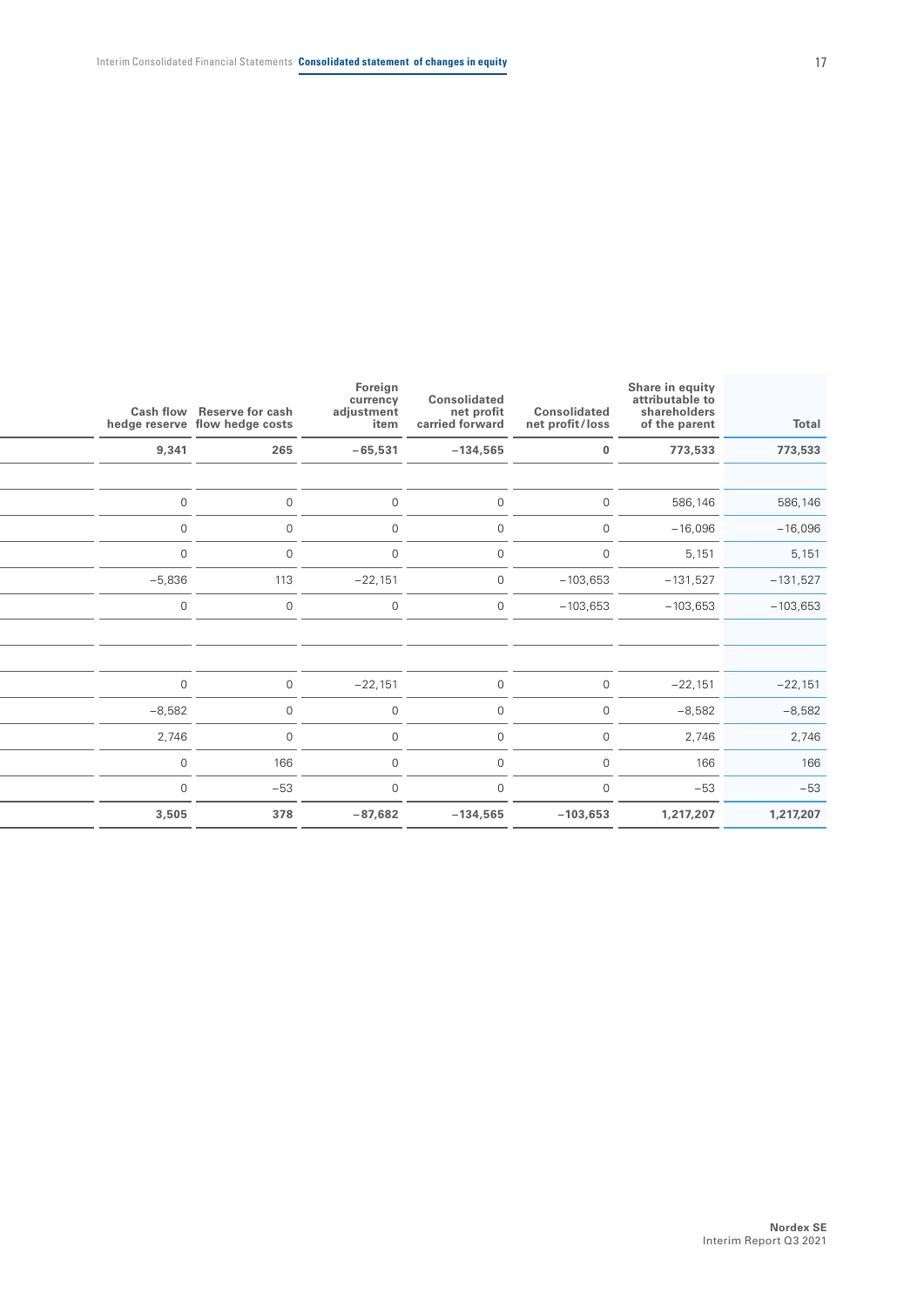# CONSOLIDATED STATEMENT OF CHANGES IN EQUITY

| <b>EUR thousand</b>                              | Subscribed<br>capital | Capital<br>reserves | Other<br>retained<br>earnings |  |
|--------------------------------------------------|-----------------------|---------------------|-------------------------------|--|
| 01.01.2020                                       | 106,681               | 606,820             | $-11,062$                     |  |
| Consolidated comprehensive income                |                       |                     | $\Omega$                      |  |
| Consolidated net loss                            |                       |                     | $\Omega$                      |  |
| Other comprehensive income                       |                       |                     |                               |  |
| Items that may be reclassified to profit or loss |                       |                     |                               |  |
| Foreign currency translation difference          |                       |                     | $\cap$                        |  |
| Cash flow hedges                                 |                       |                     |                               |  |
| Deferred taxes                                   |                       |                     |                               |  |
| Cash flow hedge costs                            |                       | U                   |                               |  |
| Deferred taxes                                   |                       | U                   | $\cap$                        |  |
| 30.09.2020                                       | 106,681               | 606,820             | $-11,062$                     |  |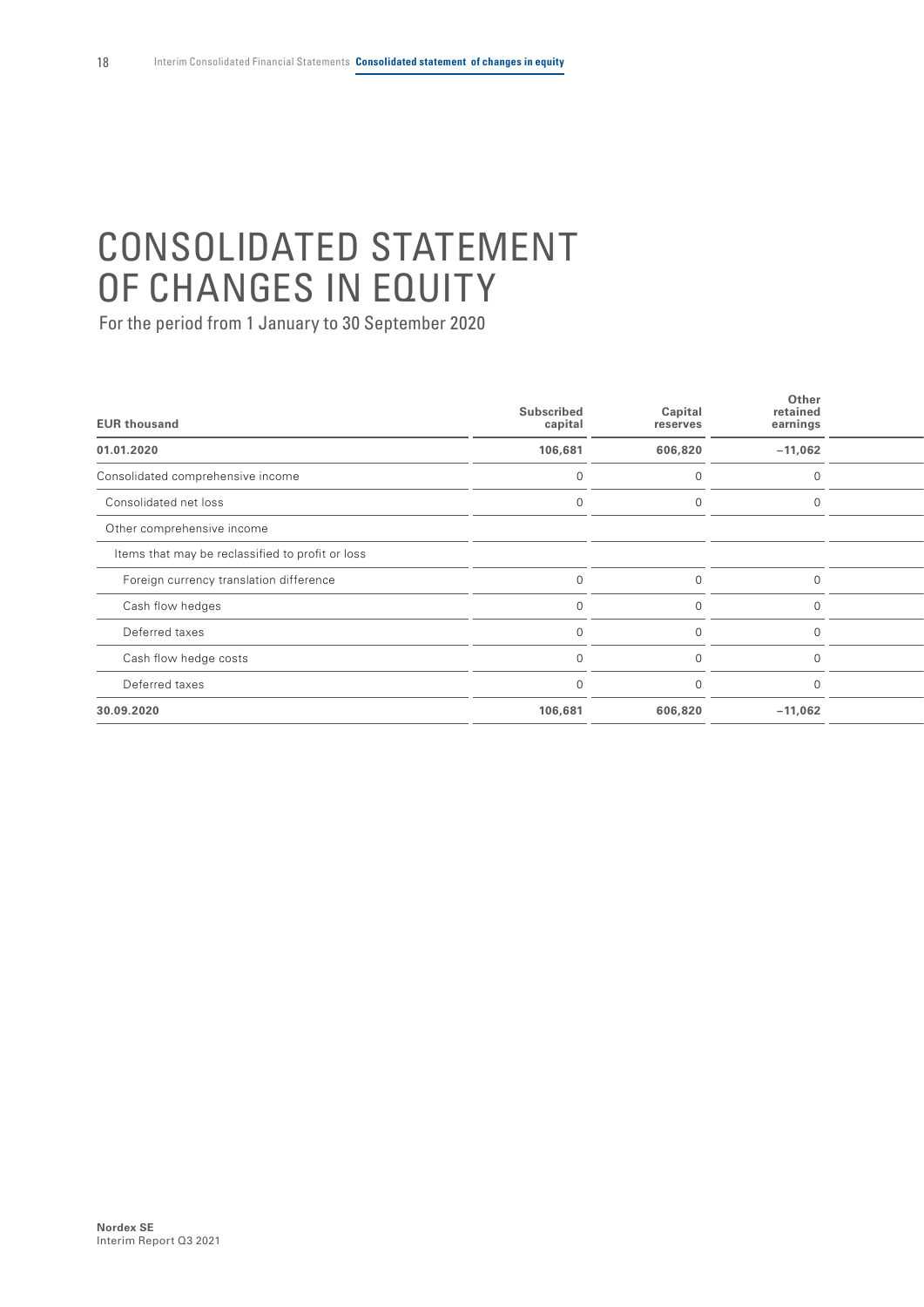| Total       | Share in equity<br>attributable to<br>shareholders<br>of the parent | Consolidated<br>net profit/loss | Consolidated<br>net profit<br>carried forward | Foreign<br>currency<br>adjustment<br>item | Cash flow Reserve for cash | hedge reserve flow hedge costs |
|-------------|---------------------------------------------------------------------|---------------------------------|-----------------------------------------------|-------------------------------------------|----------------------------|--------------------------------|
| 745,387     | 745,387                                                             | $\bf{0}$                        | 57,308                                        | $-15,604$                                 | $-1,087$                   | 2,331                          |
| $-110, 145$ | $-110, 145$                                                         | $-107,478$                      | $\overline{0}$                                | $-4,967$                                  | 1,085                      | 1,215                          |
| $-107,478$  | $-107,478$                                                          | $-107,478$                      | $\overline{0}$                                | $\overline{0}$                            | $\Omega$                   | $\cap$                         |
|             |                                                                     |                                 |                                               |                                           |                            |                                |
|             |                                                                     |                                 |                                               |                                           |                            |                                |
| $-4,967$    | $-4,967$                                                            | $\Omega$                        | $\overline{0}$                                | $-4,967$                                  | $\overline{0}$             | $\Omega$                       |
| 1,787       | 1,787                                                               | $\Omega$                        | $\Omega$                                      | $\overline{0}$                            | $\Omega$                   | 1,787                          |
| $-572$      | $-572$                                                              | $\cap$                          | $\Omega$                                      | $\overline{0}$                            |                            | $-572$                         |
| 1,596       | 1,596                                                               | $\cap$                          | $\mathbf 0$                                   | $\overline{0}$                            | 1,596                      | $\Omega$                       |
| $-511$      | $-511$                                                              | $\cap$                          | $\Omega$                                      | $\Omega$                                  | $-511$                     |                                |
| 635,242     | 635,242                                                             | $-107,478$                      | 57,308                                        | $-20,571$                                 | $-2$                       | 3,546                          |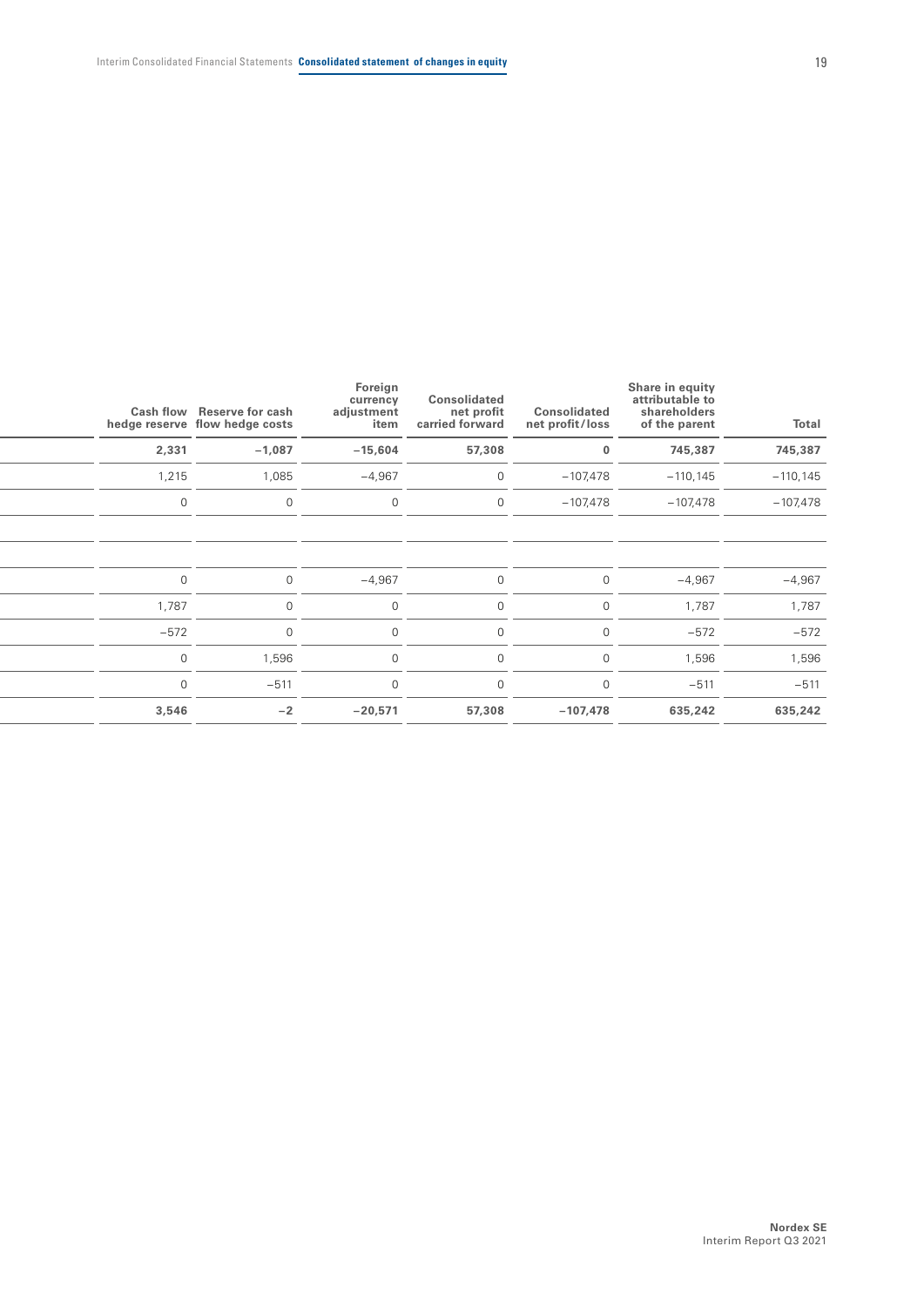# <span id="page-21-0"></span>NOTES TO THE CONSOLIDATED FINANCIAL STATEMENTS

for the interim period from 1 January to 30 September 2021

### **ACCOUNTING POLICIES**

#### **BASIS OF PREPARATION**

These unaudited and unreviewed condensed interim consolidated financial statements of Nordex SE and its subsidiaries for the first nine months of 2021 were prepared in accordance with the International Financial Reporting Standards (IFRSs) issued by the International Accounting Standards Board (IASB) as applicable in the European Union. All IFRSs and interpretations applicable as of 30 September 2021 have been observed, in particular IAS 34 Interim Financial Reporting.

These interim consolidated financial statements should be read in conjunction with the consolidated financial statements for the 2020 financial year. The accounting policies contained in the consolidated financial statements as of 31 December 2020 also apply to the interim consolidated financial statements as of 30 September 2021, unless explicit reference is made to changes. For more information on the applied accounting policies, see the consolidated notes for the financial year from 1 January to 31 December 2020. The consolidated financial statements for the financial year from 1 January to 31 December 2020 are available on the Internet at www.nordex-online.com under Investors.

The business results for the first nine months of 2021 are not necessarily indicative of the results expected for the year as a whole. Expenses incurred irregularly during the financial year have only been recognized or accrued in the interim consolidated financial statements to the extent that such recognition or accrual would also be appropriate at the end of the financial year.

The Nordex Group increased its consolidated sales by 24.9% year-on-year in the first nine months of 2021 to EUR 3,956,209 thousand (9M 2020: EUR 3,167,379 thousand). This sales growth is mainly attributable to the significant increase in installation figures and the higher production output in the Projects segment. Earnings before interest, taxes, depreciation and amortization (EBITDA) rose to EUR 100,711 thousand (9M 2020: EUR 70,845 thousand), resulting in an EBITDA margin of 2.5% (9M 2020: 2.2%). This result has been impacted noticeably by the sharp rise in raw material and also shipping costs.

In the first nine months of 2021, the Nordex Group again increased its installation output and erected a total of 1,216 wind turbines in 22 countries with a total output of 4,858 MW (9M/2020: 1,052 wind turbines in 21 countries with a total output of 3,817 MW). This represents an increase of 27.3% (in MW) compared to the previous year. Europe accounted for around 57% of installations and non-European markets for around 43%. As a result of these installations, the Projects segment generated sales of EUR 3,631,665 thousand (9M 2020: EUR 2,851,859 thousand) during the reporting period, a year-on-year increase of 27.3%. Sales in the Service segment as of the end of September continued its growth, rising by 4.2% to EUR 331,836 thousand (9M 2020: EUR 318,310 thousand).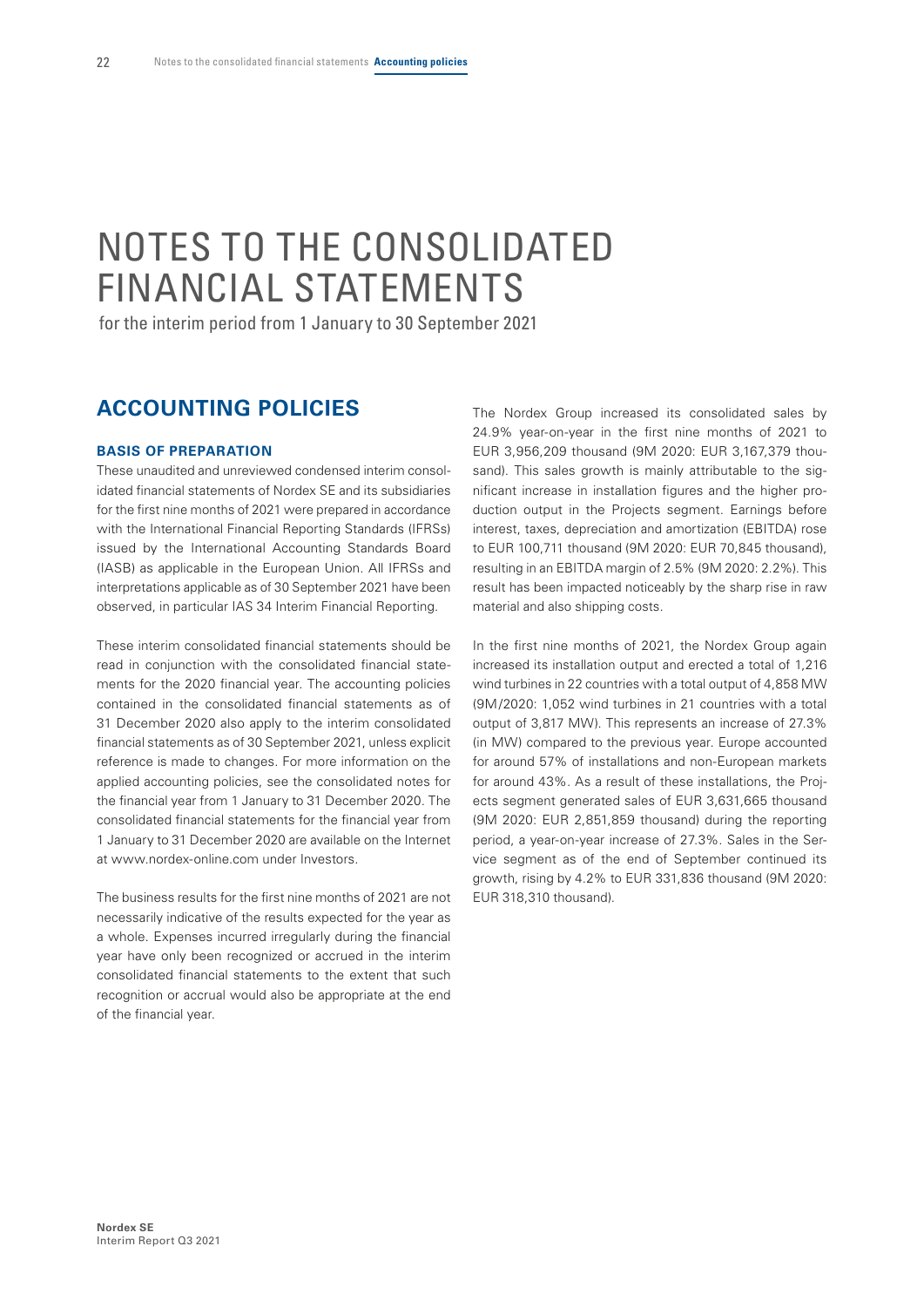Total assets as of 30 September 2021 decreased from EUR 4,410,050 thousand to EUR 4,263,784 thousand compared with year-end 2020, with liabilities to banks being reduced significantly. This contrasts with a sharp increase in equity as a result of the capital increase completed in July 2021. As a result, the equity ratio rose considerably to 28.5% as of 30 September 2021 (31 December 2020:

17.5%). The net debt as of 31 December 2020 in the amount of EUR 40,911 thousand has turned into a net cash position of EUR 516,083 thousand. Furthermore, the working capital ratio in relation to consolidated sales improved to –7.7% (31 December 2020: – 6.3%) and thus remained below the target of – 6% set for the end of 2021.

#### **FOREIGN CURRENCY TRANSLATION**

The following table sets out the exchange rates against the euro of the Group's most important foreign currencies:

|                                          | Average exchange rates<br>for the interim period |                      | <b>Closing rates</b> |            |  |  |
|------------------------------------------|--------------------------------------------------|----------------------|----------------------|------------|--|--|
| <b>Exchange rates</b><br>EUR 1.00 equals | $01.01 - 30.09.2021$                             | $01.01 - 30.09.2020$ | 30.09.2021           | 31.12.2020 |  |  |
| AUD                                      | 1.5762                                           | 1.6612               | 1.6095               | 1.5896     |  |  |
| <b>BRL</b>                               | 6.3709                                           | 5.6268               | 6.2631               | 6.3735     |  |  |
| <b>CLP</b>                               | 881.3075                                         | 900.7296             | 937.3828             | 872.5242   |  |  |
| GBP                                      | 0.8639                                           | 0.8838               | 0.8605               | 0.8990     |  |  |
| <b>HRK</b>                               | 7.5328                                           | 7.5308               | 7.4889               | 7.5519     |  |  |
| <b>INR</b>                               | 88.0614                                          | 83.3092              | 86.0763              | 89.6604    |  |  |
| <b>MXN</b>                               | 24.0711                                          | 24.3021              | 23.7439              | 24.4160    |  |  |
| <b>NOK</b>                               | 10.2241                                          | 10.7921              | 10.1650              | 10.4703    |  |  |
| PLN                                      | 4.5463                                           | 4.4201               | 4.6197               | 4.5597     |  |  |
| <b>SEK</b>                               | 10.1508                                          | 10.5576              | 10.1683              | 10.0343    |  |  |
| <b>TRY</b>                               | 9.6574                                           | 7.5167               | 10.2976              | 9.1133     |  |  |
| <b>USD</b>                               | 1.1964                                           | 1.1230               | 1.1579               | 1.2271     |  |  |
| ZAR                                      | 17.4172                                          | 18.6753              | 17.5623              | 18.0213    |  |  |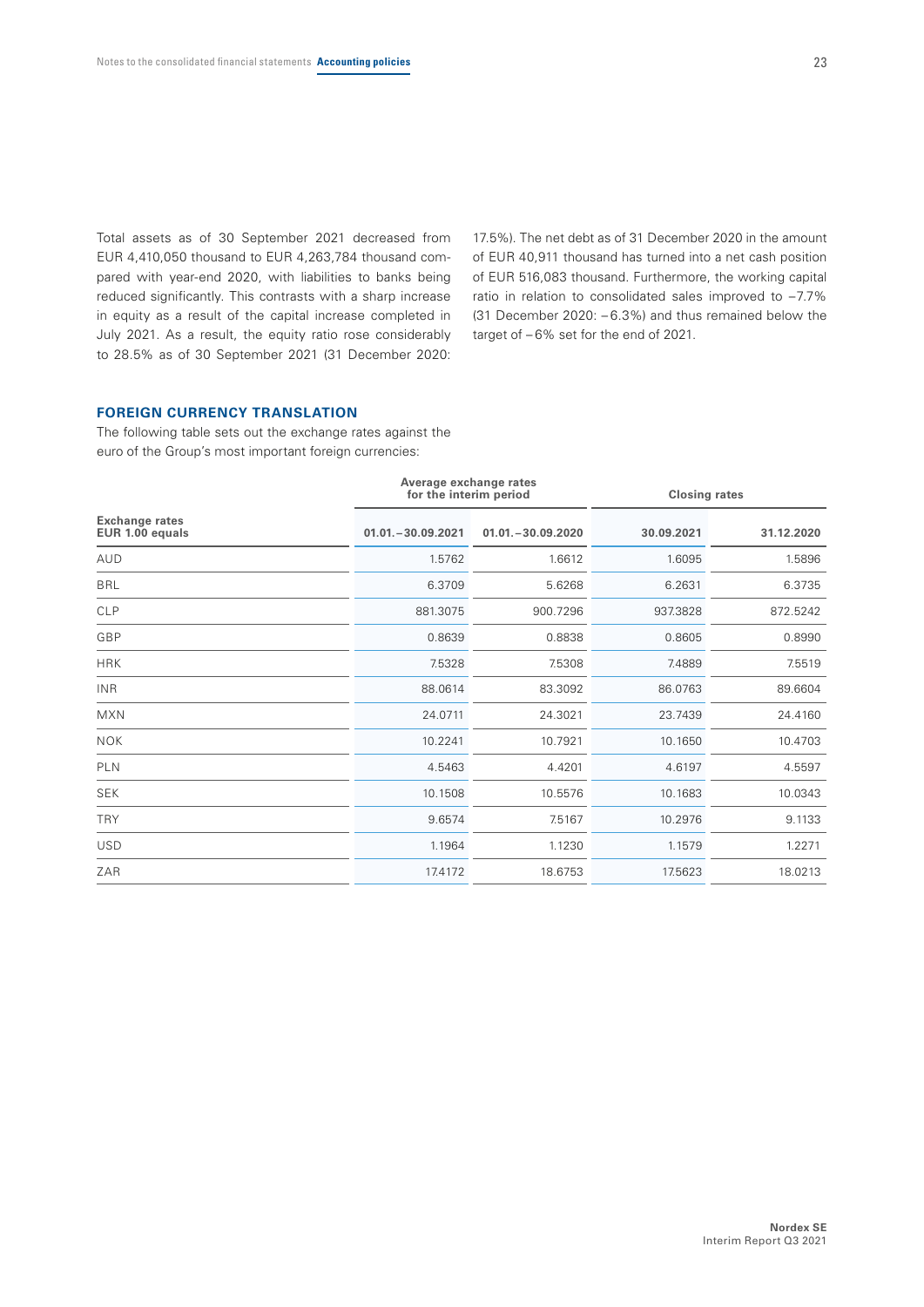### **FINANCIAL RISK MANAGEMENT**

#### **DEBT INSTRUMENTS**

#### **Corporate bond**

On 2 February 2018, the Nordex Group successfully placed a corporate bond in the amount of EUR 275,000 thousand with a coupon of 6.5%. This bond was admitted to trading on the International Stock Exchange. The issuer of the fiveyear corporate bond is Nordex SE, with the main Nordex Group companies holding joint and several liability. As at 30 September 2021, the liability including accrued costs and interest recognized under other financial liabilities amounted to EUR 275,443 thousand (31 December 2020: EUR 278,385 thousand).

#### **Shareholder loan**

In addition, Acciona S.A. granted Nordex SE a shareholder loan of EUR 232,200 thousand. The loan was paid out in two tranches of EUR 17,200 thousand in August 2020 and EUR 215,000 thousand in March 2021. In June 2021, EUR 196,580 thousand of this amount was contributed to a capital increase as a non-cash contribution. The loan runs until 30 April 2025 at an interest rate of 10.0%. As at 30 September 2021, the liability including accrued costs and interest recognized under other financial liabilities amounted to EUR 43,263 thousand (31 December 2020: EUR 953 thousand).

#### **Promissory note**

On 6 April 2016, Nordex SE placed a promissory note with a volume of EUR 550,000 thousand for which Nordex SE&Co. KG is jointly and severally liable with national and international investors. After a further EUR 215,000 thousand was repaid in April 2021, the promissory note currently is comprised of tranches with original terms of seven and ten years, each subject to fixed or variable interest. Depending on the tranche, the interest rate is between 2.1% and 3.0%. As at 30 September 2021, the liability including accrued costs and interest recognized under liabilities to banks amounted to EUR 25,794 thousand (31 December 2020: EUR 242,443 thousand).

#### **Employee bond**

To strengthen employee loyalty while allowing them to make a profitable investment, the Nordex Group has launched a participation program for its employees in the French Val aux Moines wind farm developed and implemented by Nordex. Employees can participate by purchasing bonds issued by Nordex Employee Holding GmbH. The total volume is up to EUR 4,000 thousand with an annual interest rate of 6.0%. The term runs from 1 October 2020 to 30 September 2024. As at 30 September 2021, the liability including accrued costs and interest recognized under other financial liabilities amounted to EUR 3,953 thousand (31 December 2020: EUR 3,866 thousand).

#### **Syndicated multi-currency guarantee facility**

Nordex SE also has a syndicated multi-currency guarantee facility that runs until 9 April 2023 and has been increased from EUR 1,238,750 thousand to EUR 1,410,000 thousand in June 2021 and in which the main Nordex Group companies hold joint and several liability. This facility may be extended twice for one more year in each case. In addition, it has been agreed that an amount of up to EUR 100,000 thousand from this top-up will also be made available in the form of guaranteed cash credit lines. As at 30 September 2021, EUR 1,082,235 thousand (31 December 2020: EUR 1,066,862 thousand) of the syndicated multi-currency guarantee facility had been drawn down in the form of guarantees. Ancillary credit facilities have also been set up under the syndicated multi-currency guarantee facility. As at 30 September 2021, the cash drawdowns on these facilities recognized under liabilities to banks amounted to EUR 6,680 thousand (31 December 2020: EUR 1,896 thousand).

#### **Revolving credit facility**

The revolving credit facility for EUR 350,000 thousand granted under the German federal government's loan guarantee program with the participation of the states of Mecklenburg-West Pomerania and Hamburg to protect the Nordex Group from the effects of the COVID-19 pandemic has been canceled in June 2021 as part of the combined capital increase and debt transaction (31 December 2020: EUR 250,743 thousand).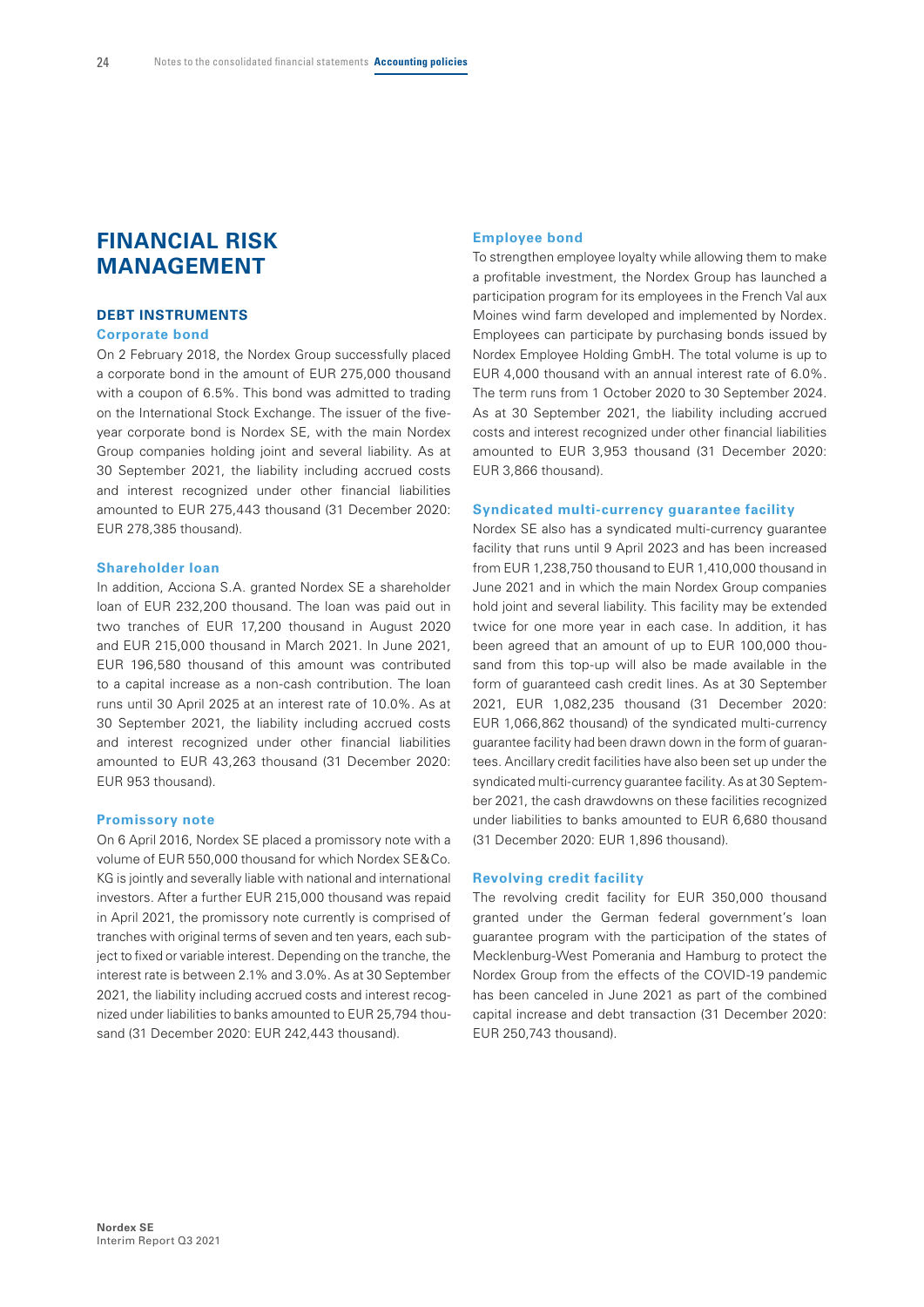#### **Research and development loan**

The research and development loan was also repaid in July 2021 (31 December 2020: EUR 40,982 thousand).

The combined capital increase and debt transaction carried out in June 2021 will strengthen Nordex's capital structure in a single step. Furthermore, Nordex will not incur interest expenses due to the partial contribution of the shareholder loan by Acciona. The increase in the guarantee credit facility including an additional cash credit facility will support the growth trajectory by providing additional flexibility. This in turn will ensure a stable positioning of the business for lower-risk, profitable future growth.

The syndicated multi-currency guarantee facility is further subject to uniform and agreed financial covenants such as equity ratio, leverage and interest coverage, compliance with which is confirmed in quarterly reports to the banks. The financial covenants were met in the first nine months of 2021.

The banks may only terminate the facilities for good cause, which includes breach of the covenants.

### **CAPITAL RISK MANAGEMENT**

The main aims of capital risk management are to ensure sustained growth in enterprise value and to safeguard the Group's liquidity and credit rating. Equity stood at EUR 1,217,207 thousand as at 30 September 2021 (31 December 2020: EUR 773,533 thousand). The Group monitors its capital by means of the working capital employed. Working capital is defined as the sum total of trade receivables, contract assets from projects and inventories less trade payables and prepayments received:

| <b>EUR thousand</b>           | 30.09.2021   | 31.12.2020   |
|-------------------------------|--------------|--------------|
| Trade receivables             | 158,051      | 121,805      |
| Contract assets from projects | 557,813      | 531.531      |
| Inventories                   | 854,469      | 1,202,207    |
| Trade payables                | $-1,038,709$ | $-1,095,563$ |
| Prepayments received          | $-949.942$   | $-1.053.068$ |
|                               | $-418,318$   | $-293,088$   |
| Sales <sup>1</sup>            | 5,439,571    | 4,650,740    |
| Working capital ratio         | $-7.7%$      | $-6.3\%$     |
|                               |              |              |

1 30 September 2021: sales for the last twelve months, 31 December 2020: actual sales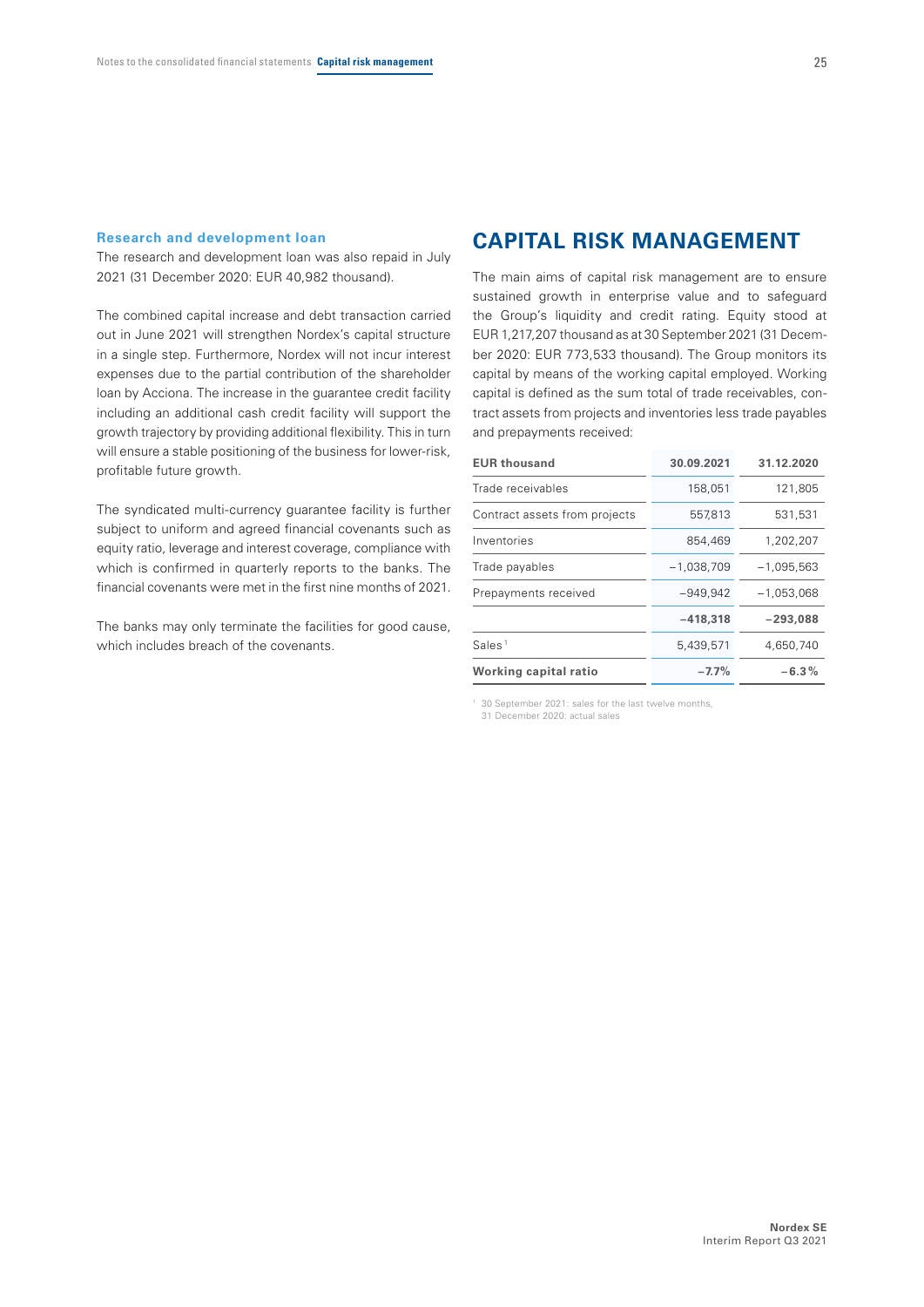# **GROUP SEGMENT REPORTING**

In line with business activities, the reportable segments are the Projects and Service segments. Segment reporting follows the internal reports submitted to the chief operating decision maker, the Management Board of Nordex SE, on the basis of the accounting principles applied to the consolidated financial statements.

| 9M 2021      | 9M 2020      |          |
|--------------|--------------|----------|
| 3,631,665    | 2,851,859    |          |
| $-367,981$   | $-50,815$    |          |
| $-2,730,687$ | $-2,604,342$ |          |
| $-425,551$   | $-77,063$    |          |
| 107,446      | 119,639      |          |
|              |              |          |
|              | $\Omega$     |          |
|              |              |          |
|              |              | Projects |

1 As in the previous year, intrasegment sales are exclusively attributable to the Service segment, whereas intrasegment cost of materials of EUR 7,833 thousand (Q3 2020: EUR 3,079 thousand) is attributable to the Projects segment and EUR 608 thousand (Q3 2020: EUR 679 thousand) to the Not-allocated segment.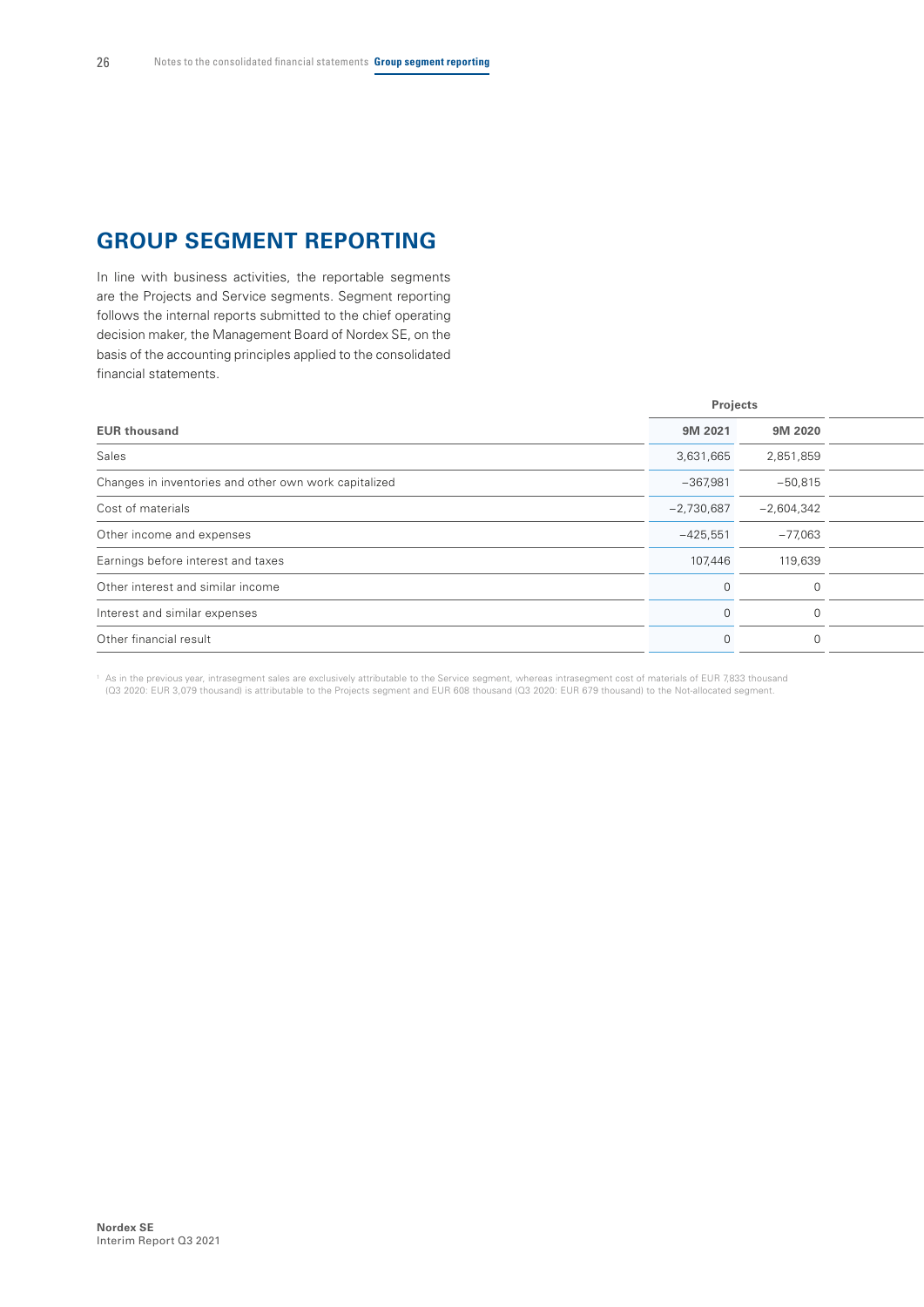|            | <b>Service</b> | Not allocated |            | Consolidation <sup>1</sup> |                | <b>Total</b> |              |
|------------|----------------|---------------|------------|----------------------------|----------------|--------------|--------------|
| 9M 2021    | 9M 2020        | 9M 2021       | 9M 2020    | 9M 2021                    | 9M 2020        | 9M 2021      | 9M 2020      |
| 331,836    | 318,310        | 1,149         | 968        | $-8,441$                   | $-3,758$       | 3,956,209    | 3,167,379    |
| $-638$     | $-2,465$       | $-2,703$      | $-6,518$   | $\Omega$                   | $\Omega$       | $-371,322$   | $-59,798$    |
| $-134,085$ | $-147,932$     | $-51,929$     | $-15,713$  | 8,441                      | 3,758          | $-2,908,261$ | $-2,764,229$ |
| $-141,752$ | $-120,936$     | $-118,963$    | $-189,248$ | $\Omega$                   | $\Omega$       | $-686,265$   | $-387,247$   |
| 55,361     | 46,977         | $-172,446$    | $-210,511$ | $\overline{0}$             | $\Omega$       | $-9,639$     | $-43,895$    |
|            | $\Omega$       | 3,129         | 3,227      | $\Omega$                   | $\Omega$       | 3,129        | 3,227        |
|            | $\Omega$       | $-101,211$    | $-66,260$  | $\Omega$                   | $\Omega$       | $-101,211$   | $-66,260$    |
|            | $\Omega$       | $-10$         | 374        | $\overline{0}$             | $\overline{0}$ | $-10$        | 374          |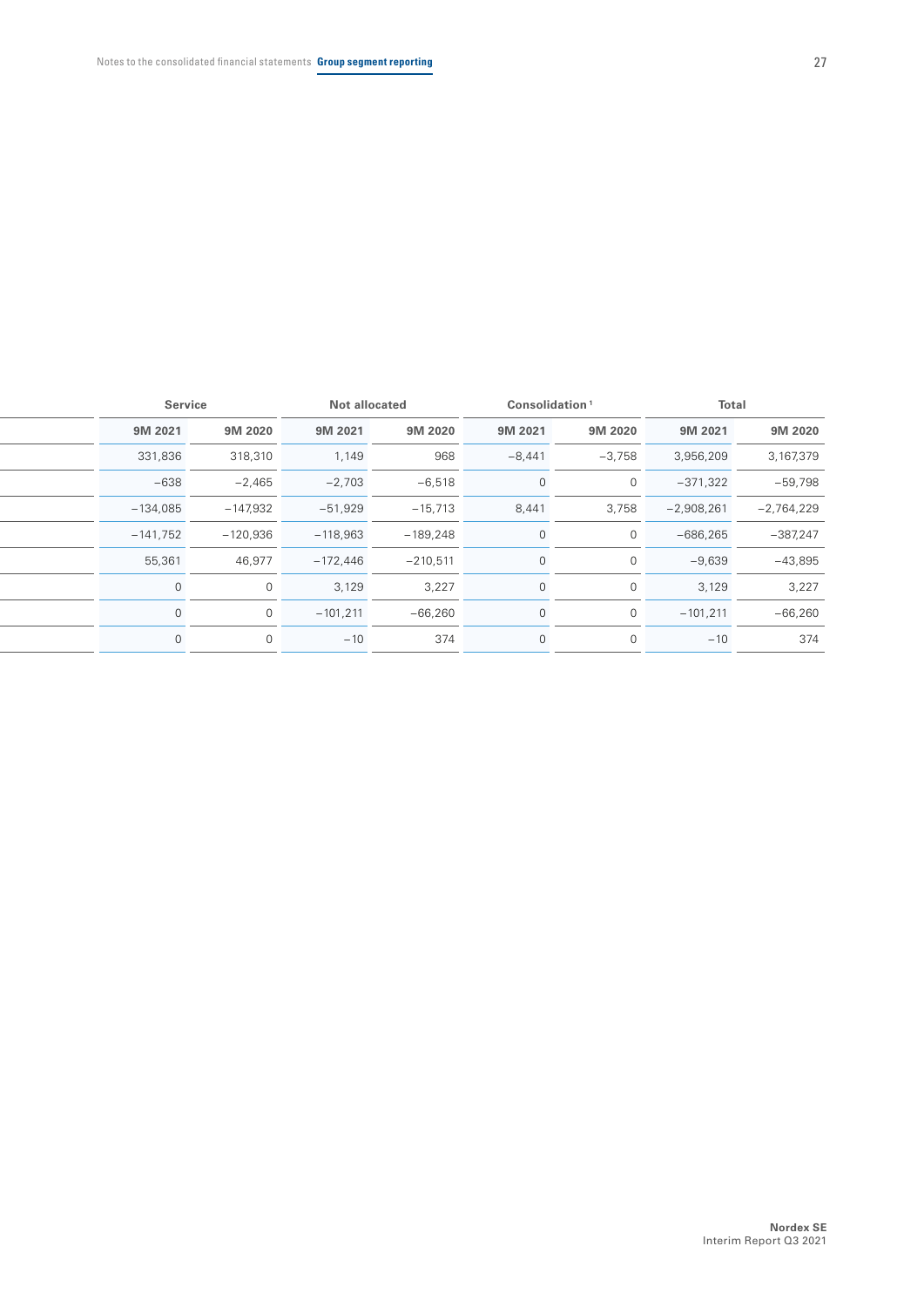Non-current assets and sales break down by region as follows:

|                     | Non-current assets <sup>1</sup> |            | <b>Sales</b> |                                           |  |
|---------------------|---------------------------------|------------|--------------|-------------------------------------------|--|
| <b>EUR thousand</b> | 30.09.2021                      | 31.12.2020 |              | $01.01 - 30.09.2021$ $01.01 - 30.09.2020$ |  |
| Europe              | 516,774                         | 544,087    | 2,445,187    | 1,651,263                                 |  |
| Latin America       | 35,352                          | 32,385     | 424,697      | 528,760                                   |  |
| North America       | 17,964                          | 17.511     | 792,786      | 707,204                                   |  |
| Rest of world       | 73,098                          | 46.799     | 293,539      | 280,152                                   |  |
|                     | 643,188                         | 640,782    | 3,956,209    | 3,167,379                                 |  |

1 Non-current assets include property, plant and equipment, capitalized development expenses, prepayments made and other intangible assets.

Further information can be found in the Group management report.

# **NOTES TO THE STATEMENT OF FINANCIAL POSITION**

#### **(1) CASH AND CASH EQUIVALENTS**

Cash and cash equivalents amount to EUR 871,216 thousand (31 December 2020: EUR 778,357 thousand).

Pursuant to IFRS 7 and IFRS 9, cash and cash equivalents are classified as financial assets measured at amortized cost. Given the short residual terms to maturity, amortized cost would equal the fair value as in the previous year.

#### **(2) TRADE RECEIVABLES AND CONTRACT ASSETS FROM PROJECTS**

Trade receivables and contract assets from projects are comprised as follows:

| <b>EUR thousand</b>           | 30.09.2021 | 31.12.2020 |
|-------------------------------|------------|------------|
| Trade receivables             | 158,051    | 121,805    |
| Contract assets from projects | 557,813    | 531.531    |
|                               | 715,864    | 653,336    |

Trade receivables are not subject to interest and are generally due for settlement within 30 to 90 days.

Pursuant to IFRS 7 and IFRS 9, trade receivables and contract assets from projects are classified as financial assets measured at amortized cost. Amortized cost equals the fair value, as in the previous year.

#### **(3) INVENTORIES**

Inventories break down as follows:

| <b>EUR thousand</b>        | 30.09.2021 | 31.12.2020 |
|----------------------------|------------|------------|
| Raw materials and supplies | 492.054    | 434,937    |
| Work in progress           | 294.646    | 684,699    |
| Prepayments made           | 67,769     | 82,571     |
|                            | 854,469    | 1,202,207  |

Work in progress relates to wind power systems under construction as well as advance outlays for project development, rights and infrastructure.

Raw materials and supplies primarily comprise production and service material.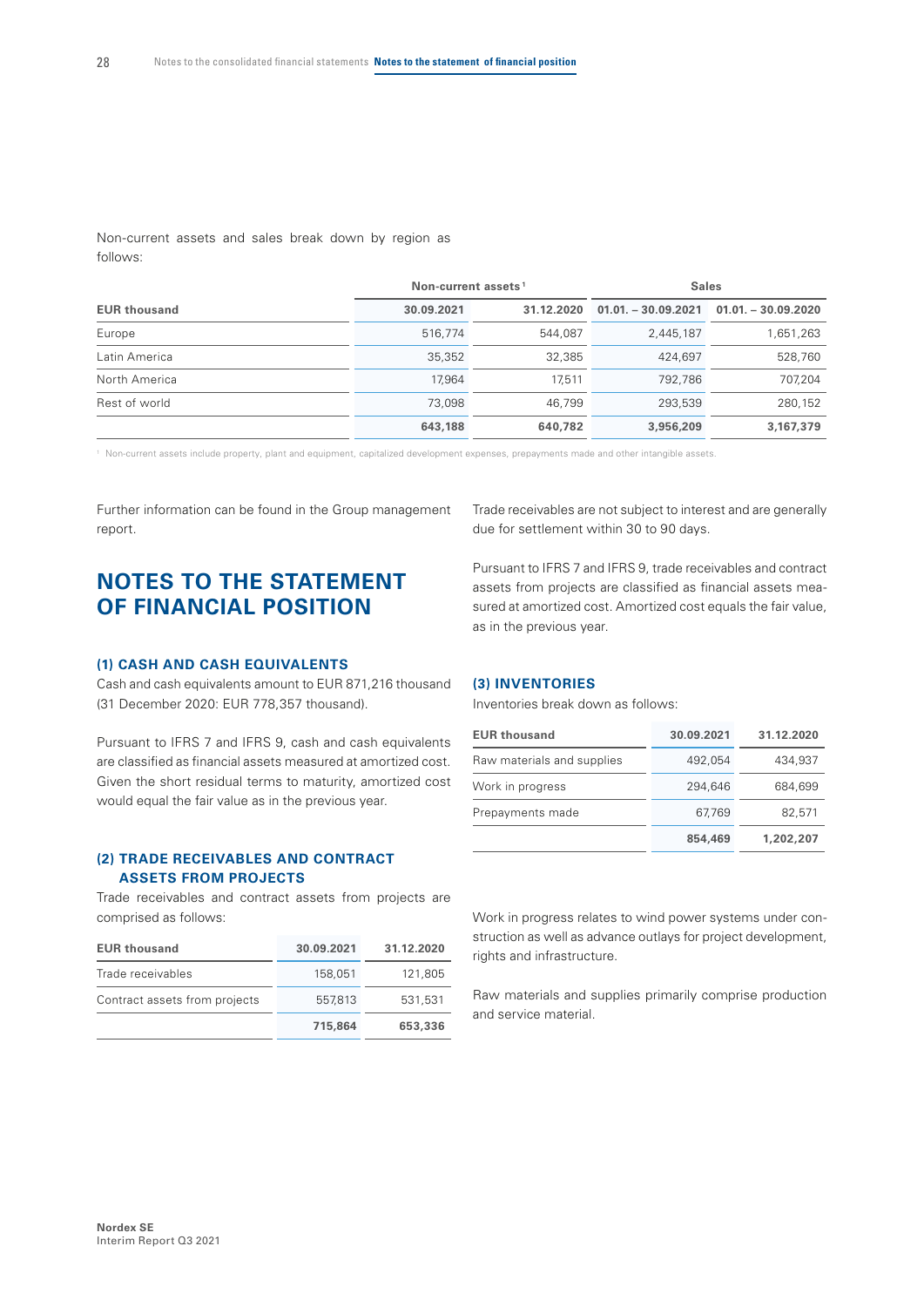#### **(4) OTHER CURRENT FINANCIAL ASSETS**

Other current financial assets mainly comprise forward exchange transactions of EUR 9,116 thousand (31 December 2020: EUR 16,999 thousand), creditors with debit accounts of EUR 7,401 thousand (31 December 2020: EUR 6,606 thousand), fixed-term deposits of EUR 6,120 thousand (31 December 2020: EUR 0 thousand) and advance payments to secure supplier capacities of EUR 3,747 thousand (31 December 2020: EUR 4,643 thousand).

Pursuant to IFRS 7 and IFRS 9, the balances not relating to forward exchange transactions reported under other current financial assets are classified as financial assets measured at amortized cost. Given the short residual terms to maturity, amortized cost amounting to EUR 30,405 thousand (31 December 2020: EUR 30,213 thousand) equals the fair value as in the previous year.

Pursuant to IFRS 7 and IFRS 9, the forward exchange transactions reported in other current financial assets in the scope of hedge accounting (cash flow hedges) are classified as effective hedging instruments measured at fair value through other comprehensive income. The fair value amounts to EUR 9,024 thousand (31 December 2020: EUR 13,157 thousand).

Pursuant to IFRS 7 and IFRS 9, the other forward exchange transactions reported under other current financial assets are classified as financial assets measured at fair value through profit or loss. The fair value amounts to EUR 92 thousand (31 December 2020: EUR 3,842 thousand). The forward rates and prices are calculated on the basis of the spot price on the reporting date in the light of any discounts or premiums for the remaining term of the contract.

#### **(5) OTHER CURRENT NON-FINANCIAL ASSETS**

Other current non-financial assets mainly comprise current tax assets of EUR 178,607 thousand (31 December 2020: EUR 162,411 thousand), prepaid expenses of EUR 9,854 thousand (31 December 2020: EUR 19,127 thousand) and contract assets from services of EUR 6,293 thousand (31 December 2020: EUR 5,712 thousand).

The current tax assets mainly concern current input tax assets.

Prepaid expenses chiefly comprise costs pertaining to other periods for the multi-currency guarantee facility and license fees.

The contract assets from services concern maintenance contracts where the percentage of completion exceeds the payments received.

#### **(6) PROPERTY, PLANT AND EQUIPMENT**

Property, plant and equipment breaks down as follows:

| <b>EUR thousand</b>                                 | 30.09.2021 | 31.12.2020 |
|-----------------------------------------------------|------------|------------|
| Technical equipment and<br>machinery                | 177,066    | 171,668    |
| Land and buildings                                  | 159,394    | 169,720    |
| Other fixtures and fittings,<br>tools and equipment | 87.135     | 83,155     |
| Assets under construction                           | 41.045     | 25,476     |
| Prepayments made                                    | 5,866      | 4.140      |
|                                                     | 470,506    | 454,159    |

Land and buildings, and other fixtures and fittings, tools and equipment include lease assets.

Additions and carrying amounts as of 30 September 2021 are as follows:

|                                                                    |                  | 30.09.2021         |
|--------------------------------------------------------------------|------------------|--------------------|
| <b>EUR thousand</b>                                                | <b>Additions</b> | Carrying<br>amount |
| Land and buildings - lease assets                                  | 3,989            | 78,570             |
| Other fixtures and fittings, tools and<br>equipment - lease assets | 3,164            | 10,409             |
|                                                                    | 7,153            | 88,979             |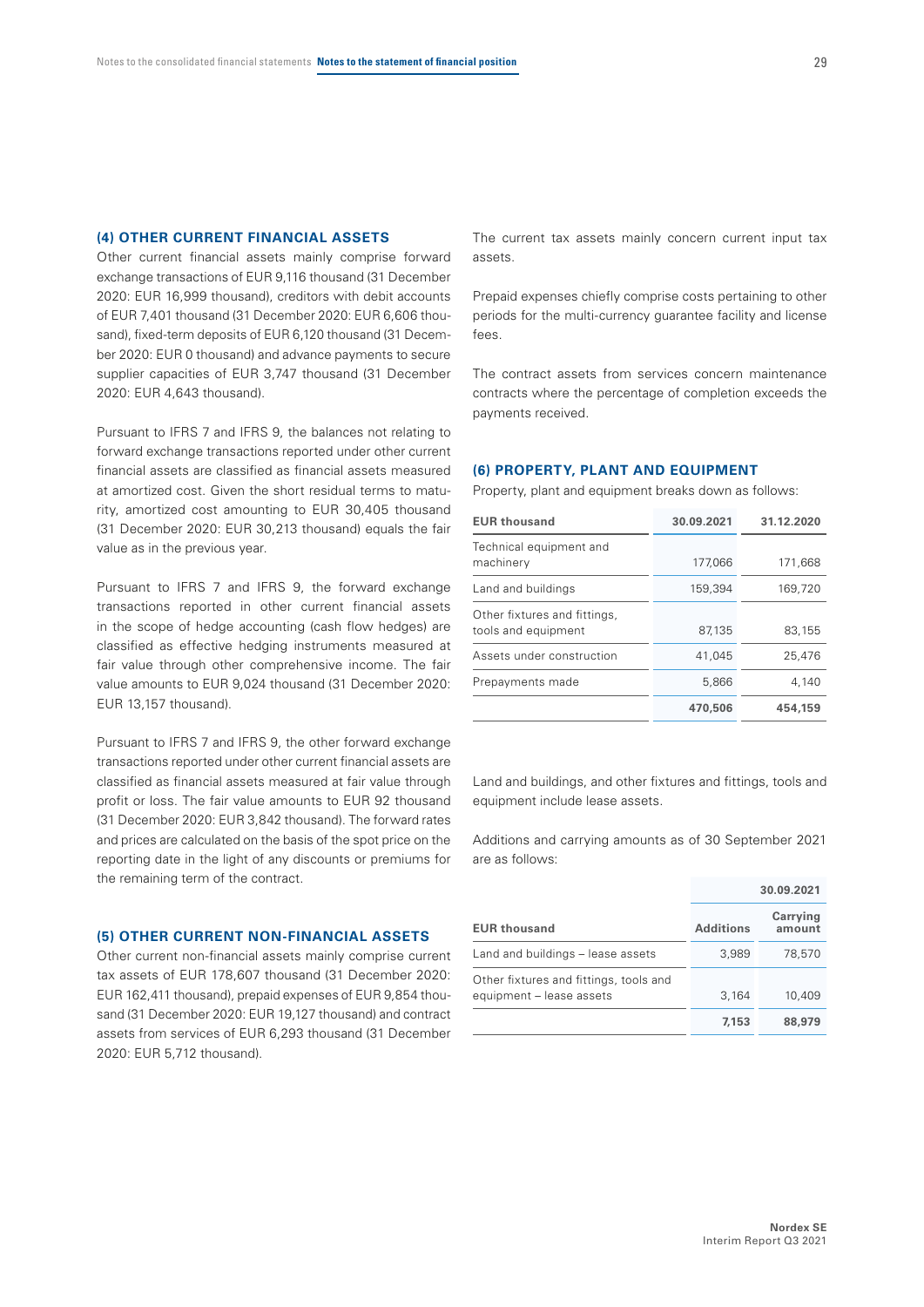The capitalized right-of-use assets from leases relate mainly to administrative and production buildings, warehouses, company vehicles and production equipment (e.g. lifting platforms).

Cash outflows for leases in the current financial year amounted to EUR 16,734 thousand as at 30 September 2021 (1 January to 30 September 2020: EUR 17,060 thousand).

For a detailed overview of movements in property, plant and equipment we refer to the statement of changes in property, plant and equipment and intangible assets attached to the notes to the consolidated financial statements.

#### **(7) GOODWILL**

As in the previous year, goodwill amounts to EUR 547,758 thousand, with EUR 504,595 thousand in the Projects CGU and EUR 43,163 thousand in the Service CGU. EUR 537,798 thousand thereof results from the purchase price allocation for Acciona Windpower.

For a detailed overview of goodwill we refer to the statement of changes in property, plant and equipment and intangible assets attached to the notes to the consolidated financial statements.

#### **(8) CAPITALIZED DEVELOPMENT EXPENSES**

As at the reporting date, development expenses of EUR156,152 thousand (31 December 2020: EUR166,677 thousand) were capitalized. In the first nine months, development expenses of EUR 19,370 thousand (31 December 2020: EUR 24,714 thousand) were capitalized. Additions comprise in particular the enhancement of the Generation Delta wind turbines. Additional development expenses of EUR 21,682 thousand also arising in the first nine months (31 December 2020: EUR 22,962 thousand) did not meet the criteria for capitalization and were therefore recognized in profit or loss. The capitalization ratio therefore amounts to 47.18% (31 December 2020: 51.84%).

For a detailed overview of capitalized development costs we refer to the statement of changes in property, plant and equipment and intangible assets attached to the notes to the consolidated financial statements.

#### **(9) OTHER NON-CURRENT FINANCIAL ASSETS**

Other non-current financial assets mainly comprise receivables from non-consolidated affiliated companies, associates and other long-term equity investments in the amount of EUR 7,409 thousand (31 December 2020: EUR 6,567 thousand).

Receivables from non-consolidated affiliated companies, associates and other long-term equity investments concern the financing of project companies in particular.

Pursuant to IFRS 7 and IFRS 9, the balances not relating to forward exchange transactions reported under other non-current financial assets are classified as financial assets measured at amortized cost. Given that market interest rates apply, amortized cost amounting to EUR 13,057 thousand (31 December 2020: EUR 8,589 thousand) equals the fair value as in the previous year.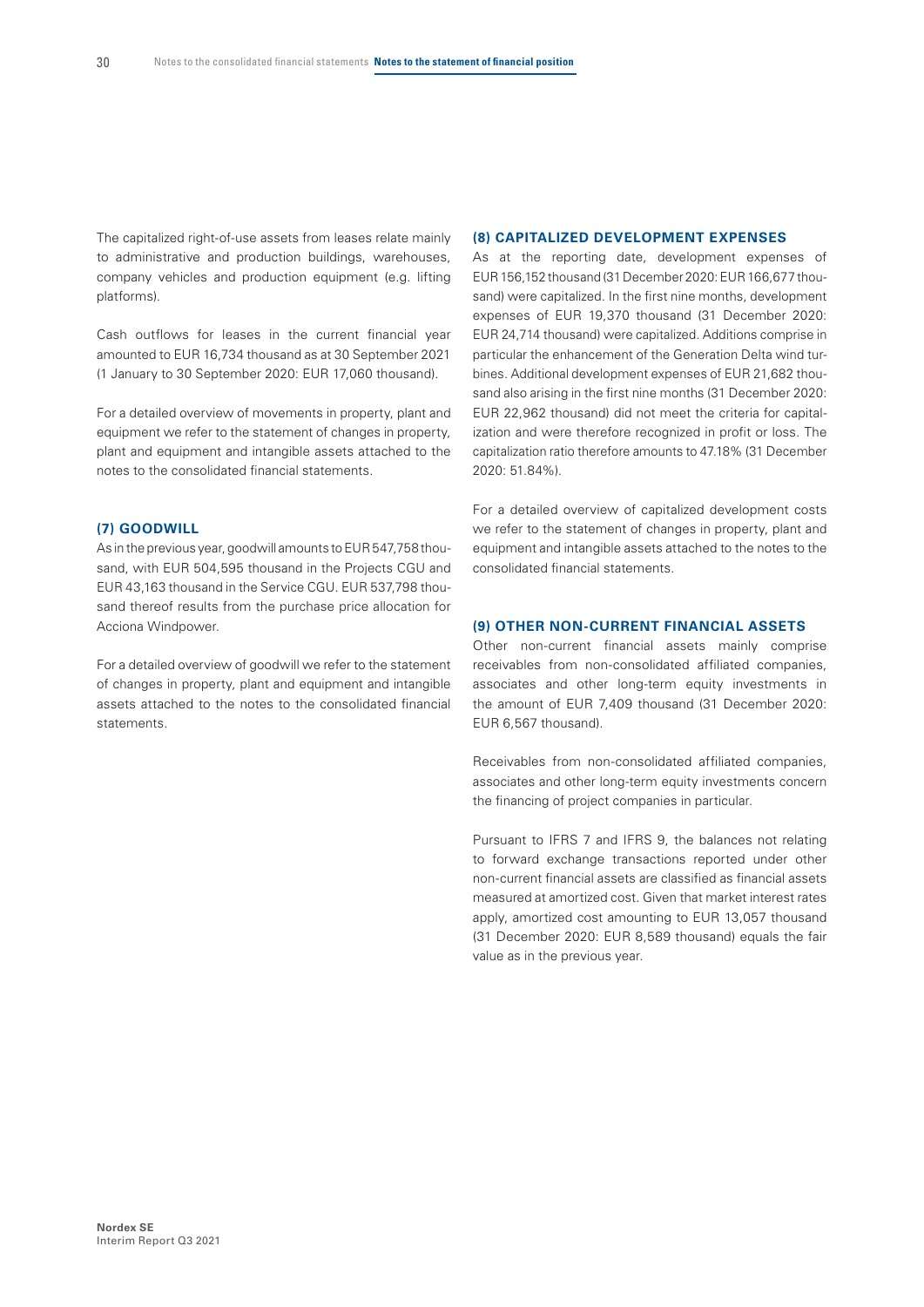#### **(10) OTHER NON-CURRENT NON-FINANCIAL ASSETS**

Other non-current non-financial assets comprise contract assets from services of EUR 24,791 thousand (31 December 2020: EUR 22,718 thousand), prepaid expenses of EUR 12,969 thousand (31 December 2020: EUR 16,227 thousand) and tax assets of EUR 11,918 thousand (31 December 2020: EUR 0 thousand).

The contract assets from services concern maintenance contracts where the percentage of completion exceeds the payments received.

Prepaid expenses chiefly comprise costs pertaining to other periods for license fees and the multi-currency guarantee facility.

Tax assets concern input tax assets.

#### **(11) DEFERRED TAX ASSETS AND TAX LIABILITIES**

As of 30 September 2021, a rounded tax rate of 32.00% (31 December 2020: 32.00%) was applied for the purpose of calculating domestic deferred taxes.

The changes in deferred taxes break down as follows:

| <b>EUR thousand</b>                         | 2021    | 2020      |
|---------------------------------------------|---------|-----------|
| Amount on 01.01.                            | 163,325 | 126.347   |
| Recognized through<br>profit or loss        | 28,517  | 54.872    |
| Recognized in capital reserves              | 5,151   |           |
| Recognized in other<br>comprehensive income | 2,693   | $-3,917$  |
| Currency translation                        | 3.393   | $-13.977$ |
| Amount on 30.09. / 31.12.                   | 203,079 | 163,325   |

#### **(12) LIABILITIES TO BANKS**

More detailed information on the liabilities to banks is provided in the section on debt instruments.

Pursuant to IFRS 7 and IFRS 9, liabilities to banks are classified as financial liabilities measured at amortized cost. The fair value amounts to EUR 32,393 thousand (31 December 2020: EUR 534,788 thousand), of which EUR 7,337 thousand (31 December 2020: EUR 482,335 thousand) would be classified as current.

#### **(13) TRADE PAYABLES**

Trade payables amount to EUR 1,038,709 thousand (31 December 2020: EUR 1,095,563 thousand).

Pursuant to IFRS 7 and IFRS 9, trade payables are classified as financial liabilities measured at amortized cost. Given the short residual terms to maturity, amortized cost equals the fair value as in the previous year.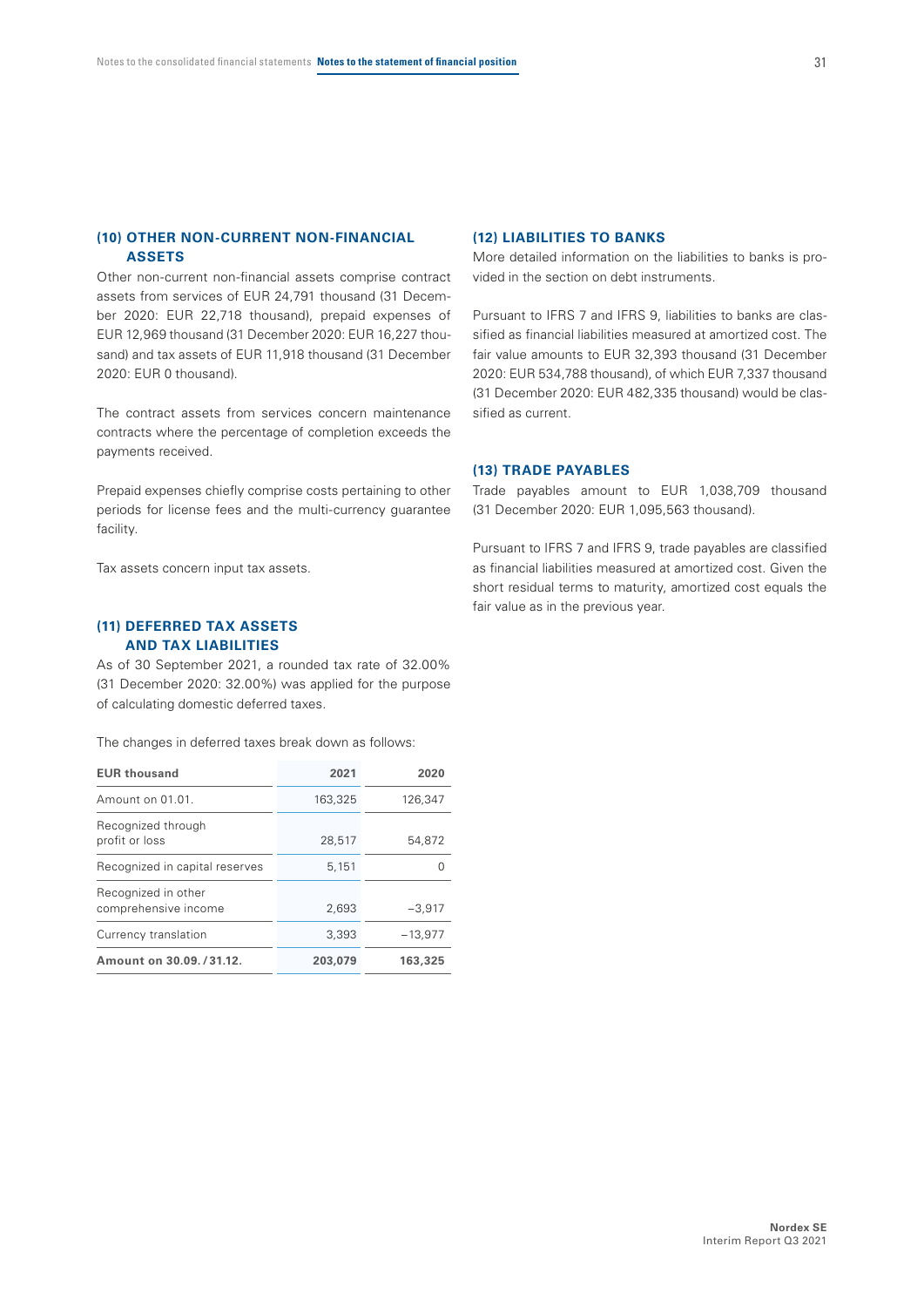#### **(14) OTHER PROVISIONS**

Movements in other provisions break down as follows:

| <b>EUR thousand</b> | 01.01.2021 | Utilization | <b>Reversals</b> | <b>Additions</b> | 30.09.2021 |
|---------------------|------------|-------------|------------------|------------------|------------|
| Warranties          | 90.135     | $-22.441$   | $-27.424$        | 65,379           | 105,649    |
| Others              | 57.270     | $-41.784$   | $-7.600$         | 7.684            | 15,570     |
|                     | 147,405    | $-64.225$   | $-35.024$        | 73,063           | 121,219    |

The provisions for warranties predominantly cover risks arising from possible claims for damages in the service and project business.

Other provisions chiefly concern other service and project risks, costs of preparing the annual financial statements, legal uncertainties and supplier risks.

#### **(15) OTHER CURRENT FINANCIAL LIABILITIES**

Other current financial liabilities mainly comprise leases of EUR 17,984 thousand (31 December 2020: EUR 18,104 thousand), guarantee commissions of EUR 10,160 thousand (31 December 2020: EUR 10,008 thousand), forward exchange transactions of EUR 6,760 thousand (31 December 2020: EUR 2,804 thousand) and the corporate bond of EUR 2,979 thousand (31 December 2020: EUR 7,349 thousand).

The amount of lease liabilities corresponds to the present value of future lease payments.

More detailed information on the corporate bond is provided in the section on debt instruments.

Pursuant to IFRS 7 and IFRS 9, the balances not relating to forward exchange transactions reported under other current financial liabilities are classified as financial liabilities measured at amortized cost. Given the short residual terms to maturity, amortized cost amounting to EUR 36,043 thousand (31 December 2020: EUR 41,046 thousand) equals the fair value as in the previous year. Also included are current lease liabilities that are not allocated to any measurement category.

Pursuant to IFRS 7 and IFRS 9, the forward exchange transactions reported in other current financial liabilities in the scope of hedge accounting (cash flow hedges) are classified as effective hedging instruments measured at fair value through other comprehensive income. The fair value amounts to EUR 2,836 thousand (31 December 2020: EUR 786 thousand).

Pursuant to IFRS 7 and IFRS 9, the other forward exchange transactions reported under other current financial liabilities are classified as financial liabilities measured at fair value through profit or loss. The fair value amounts to EUR 3,924 thousand (31 December 2020: EUR 2,018 thousand). The forward rates and prices are calculated on the basis of the spot price on the reporting date in the light of any discounts or premiums for the remaining term of the contract.

#### **(16) OTHER CURRENT NON-FINANCIAL LIABILITIES**

Other current non-financial liabilities mainly comprise prepayments received of EUR 949,942 thousand (31 December 2020: EUR 1,053,068 thousand), other tax liabilities of EUR 76,438 thousand (31 December 2020: EUR 77,523 thousand), accrued liabilities of EUR 75,477 thousand (31 December 2020: EUR 60,807 thousand) and contract liabilities from services of EUR 35,172 thousand (31 December 2020: EUR 28,187 thousand).

The other tax liabilities mainly relate to value-added tax.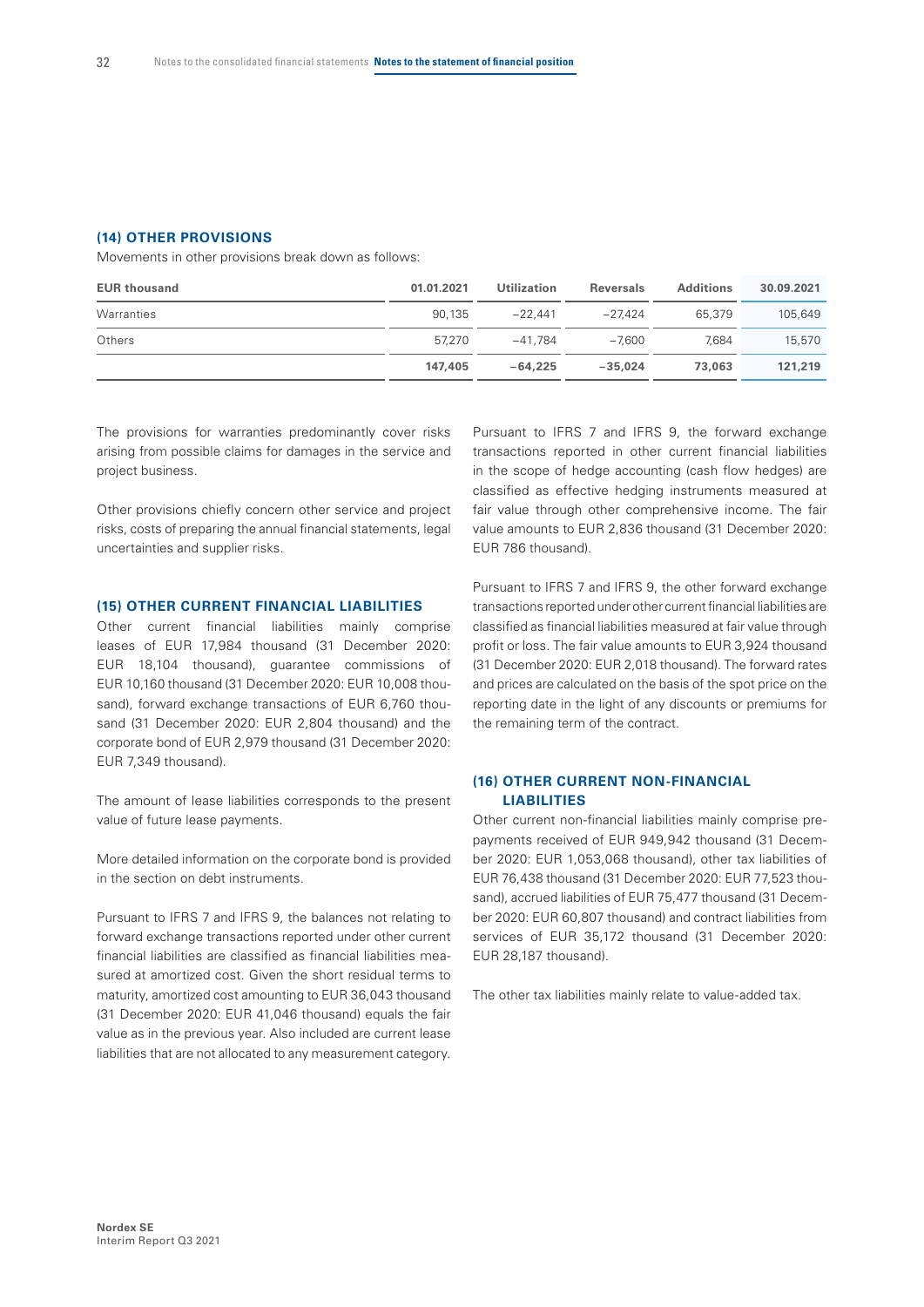Accrued liabilities mainly comprise trailing project costs and staff costs.

The contract liabilities from services concern maintenance contracts where the degree of completion is lower than the billed amount.

#### **(17) OTHER NON-CURRENT FINANCIAL LIABILITIES**

Other non-current financial liabilities mainly comprise the corporate bond of EUR 272,463 thousand (31 December 2020: EUR 271,036 thousand), the shareholder loan of EUR 43,263 thousand (31 December 2020: EUR 953 thousand), leases of EUR 72,947 thousand (31 December 2020: EUR 79,506 thousand) and the employee bond of EUR 3,728 thousand (31 December 2020: EUR 3,805 thousand).

More detailed information on the corporate bond, the shareholder loan and the employee bond is provided in the section on debt instruments.

The amount of lease liabilities corresponds to the present value of future lease payments.

Pursuant to IFRS 7 and IFRS 9, the balances not relating to forward exchange transactions reported under other non-current financial liabilities are classified as financial liabilities measured at amortized cost. Based on the corporate bond's share price as at the reporting date, the fair value would be EUR 401,456 thousand (31 December 2020: EUR 382,386 thousand). Also included are non-current lease liabilities that are not allocated to any measurement category.

Pursuant to IFRS 7 and IFRS 9, the forward exchange transactions reported in other current financial liabilities in the scope of hedge accounting (cash flow hedges) are classified as effective hedging instruments measured at fair value through other comprehensive income. The fair value amounts to EUR 305 thousand (31 December 2020: EUR 358 thousand).

#### **(18) OTHER NON-CURRENT NON-FINANCIAL LIABILITIES**

Other non-current non-financial liabilities mainly comprise contract liabilities from services of EUR 138,612 thousand (31 December 2020: EUR 126,206 thousand).

The contract liabilities from services concern maintenance contracts where the payments received exceed the percentage of completion.

#### **(19) EQUITY**

Equity breaks down as follows:

| <b>EUR thousand</b>                                              | 30.09.2021 | 31.12.2020 |
|------------------------------------------------------------------|------------|------------|
| Subscribed capital                                               | 160,021    | 117,349    |
| Capital reserves                                                 | 1,328,227  | 795,698    |
| Other retained earnings                                          | 50,976     | 50,976     |
| Cash flow hedge reserve                                          | 3,505      | 9,341      |
| Reserve for cash flow<br>hedge costs                             | 378        | 265        |
| Foreign currency<br>adjustment item                              | $-87,682$  | $-65,531$  |
| Consolidated net profit/loss<br>carried forward                  | $-103,653$ | $-134,565$ |
| Consolidated net profit/loss <sup>1</sup>                        |            | O          |
| Share in equity attributable to<br>parent company's shareholders | 1,217,207  | 773,533    |
|                                                                  | 1,217,207  | 773,533    |

1 Consolidated net profit/loss as at 31 December 2020 amounts to EUR 0 thousand due to the allocation to other retained earnings and the withdrawal from consolidated net profit/loss carried forward.

On 30 June 2021, the Management Board of Nordex SE, with the approval of the Company's Supervisory Board, adopted a resolution to implement a rights issue from authorized capital against cash contributions and a non-cash contribution from Acciona S.A. Of the 42,672,276 new shares, 98.2% were issued at a price of EUR 13.70 per share, which gives a total gross transaction volume of EUR 586,146 thousand, consisting of cash proceeds of EUR 389,566 thousand and an equivalent value of EUR 196,580 thousand of the loan receivable from the shareholder loan contributed by Acciona S.A.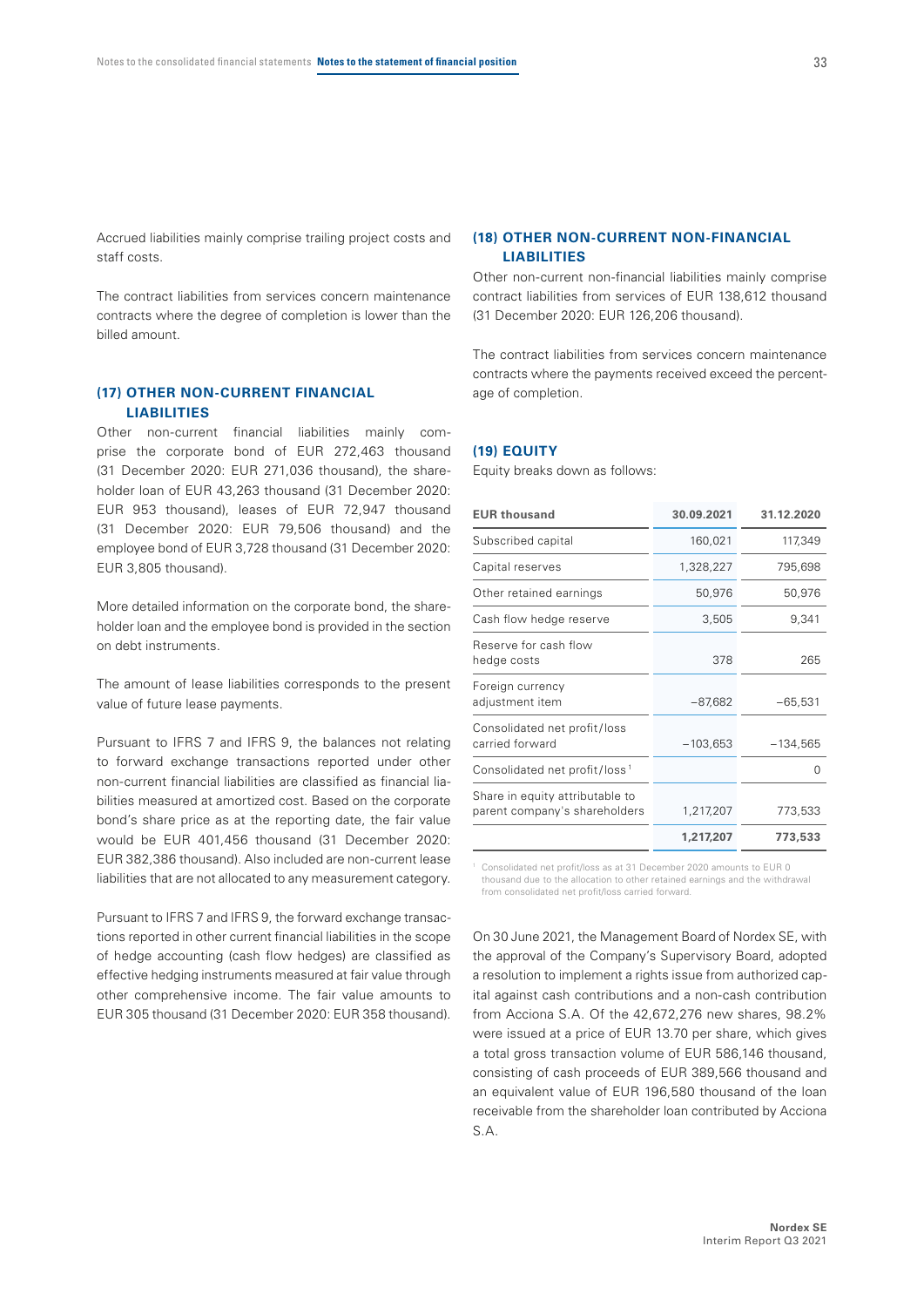Further details of the changes in the individual equity items can be found in the attached consolidated statement of changes in equity.

#### **(20) ADDITIONAL DISCLOSURES ON FINANCIAL INSTRUMENTS**

The following table shows the financial assets and liabilities as well as their fair values and their allocation to the fair value hierarchy defined in IFRS 13 that should be applied when determining the fair value of a financial instrument:

| 2021<br><b>EUR thousand</b>                                                          | Level 1      | Level <sub>2</sub> | Level 3     | <b>Total</b> |
|--------------------------------------------------------------------------------------|--------------|--------------------|-------------|--------------|
| <b>Financial assets</b>                                                              |              |                    |             |              |
| Forward exchange transactions in the scope<br>of hedge accounting (cash flow hedges) | $\mathbf{0}$ | 9,024              | $\Omega$    | 9,024        |
| Other forward exchange transactions                                                  | $\mathbf 0$  | 92                 | $\mathbf 0$ | 92           |
| <b>Financial liabilities</b>                                                         |              |                    |             |              |
| Liabilities to banks                                                                 | $\mathbf 0$  | 32,393             | 0           | 32,393       |
| Corporate bond                                                                       | 275,443      | 0                  | $\Omega$    | 275,443      |
| Shareholder Ioan                                                                     | $\mathbf{0}$ | 43,263             | $\Omega$    | 43,263       |
| Employee bond                                                                        | $\mathbf 0$  | 3,953              | 0           | 3,953        |
| Forward exchange transactions in the scope<br>of hedge accounting (cash flow hedges) | $\mathbf 0$  | 3,141              | 0           | 3,141        |
| Other forward exchange transactions                                                  | $\mathbf 0$  | 3,924              | $\Omega$    | 3,924        |

| 2020<br><b>EUR thousand</b>                                                          | Level 1     | Level <sub>2</sub> | Level 3     | Total   |
|--------------------------------------------------------------------------------------|-------------|--------------------|-------------|---------|
| <b>Financial assets</b>                                                              |             |                    |             |         |
| Forward exchange transactions in the scope<br>of hedge accounting (cash flow hedges) | 0           | 13,157             | 0           | 13,157  |
| Other forward exchange transactions                                                  | 0           | 3,842              | 0           | 3,842   |
| <b>Financial liabilities</b>                                                         |             |                    |             |         |
| Liabilities to banks                                                                 | $\mathbf 0$ | 534,788            | 0           | 534,788 |
| Corporate bond                                                                       | 286,316     | 0                  | 0           | 286,316 |
| Shareholder loan                                                                     | $\mathbf 0$ | 17,091             | 0           | 17,091  |
| Employee bond                                                                        | $\mathbf 0$ | 3,866              | 0           | 3,866   |
| Forward exchange transactions in the scope<br>of hedge accounting (cash flow hedges) | $\mathbf 0$ | 1,144              | $\mathbf 0$ | 1,144   |
| Other forward exchange transactions                                                  | $\mathbf 0$ | 2,018              | 0           | 2,018   |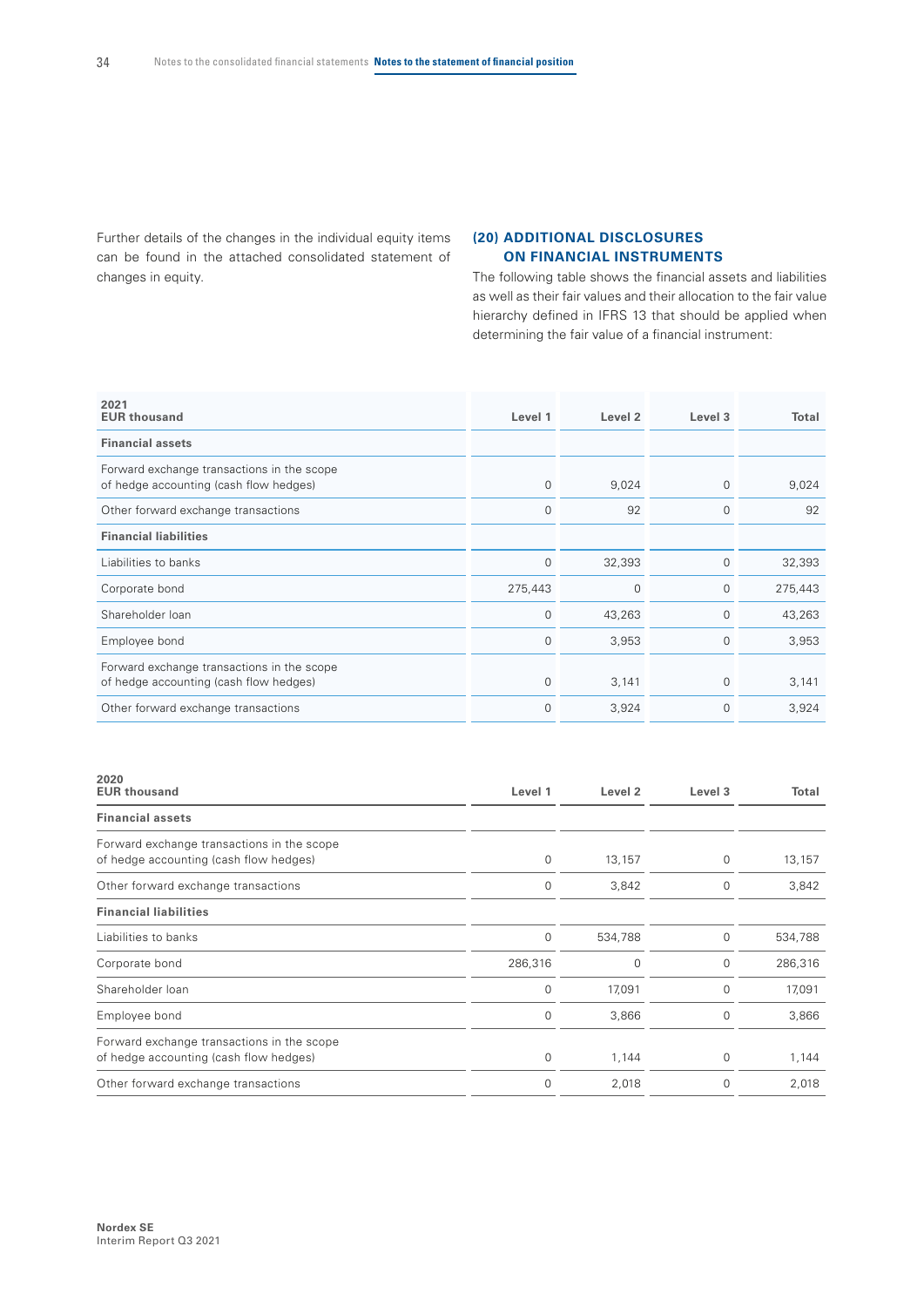The corporate bond is allocated to Level 1 because it has been admitted to trading at the International Stock Exchange.

Liabilities to banks as part of financial liabilities, the employee bond and the shareholder loan are allocated to Level 2. The same applies to forward exchange transactions.

There were no reclassifications between levels, neither in comparison with the previous year nor during the year under review.

### **NOTES TO THE INCOME STATEMENT**

#### **(21) SALES**

Sales comprise income from the completion of construction contracts for customers, the sale of wind power systems and income from service contracts.

In the case of project contracts, sales are recognized either at a point in time using the milestone method or over time using the cost-to-cost method, depending on the respective scope of the contract.

Sales for standardized turbine types are recognized at a point in time when control of the fully operational turbine is transferred to the customer. Control is deemed to have been transferred at the time the turbine is fully erected. Costs are recognized in inventories until sales are recognized at a point in time.

Sales for customer-specific installations for which there is no alternative use and for which there is an enforceable right to payment for the service provided are recognized over time.

The sales generated from service contracts will be recognized over time and distributed across the years covered by the contract in line with a distribution of costs typical of the contract (schedule). The schedule for determining the degree of completion of individual service contracts is based on historical data. A contract asset (liability) for service contracts is recognized to the extent the degree of completion exceeds (falls below) the amount billed.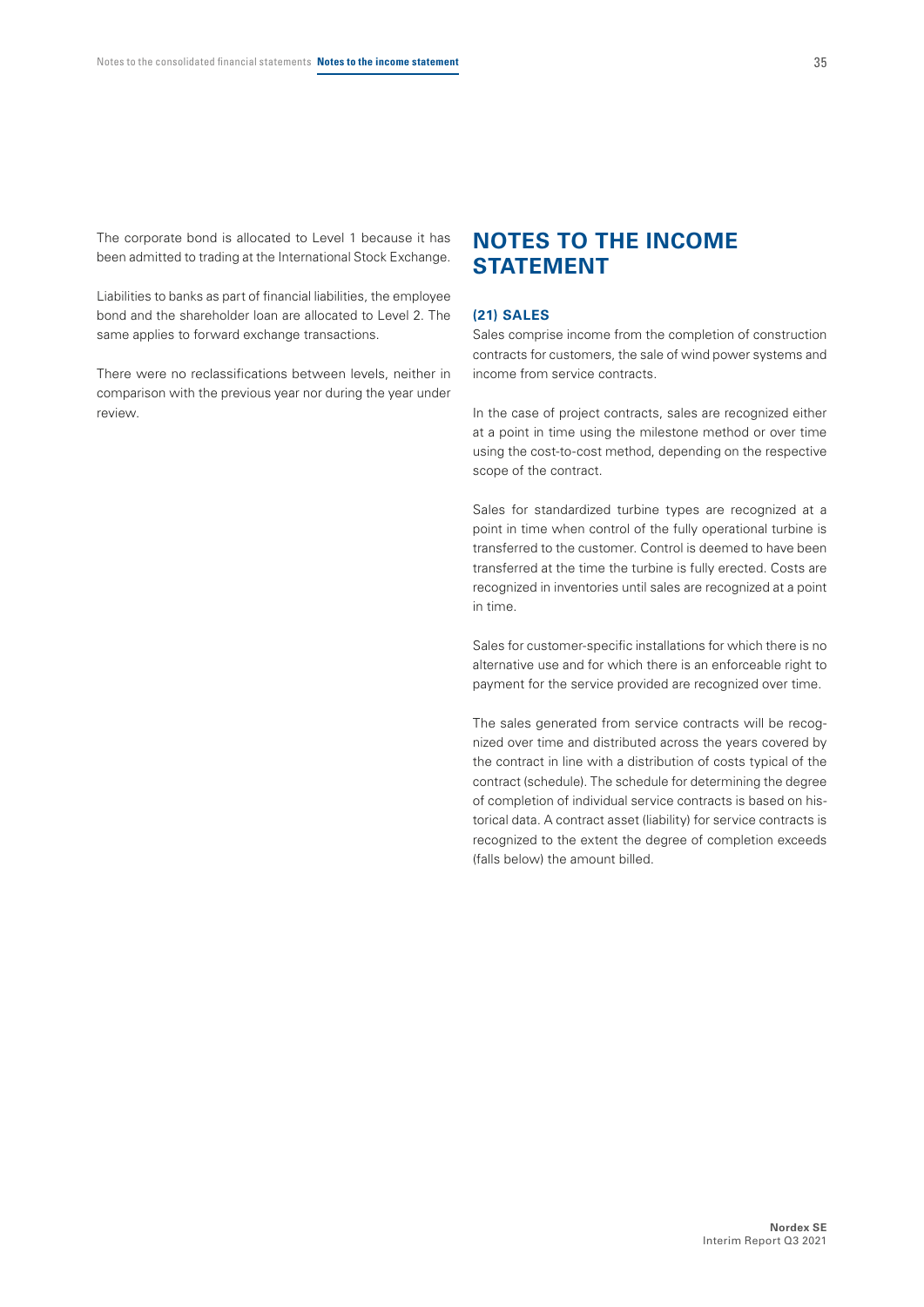Sales break down to the Projects and Service segments as follows:

Projects 3,631,665 2,851,859 Service 331,836 318,310 Not allocated 1,149 968 Intrasegment consolidation –8,441 –3,758

**01.01.– 30.09.2021**

**3,656,209 3,167,379**

**01.01.– 30.09.2020**

**EUR thousand**

#### **(23) COST OF MATERIALS**

The cost of materials breaks down as follows:

| <b>EUR thousand</b>                         | $01.01 -$<br>30.09.2021 | $01.01 -$<br>30.09.2020 |
|---------------------------------------------|-------------------------|-------------------------|
| Cost of raw materials<br>and other supplies | 2.031.499               | 1.915.282               |
| Cost of services purchased                  | 876.762                 | 848.947                 |
|                                             | 2,908,261               | 2.764.229               |

The timing of sales recognition from projects is as follows:

| <b>EUR thousand</b>                            | $01.01 -$<br>30.09.2021 | $01.01 -$<br>30.09.2020 |
|------------------------------------------------|-------------------------|-------------------------|
| Project sales recognized<br>at a point in time | 1,409,426               | 1,783,153               |
| Project sales recognized<br>over time          | 2,222,239               | 1,068,706               |
|                                                | 3,631,665               | 2,851,859               |

The increase in consolidated sales is attributable to the higher installation figures compared with the prior-year quarter.

#### **(22) CHANGES IN INVENTORIES AND OTHER OWN WORK CAPITALIZED**

Own work capitalized is measured at EUR 18,732 thousand (1 January to 30 September 2020: EUR 17,222 thousand) and, as in the previous year, relates to capitalized expenses for developing and enhancing new and existing wind turbines.

Changes in inventories stand at EUR – 390,054 thousand (1 January to 30 September 2020: EUR –77,020 thousand) and reflect the higher volume of installations.

Cost of raw materials and other supplies mainly comprise expenses for construction components.

The cost of purchased services primarily results from thirdparty freight, third-party services and commissions for order processing and order provisions.

#### **(24) OTHER OPERATING INCOME / OTHER OPERATING EXPENSES**

Other operating income/expenses mainly comprise the share in the profit of the Arcadis Ost 1 offshore wind farm of EUR 7,500 thousand (1 January to 30 September 2020: EUR 0 thousand), indemnity of EUR 5,213 thousand (1 January to 30 September 2020: EUR 892 thousand), currency translation losses/forward exchange transactions of EUR –14,822 thousand (1 January to 30 September 2020: EUR –24,868 thousand), leases of EUR –17,186 thousand (1 January to 30 September 2020: EUR –10,587 thousand), travel expenses of EUR –19,666 thousand (1 January to 30 September 2020: EUR –20,735 thousand), maintenance of EUR –26,156 thousand (1 January to 30 September 2020: EUR –25,285 thousand), legal and consulting costs of EUR –29,096 thousand (1 January to 30 September 2020: EUR – 32,839 thousand) and other staff costs of EUR –77,460 thousand (1 January to 30 September 2020: EUR – 82,566 thousand).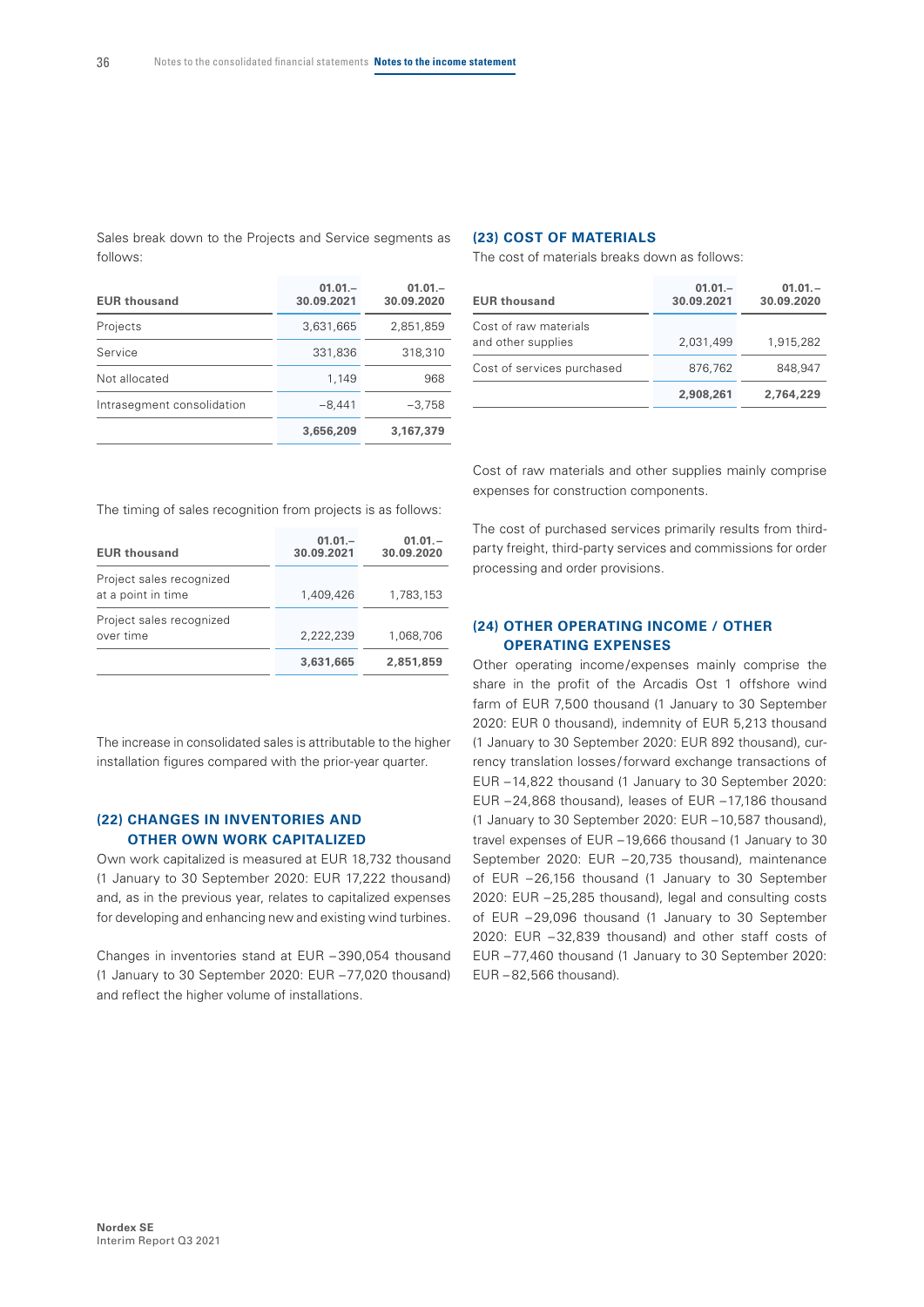Staff costs break down as follows:

| $01.01 -$<br>30.09.2021 | $01.01 -$<br>30.09.2020 |
|-------------------------|-------------------------|
| 283,342                 | 258,061                 |
|                         | 55,619                  |
|                         |                         |
| 348,194                 | 313,680                 |
|                         | 64.852                  |

#### **(26) DEPRECIATION / AMORTIZATION**

Depreciation and amortization breaks down as follows:

| <b>EUR thousand</b>                                 | $01.01 -$<br>30.09.2021 | $01.01 -$<br>30.09.2020 |
|-----------------------------------------------------|-------------------------|-------------------------|
| Depreciation of property,<br>plant and equipment    | 76,308                  | 72,669                  |
| Amortization of capitalized<br>development expenses | 29,936                  | 34,277                  |
| Amortization of other<br>intangible assets          | 4,106                   | 7.794                   |
|                                                     | 110,350                 | 114,740                 |

The Group headcount was as follows:

|                       | $01.01 -$<br>30.09.20211 | $01.01 -$<br>30.09.2020 | Change |
|-----------------------|--------------------------|-------------------------|--------|
| <b>Reporting date</b> |                          |                         |        |
| Office staff          | 3,801                    | 3,441                   | 360    |
| Technical staff       | 4,994                    | 4,848                   | 146    |
|                       | 8,795                    | 8,289                   | 506    |
| Average               |                          |                         |        |
| Office staff          | 3,611                    | 3,264                   | 347    |
| Technical staff       | 4,742                    | 4,349                   | 393    |
|                       | 8,353                    | 7,613                   | 740    |

1 Working students, trainees and employees on leave have not been included in the number of employees since 30 September 2021. The previous year's figure has been adjusted accordingly.

The increase in the number of employees is mainly due to the Nordex Group's increased business volume.

Depreciation includes EUR 15,561 thousand for depreciation of lease assets (1 January to 30 September 2020: EUR 15,767 thousand); of this amount EUR 10,502 thousand (1 January to 30 September 2020: EUR 10,853 thousand) concern land and buildings and EUR 5,059 thousand (1 January to 30 September 2020: EUR 4,914 thousand) other fixtures and fittings, tools and equipment.

#### **(27) FINANCIAL RESULT**

The financial result breaks down as follows:

| <b>EUR thousand</b>                            | $01.01 -$<br>30.09.2021 | $01.01 -$<br>30.09.2020 |
|------------------------------------------------|-------------------------|-------------------------|
| Profit/loss from equity-ac-<br>counting method | $-10$                   | 495                     |
| Impairment of financial assets                 | 0                       | $-121$                  |
| Net profit/loss<br>from investments            | $-10$                   | 374                     |
| Other interest and<br>similar income           | 3,129                   | 3,227                   |
| Interest and similar expenses                  | $-101,211$              | $-66,260$               |
| Interest result                                | $-98.082$               | $-63.033$               |
|                                                | -98,092                 | $-62.659$               |

Net gains / losses from valuation using the equity method reflect the share of profit of associates.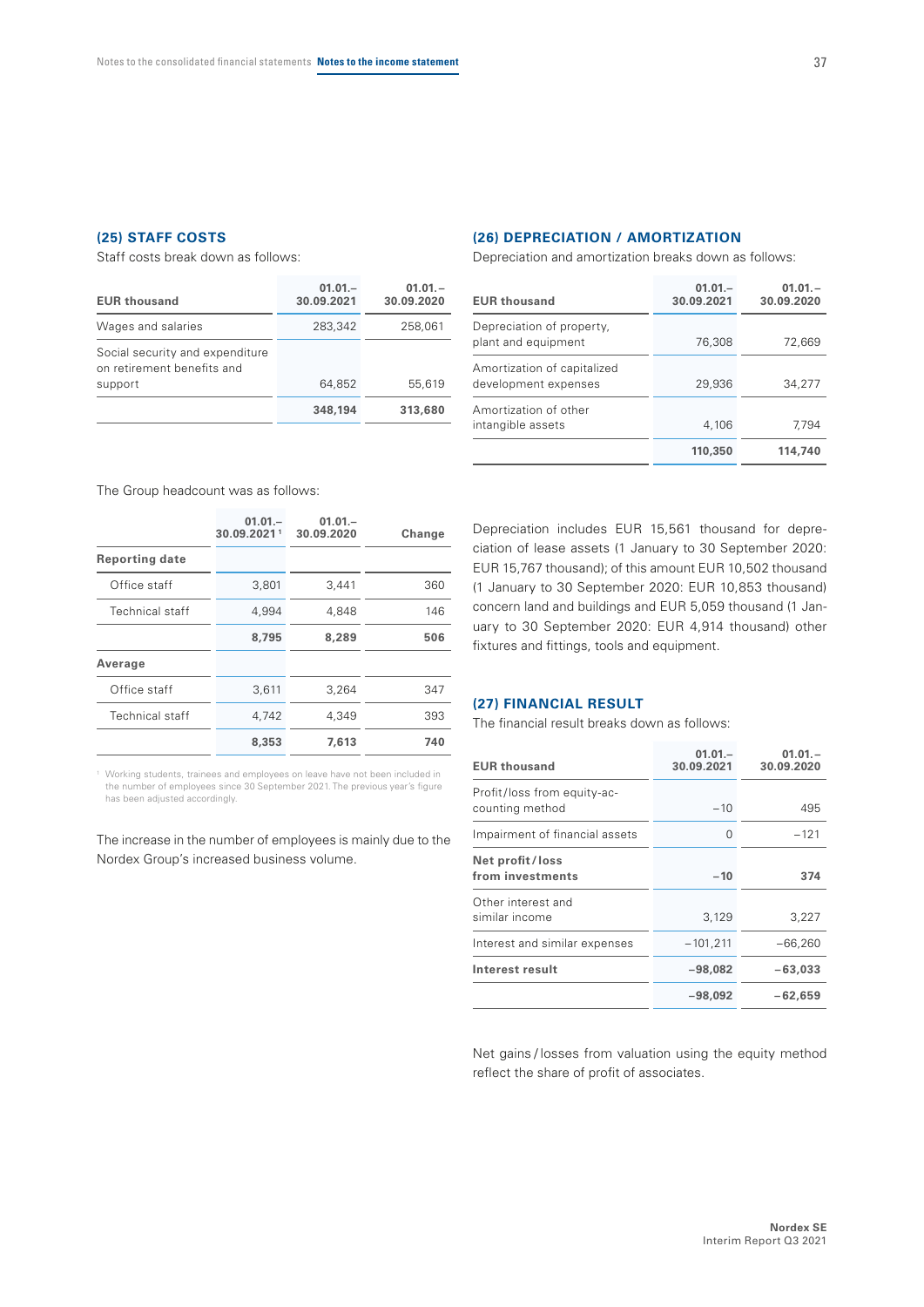Interest income and expense arises primarily from deposits with banks, and from guarantee commissions, the shareholder loan, the revolving credit facility and the corporate bond. Of the interest expense, EUR 2,399 thousand (1 January to 30 September 2020: EUR 2,745 thousand) is attributable to leases.

#### **(28) INCOME TAX**

Income tax breaks down as follows:

| <b>EUR thousand</b>        | $01.01 -$<br>30.09.2021 | $01.01 -$<br>30.09.2020 |
|----------------------------|-------------------------|-------------------------|
| Current income tax         | $-24.439$               | $-13.850$               |
| Deferred taxes             | 28,517                  | 12,926                  |
| Through profit or loss     | 4,078                   | -924                    |
| Deferred taxes             | 7.844                   | $-1,083$                |
| Currency translation       | 3,393                   | $-12,406$               |
| Not through profit or loss | 11,237                  | $-13,489$               |
|                            | 15,315                  | $-14.413$               |
|                            |                         |                         |

#### **(29) EARNINGS PER SHARE Basic**

|                                                |                      | $01.01 -$<br>30.09.2021 | $01.01 -$<br>30.09.2020 |
|------------------------------------------------|----------------------|-------------------------|-------------------------|
| Consolidated net loss<br>for the year          | EUR<br>thou-<br>sand | $-103,653$              | $-107,478$              |
| of which shareholders<br>of the parent company | EUR<br>thou-<br>sand | $-103,653$              | $-107,478$              |
| Weighted average<br>number of shares           |                      | 131,885,468             | 106,680,691             |
| Basic earnings per share                       | EUR                  | -0.79                   | -1.01                   |

#### **Diluted**

Diluted earnings per share also stand at EUR – 0.79 (1 January to 30 September 2020: EUR –1.01).

### **OTHER FINANCIAL OBLIGATIONS AND CONTINGENT LIABILITIES**

There are no future cash outflows from leases which the Nordex Group has entered into but which have not yet begun.

Moreover, principally in the real estate segment there are lease contracts with extension and termination options. However, these are not considered to be reasonably certain and therefore have not been recognized. However, utilization of these extension and termination options is reviewed annually and they will be recognized in the statement of financial position in case of a change of view.

The Nordex Group has contingent liabilities arising from pending litigation in connection with its operating business; as the probability of an outflow of resources as of the reporting date was not sufficiently determinable, no provisions have been set aside in this connection.

There are also guarantees in the amount of EUR 954 thousand (31 December 2020: EUR 954 thousand) vis-à-vis affiliated, non-consolidated project companies, which are not expected to be utilized; there are no contingent liabilities to associates.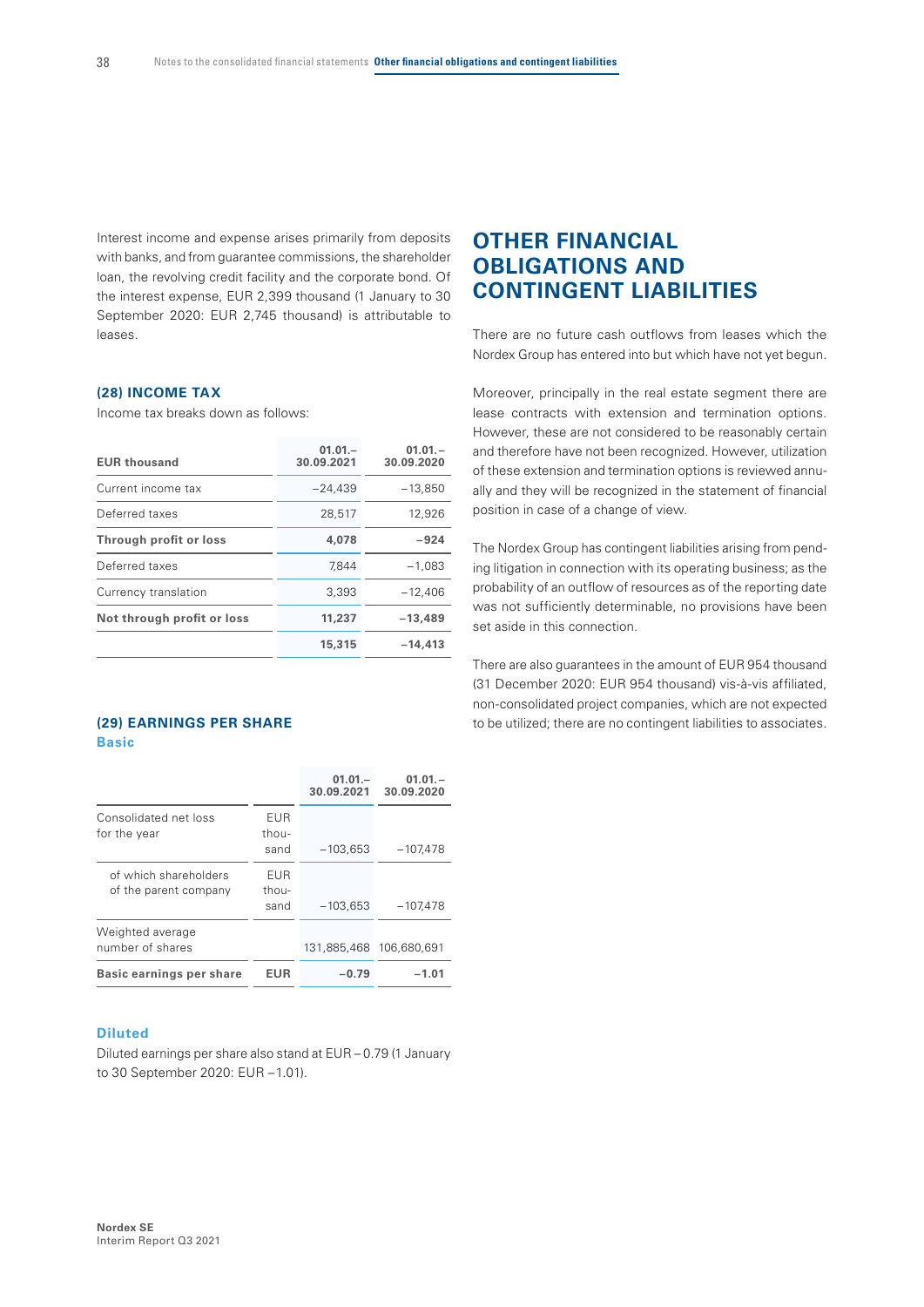### **RELATED PARTY DISCLOSURES**

As at the reporting date, Acciona S.A. held a 33.6% (31 December 2020: 36.6%) share in Nordex SE.

The balances and transactions with companies from the Acciona Group are set out in the following table:

|                                  | <b>Balances outstanding</b><br>Receivables $(+)$ / liabilities $(-)$ |                        | <b>Transaction amount</b><br>Income $(+)/$ expense $(-)$ |                                     |  |
|----------------------------------|----------------------------------------------------------------------|------------------------|----------------------------------------------------------|-------------------------------------|--|
| <b>EUR thousand</b>              | 30.09.2021                                                           | 31.12.2020             | 01.01. - 30.09.2021                                      | 01.01. - 30.09.2020<br>0/<br>$-570$ |  |
| Acciona Energia Chile SpA        | 163,983/<br>$-419$                                                   | 164,970/<br>$-156,711$ | 2,420/<br>$-1,255$                                       |                                     |  |
| Acciona Energia Mexico S.r.l.    | 2,042/                                                               | 1,232/                 | 0/                                                       | 0/                                  |  |
|                                  | $-21$                                                                | $-44$                  | 0                                                        | $\Omega$                            |  |
| Acciona Energia S.A.             | 116,694/                                                             | 69,304/                | 52,703/                                                  | 24,004/                             |  |
|                                  | $-34,050$                                                            | $-33,011$              | $-459$                                                   | $-589$                              |  |
| Acciona Energia Servicios Mexico | 140,277/                                                             | 139,351/               | 228/                                                     | 29,627/                             |  |
| S. de RL de C.V.                 | $-139,902$                                                           | $-131,456$             | $-5,527$                                                 | $-515$                              |  |
| Acciona Energy Australia Global  | 0/                                                                   | 0/                     | 27/                                                      | 0/                                  |  |
| Pty. Ltd.                        | $-9,047$                                                             | 0                      | 0                                                        | $-753$                              |  |
| Acciona Energy Oceania Construc- | 113,216/                                                             | 48/                    | 120,262/                                                 | 790/                                |  |
| tion Pty Ltd.                    | $-111,377$                                                           | $-106,372$             | $-4,018$                                                 | $-1,096$                            |  |
| Acciona Forwarding S.A.          | 93/                                                                  | 0/                     | 46/                                                      | 1,358/                              |  |
|                                  | $\Omega$                                                             | $-977$                 | $-7,844$                                                 | $-1,035$                            |  |
| Acciona S.A.                     | 0/                                                                   | 0/                     | 0/                                                       | 0/                                  |  |
|                                  | $-43,398$                                                            | $-1,088$               | $-15,193$                                                | $-56$                               |  |
| Other                            | 679/                                                                 | 779/                   | 743/                                                     | 1,084/                              |  |
|                                  | $-326$                                                               | $-291$                 | $-774$                                                   | $-2,027$                            |  |

During the first nine months of 2021, orders to deliver and assemble wind power systems in the amount of EUR 507,723 thousand (1 January to 30 September 2020: EUR 0 thousand) were placed by Acciona Energía S.A.

In 2014, Supervisory Board member Jan Klatten indirectly acquired an interest of 44.20% in the Polish wind farm company C&C Wind Sp. z o.o. in a market-wide tender process. The Nordex Group holds a 40.00% share of this company. Accordingly, C&C Wind Sp. z o.o. is classed as an associated company. As in the previous year, there were no business transactions with Mr. Klatten or companies attributable to him.

In addition, the shares in GN Renewable Investments S.a.r.l. (30.00%) are also classified as associated companies.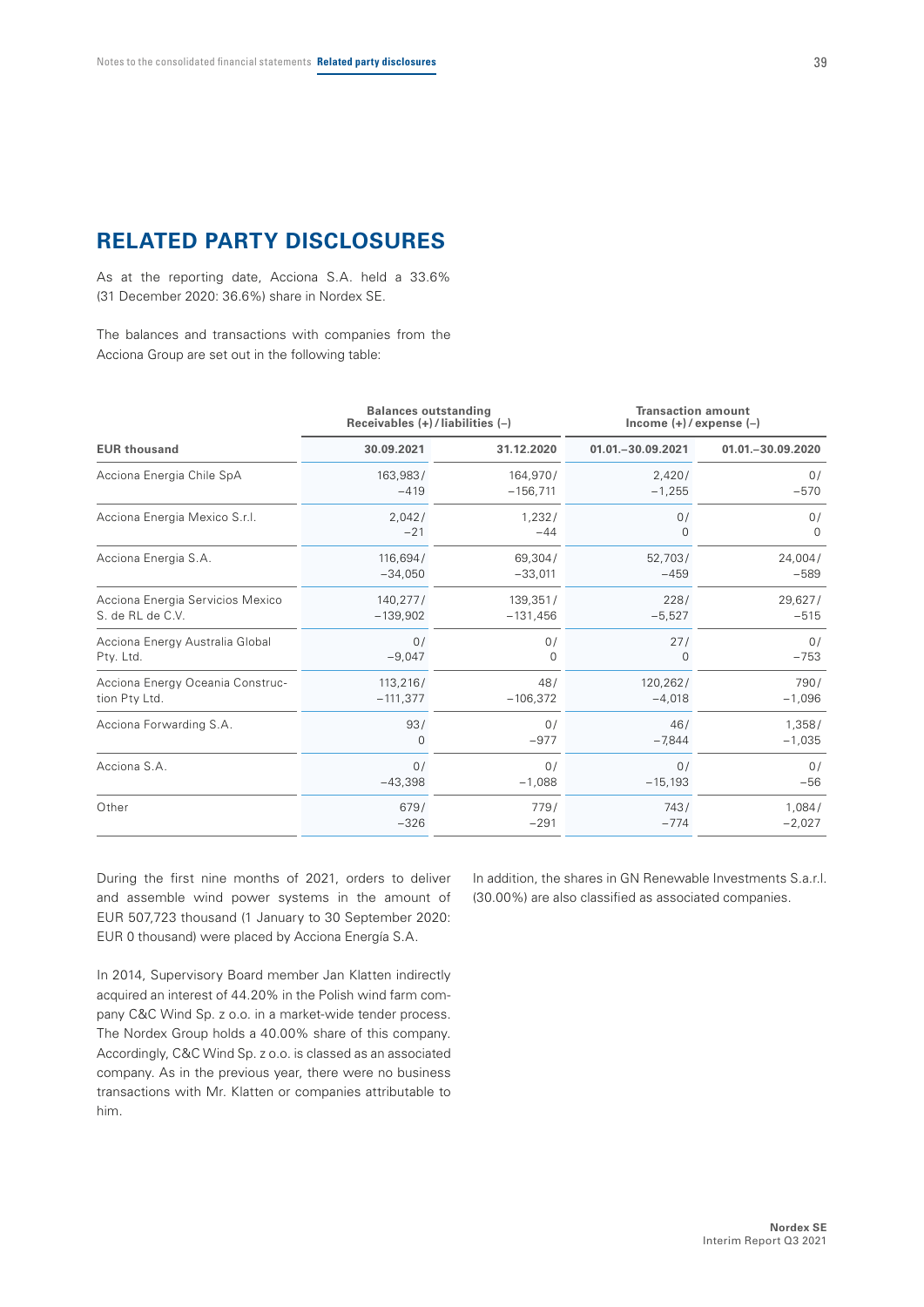The balances and transactions with these companies are set out in the following table:

|                                   | Receivables $(+)$ / liabilities $(-)$ | <b>Balances outstanding</b> | <b>Transaction amount</b><br>$lncome (+)/expense (-)$ |                         |  |  |
|-----------------------------------|---------------------------------------|-----------------------------|-------------------------------------------------------|-------------------------|--|--|
| <b>EUR thousand</b>               | 30.09.2021                            | 31.12.2020                  | $01.01 -$<br>30.09.2021                               | $01.01 -$<br>30.09.2020 |  |  |
| $C&C$ Wind Sp. z o.o.             | 698/                                  | 363/                        | 602/<br>$-4$                                          | 804/<br>$\Omega$        |  |  |
| GN Renewable Investments S.a.r.l. | 07                                    | 0.                          | 0/<br>-6                                              | 0/<br>-6                |  |  |

### **CONSOLIDATED CASH FLOW STATEMENT**

Of the cash flow from operating activities in the amount of EUR 127,504 thousand (1 January to 30 September 2020: EUR –280,980 thousand) an amount of EUR 6,697 thousand (1 January to 30 September 2020: EUR 7,383 thousand) is attributable to the consolidated net loss including depreciation, amortization and impairment. Changes in working capital resulted in payments received of EUR 125,230 thousand (1 January to 30 September 2020: payments made of EUR 42,489 thousand). Payments made for other operating activities stand at EUR 4,423 thousand (1 January to 30 September 2020: EUR 245,874 thousand). This means that cash flow from operating activities has been influenced significantly by the positive development of working capital.

Cash flow from investing activities amounted to EUR –104,334 thousand (1 January to 30 September 2020: EUR – 97,230 thousand). Investments of EUR 92,441 thousand (1 January to 30 September 2020: EUR 90,294 thousand) were made in property, plant and equipment, which mainly related to the establishment and expansion of blade production and the IT department in India and to the procurement of installation and transportation equipment in Spain for international projects.Development projects of EUR 19,371 thousand (1 January to 30 September 2020: EUR 17,356 thousand) were capitalized.

Cash flow from financing activities amounted to EUR 73,029 thousand (1 January to 30 September 2020: EUR 298,245 thousand) and is mainly attributable to the capital increase and the granting of the revolving credit facility. Repayment of the revolving credit facility, promissory note, the research and development loan, and lease liabilities had an offsetting effect.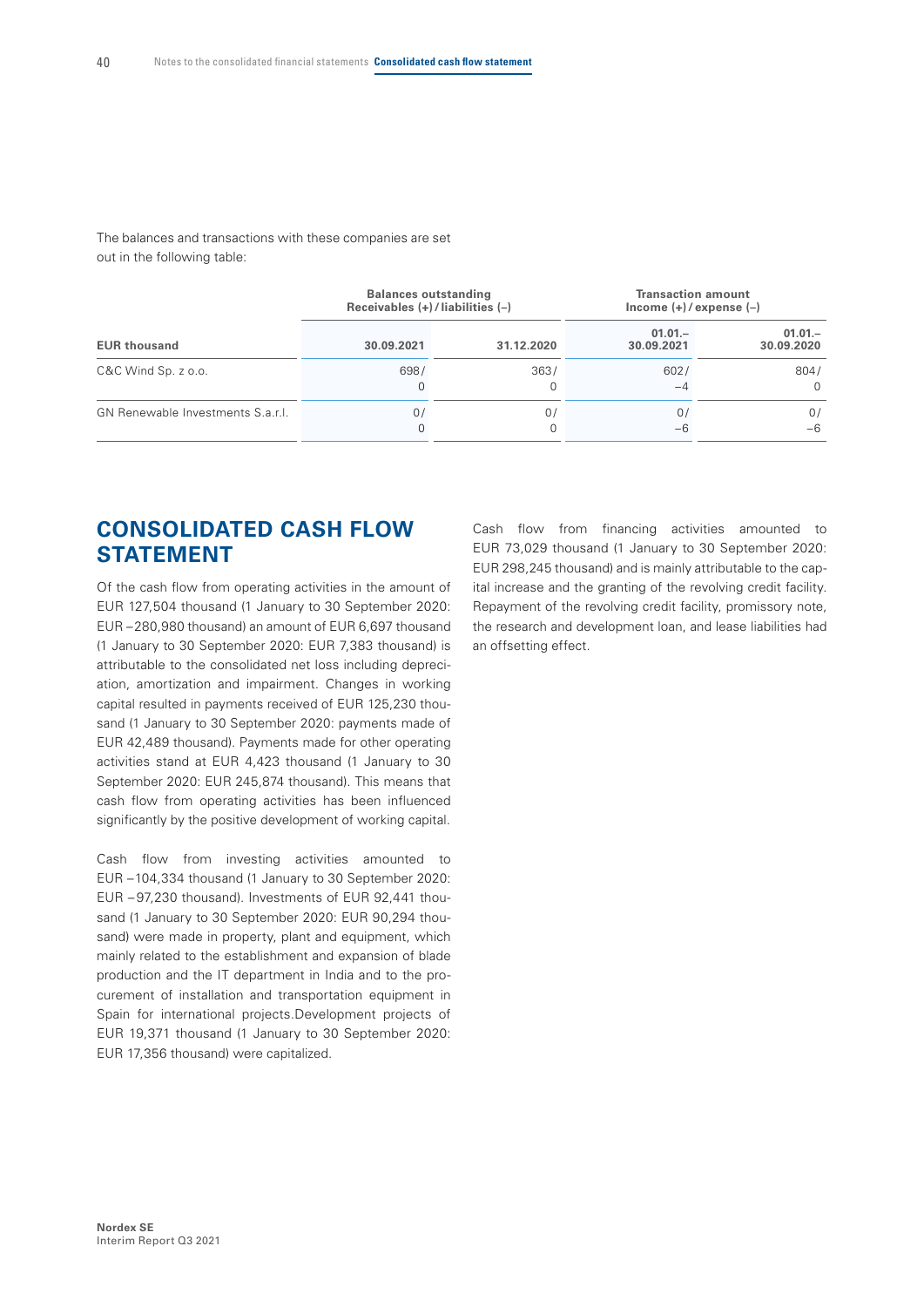# **EVENTS AFTER THE REPORTING DATE**

There were no significant events after the end of the reporting period.

**Nordex SE** Rostock, November 2021

 $\pm\mathbf{K}$ 

José Luis Blanco, Chairman of the Management Board

ff. Ro

Dr. Ilya Hartmann, Member of the Management Board

Patxi Landa, Member of the Management Board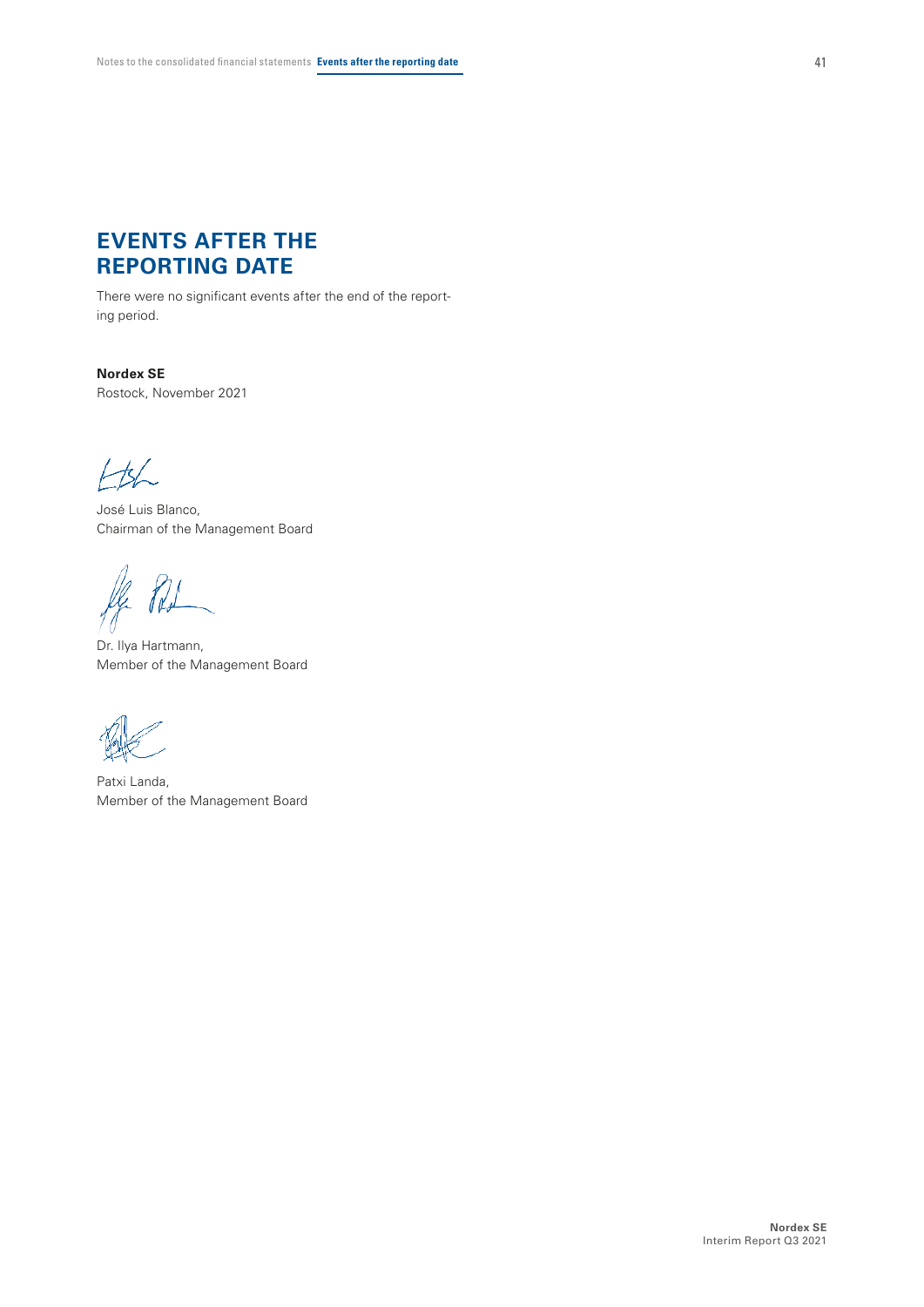# STATEMENT OF CHANGES IN PROPERTY, PLANT AND EQUIPMENT AND INTANGIBLE ASSETS

|                                                     |                                  |                  |                  |                        |                         | Cost                             |                                  |  |
|-----------------------------------------------------|----------------------------------|------------------|------------------|------------------------|-------------------------|----------------------------------|----------------------------------|--|
| <b>EUR thousand</b>                                 | Opening<br>balance<br>01.01.2021 | <b>Additions</b> | <b>Disposals</b> | Reclassi-<br>fications | Currency<br>translation | Closing<br>balance<br>30.09.2021 | Opening<br>balance<br>01.01.2021 |  |
| Property, plant and equipment                       |                                  |                  |                  |                        |                         |                                  |                                  |  |
| Technical equipment and machinery                   | 389,281                          | 43,825           | 9,997            | 2,805                  | 2,392                   | 428,306                          | 217,613                          |  |
| Land and buildings                                  | 246,090                          | 4,419            | 1,242            | 191                    | 1,030                   | 250,488                          | 76,370                           |  |
| Other fixtures and fittings,<br>tools and equipment | 177,394                          | 29,143           | 2,860            | 14                     | 564                     | 204,255                          | 94,239                           |  |
| Assets under construction                           | 25,476                           | 17,908           | $\overline{0}$   | $-3,026$               | 687                     | 41,045                           | 0                                |  |
| Prepayments made                                    | 4,140                            | 4,299            | 2,620            | $\mathbf 0$            | 47                      | 5,866                            | $\mathbf 0$                      |  |
| Total                                               | 842,381                          | 99,594           | 16,719           | $-16$                  | 4,720                   | 929,960                          | 388,222                          |  |
| Intangible assets                                   |                                  |                  |                  |                        |                         |                                  |                                  |  |
| Goodwill                                            | 552,259                          | $\mathbf{0}$     | $\overline{0}$   | $\mathbf{0}$           | $\overline{0}$          | 552,259                          | 4,501                            |  |
| Capitalized R&D expenses                            | 468,823                          | 19,370           | $\overline{0}$   | $\mathbf{0}$           | 42                      | 488,235                          | 302,146                          |  |
| Prepayments made                                    | 1,706                            |                  | $\mathbf 0$      | $-5$                   | $\mathbf{0}$            | 1,702                            | $\mathbf 0$                      |  |
| Other intangible assets                             | 155,309                          | 406              | 104              | 21                     | 2,329                   | 157,961                          | 137,069                          |  |
| Total                                               | 1,178,097                        | 19,777           | 104              | 16                     | 2,371                   | 1,200,157                        | 443,716                          |  |
|                                                     |                                  |                  |                  |                        |                         |                                  |                                  |  |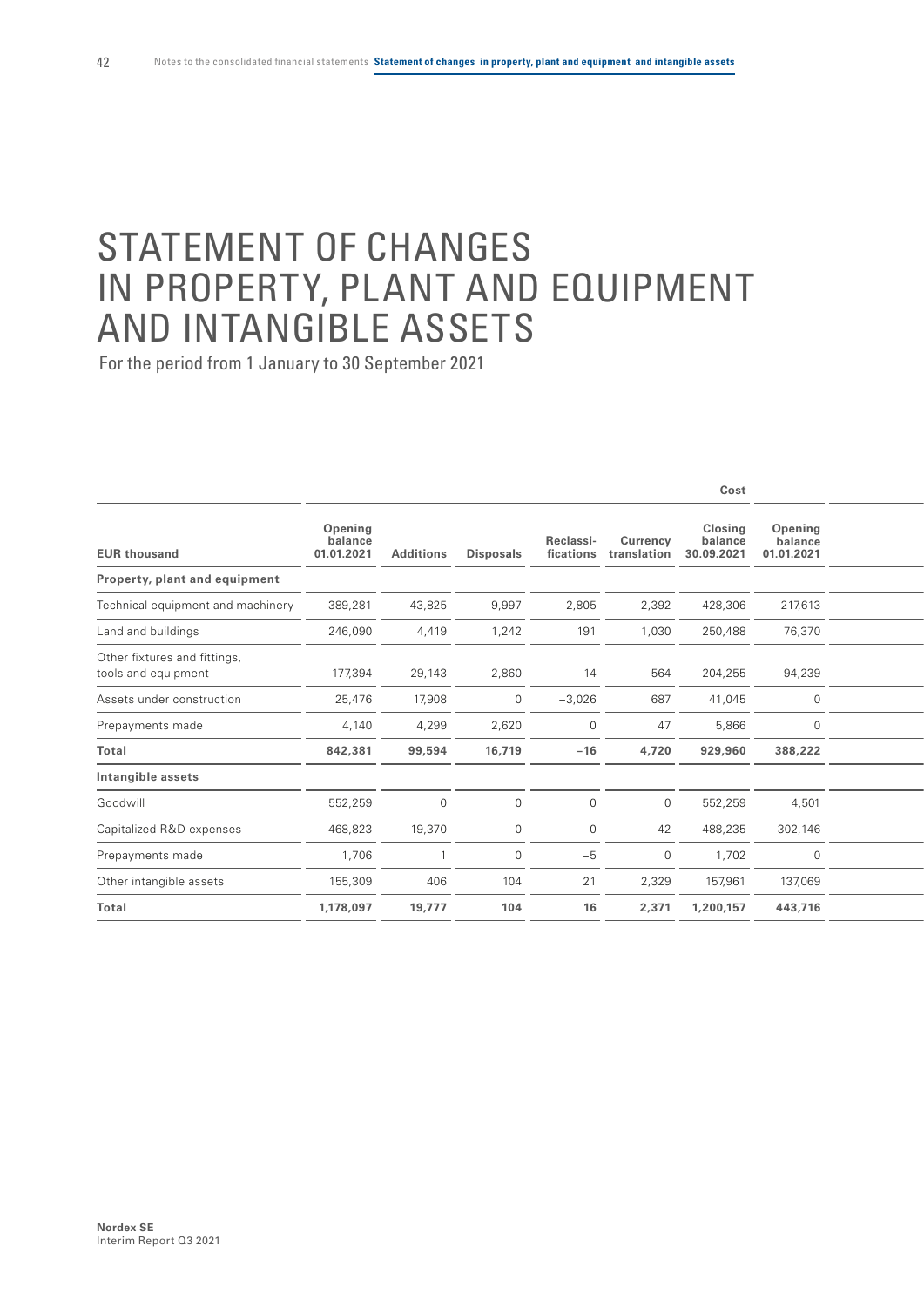| <b>Carrying amount</b> |            | Depreciation/amortization/impairment losses |                        |                  |                  |
|------------------------|------------|---------------------------------------------|------------------------|------------------|------------------|
| 31.12.2020             | 30.09.2021 | Closing<br>balance<br>30.09.2021            | Reclassi-<br>fications | <b>Disposals</b> | <b>Additions</b> |
|                        |            |                                             |                        |                  |                  |
| 171,668                | 177,066    | 251,240                                     | 1,293                  | 5,123            | 37,457           |
| 169,720                | 159,394    | 91,094                                      | 398                    | 750              | 15,076           |
|                        |            |                                             |                        |                  |                  |
| 83,155                 | 87,135     | 117,120                                     | 310                    | 1,204            | 23,775           |
| 25,476                 | 41,045     | $\mathbf 0$                                 | $\overline{0}$         | $\overline{0}$   | $\mathbf 0$      |
| 4,140                  | 5,866      | $\overline{0}$                              | $\overline{0}$         | $\mathbf 0$      | $\Omega$         |
| 454,159                | 470,506    | 459,454                                     | 2,001                  | 7,077            | 76,308           |
|                        |            |                                             |                        |                  |                  |
| 547,758                | 547,758    | 4,501                                       | $\overline{0}$         | $\overline{0}$   | $\mathbf 0$      |
| 166,677                | 156,152    | 332,083                                     |                        | $\mathsf{O}$     | 29,936           |
| 1,706                  | 1,702      | $\overline{0}$                              | $\overline{0}$         | $\overline{0}$   | $\overline{0}$   |
| 18,240                 | 14,828     | 143,133                                     | 2,061                  | 103              | 4,106            |
| 734,381                | 720,440    | 479,717                                     | 2,062                  | 103              | 34,042           |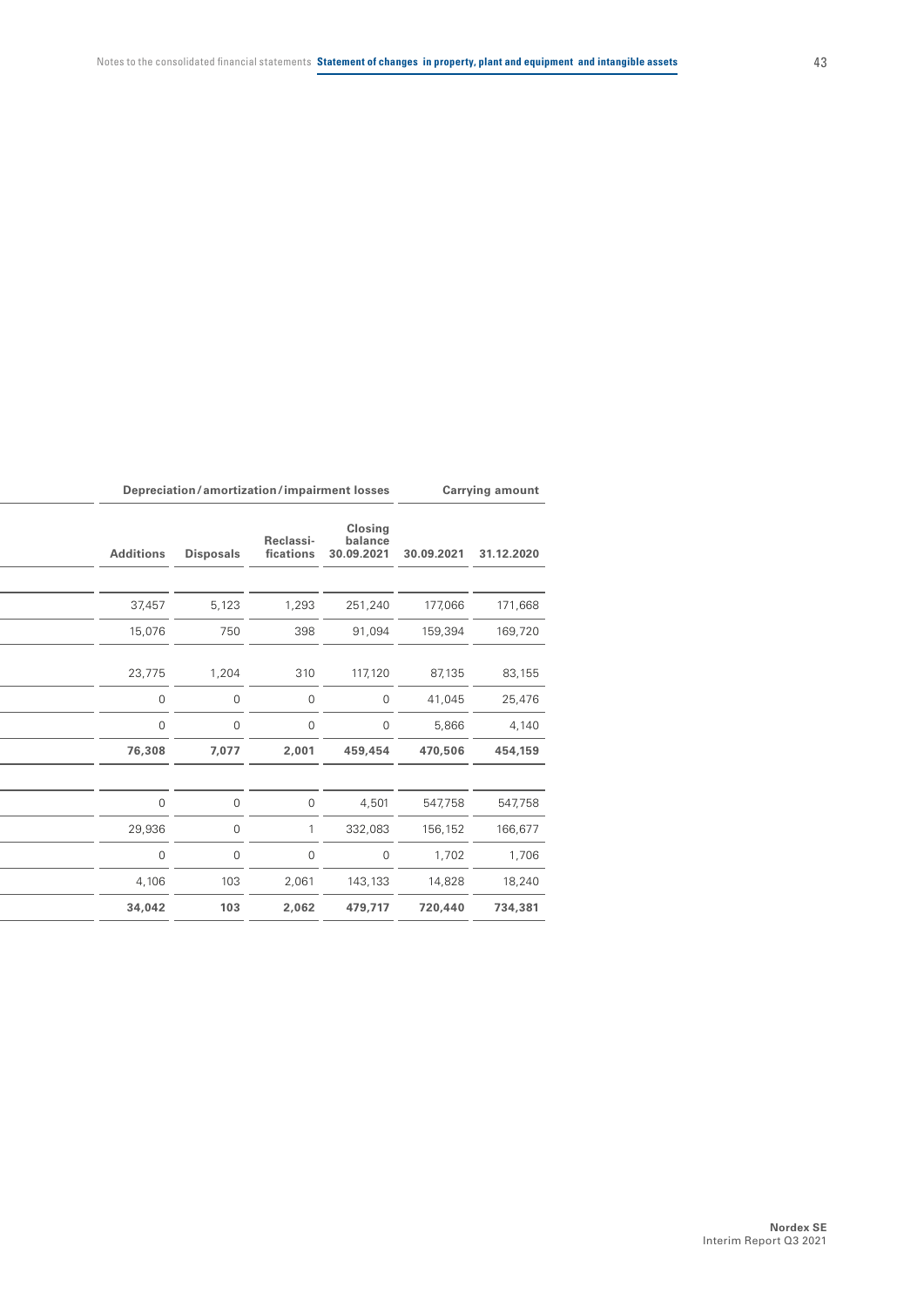# <span id="page-43-0"></span>RESPONSIBILITY STATEMENT

To the best of our knowledge, and in accordance with the applicable reporting principles for interim reporting, the interim consolidated financial statements for the first nine months as at 30 September 2021 give a true and fair view of the assets, liabilities, financial position and profit or loss of the group, and the interim management report of the Group includes a fair review of the development and performance of the business and the position of the group, together with a description of the material opportunities and risks associated with the expected development of the group for the remaining months of the financial year.

#### **Nordex SE, Rostock, November 2021**

 $H$ 

José Luis Blanco, Chief Executive Officer

Dr. Ilya Hartmann, Member of the Management Board

Patxi Landa, Member of the Management Board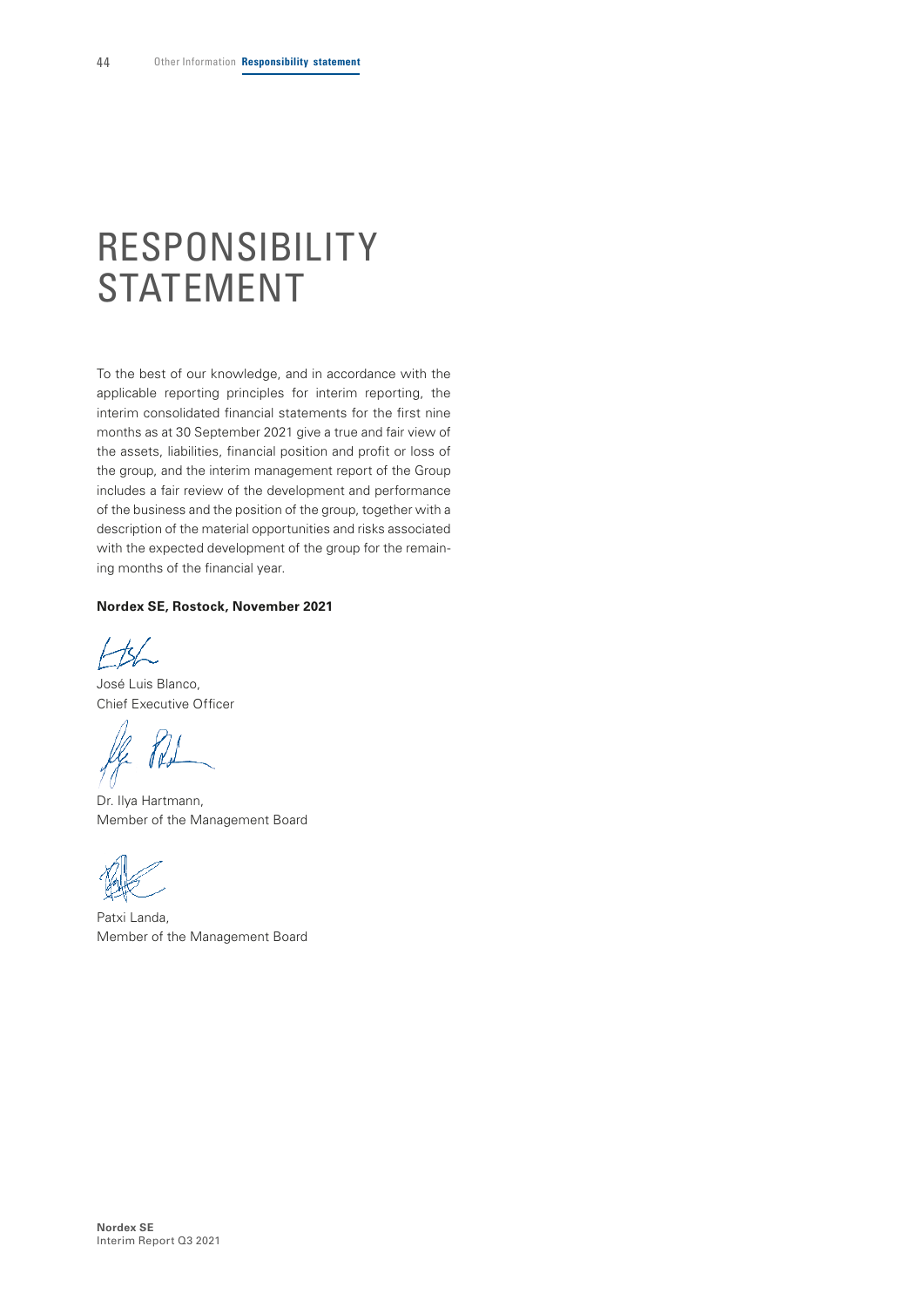# <span id="page-44-0"></span>FINANCIAL CALENDAR, PUBLISHING INFORMATION AND CONTACT

#### **FINANCIAL CALENDAR (PRELIMINARY)**

| <b>Datum</b>     |                                                                 |
|------------------|-----------------------------------------------------------------|
| 19 March 2022    | Analyst conference, Frankfurt, and publication of Annual Report |
| 12 May 2022      | Quarterly financial report (31 March 2022)                      |
| 2 June 2022      | Annual General Meeting                                          |
| 15 August 2022   | Half-yearly financial report (30 June 2022)                     |
| 15 November 2022 | Quarterly financial report (30 September 2022)                  |

#### **PUBLISHING INFORMATION AND CONTACT**

#### **Published by**

Nordex SE Investor Relations Langenhorner Chaussee 600 22419 Hamburg Germany

Telephone + 49 40 30030–1000 Fax + 49 40 30030–1101

www.nordex-online.com investor-relations@nordex-online.com **Investor Relations-Team** Felix Zander Telephone + 49 40 30030–1116

Tobias Vossberg Telephone + 49 40 30030–2502 **Editing&Text**  Nordex SE, Hamburg

**Photography**  Nordex SE, Hamburg

**Consulting, Concept&Design**  Silvester Group www.silvestergroup.com

#### **Disclaimer**

This Interim Report contains forward-looking statements that relate to macroeconomic developments, the business and the net assets, financial position and results of operations of the Nordex Group. Forwardlooking statements by definition do not depict the past and are in some instances indicated by words such as "believe", "anticipate", "predict", "plan", "estimate", "aim", "expect", "assume" and similar expressions. Forward-looking statements are based on the Company's current plans, estimates, projections and forecasts, and are therefore subject to risks and uncertainties that could cause actual development or the actual results or performance to differ materially from the development, results or performance expressly or implicitly assumed in these forward-looking statements. Readers of this Interim Report are expressly cautioned not to place undue reliance on these forward-looking statements, which apply only as of the date of this Interim Report. Nordex SE does not intend and does not undertake any obligation to revise these forward-looking statements. The English version of the Report constitutes a translation of the original German version. Only the German version is legally binding.